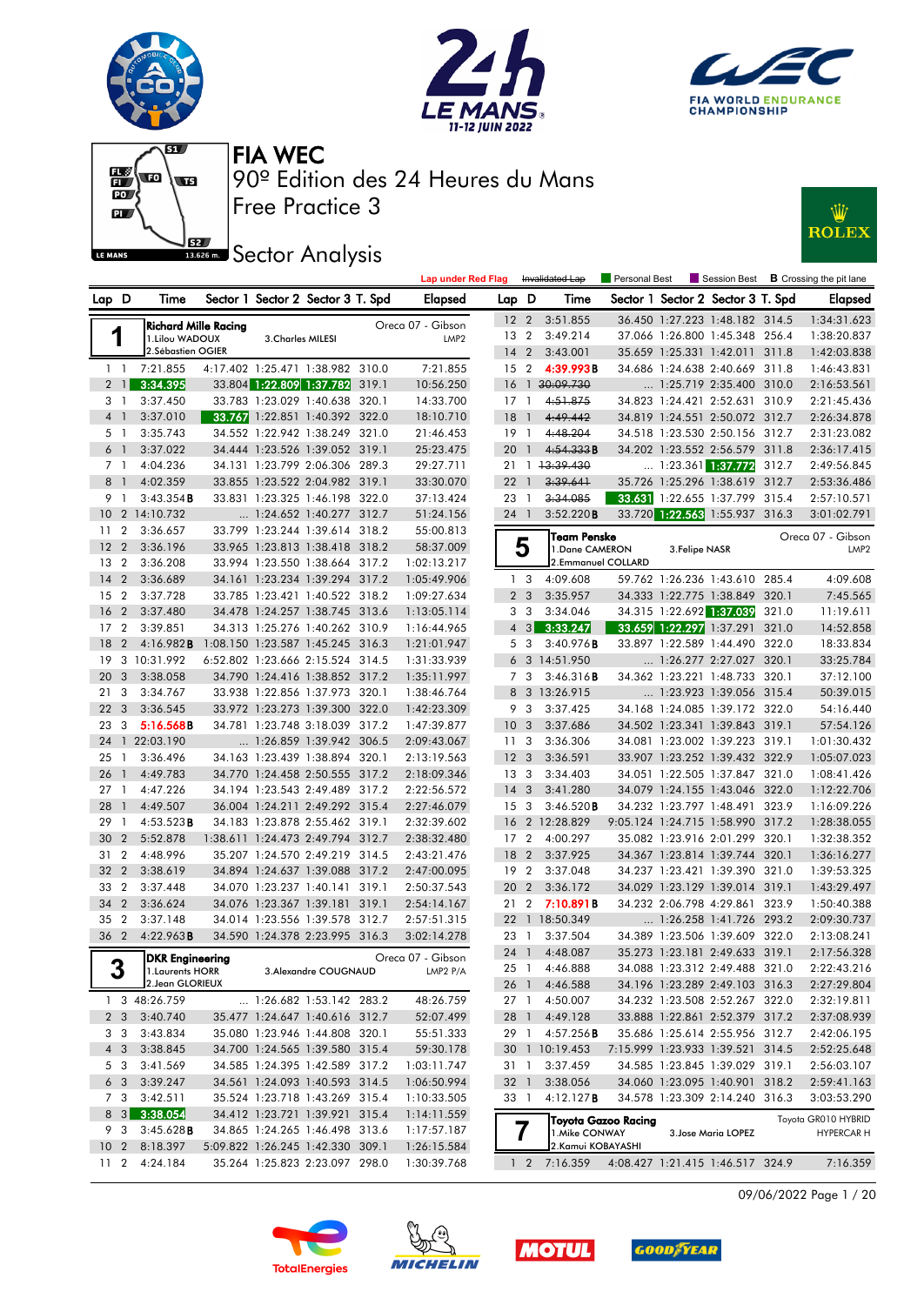











|                 |                |                                               |  |                                   | <b>Lap under Red Flag</b> |                 |                         | Invalidated Lap     | Personal Best |                                   |       | Session Best <b>B</b> Crossing the pit lane |
|-----------------|----------------|-----------------------------------------------|--|-----------------------------------|---------------------------|-----------------|-------------------------|---------------------|---------------|-----------------------------------|-------|---------------------------------------------|
| Lap D           |                | Time                                          |  | Sector 1 Sector 2 Sector 3 T. Spd | Elapsed                   | Lap D           |                         | Time                |               | Sector 1 Sector 2 Sector 3 T. Spd |       | <b>Elapsed</b>                              |
|                 |                | 2 2 3:31.527                                  |  | 32.535 1:19.976 1:39.016 327.8    | 10:47.886                 | $14 \quad 3$    |                         | 3:33.194            |               | 34.052 1:21.245 1:37.897 336.0    |       | 1:02:21.689                                 |
| 3               |                | 2 3:26.796                                    |  | 32.622 1:19.953 1:34.221 331.8    | 14:14.682                 | 15              | $\overline{\mathbf{3}}$ | 3:30.521            |               | 33.421 1:20.856 1:36.244 329.8    |       | 1:05:52.210                                 |
|                 | 4 <sup>2</sup> | 3:28.013                                      |  | 32.720 1:19.678 1:35.615 328.8    | 17:42.695                 | 16 <sub>3</sub> |                         | 3:34.975            |               | 34.223 1:21.025 1:39.727 329.8    |       | 1:09:27.185                                 |
| 5 <sub>2</sub>  |                | 3:42.319B                                     |  | 33.448 1:20.136 1:48.735 329.8    | 21:25.014                 | 17              | 3                       | 5:25.828B           |               | 33.373 1:20.547 3:31.908 327.8    |       | 1:14:53.013                                 |
|                 |                | 6 2 10:15.054                                 |  | 6:01.842 1:21.798 2:51.414 326.8  | 31:40.068                 |                 |                         | 18 3:08:48.594      |               | 1:22.226 2:50.096 332.9           |       | 2:23:41.607                                 |
|                 | 7 <sub>2</sub> | 3:33.811                                      |  | 33.550 1:20.884 1:39.377 328.8    | 35:13.879                 | 19              | 3                       | 4:45.912            |               | 33.659 1:22.927 2:49.326 285.4    |       | 2:28:27.519                                 |
| 8 2             |                | 4:47.655                                      |  | 33.283 1:20.525 2:53.847 326.8    | 40:01.534                 | 20              | $\mathbf{3}$            | 4:43.269            |               | 33.472 1:20.897 2:48.900 333.9    |       | 2:33:10.788                                 |
| 9 <sup>2</sup>  |                | 4:53.111B                                     |  | 33.963 1:21.221 2:57.927 324.9    | 44:54.645                 | 21              | 3                       | 4:43.549            |               | 33.783 1:21.248 2:48.518 328.8    |       | 2:37:54.337                                 |
| 10              | 3              | 5:24.803                                      |  | 2:25.576 1:22.031 1:37.196 325.8  | 50:19.448                 | 22 3            |                         | 4:46.819            |               | 33.265 1:23.389 2:50.165 326.8    |       | 2:42:41.156                                 |
| 11              | 3              | 3:30.447                                      |  | 33.589 1:21.175 1:35.683 328.8    | 53:49.895                 | 23 <sub>3</sub> |                         | 3:31.518            |               | 33.310 1:21.479 1:36.729 330.8    |       | 2:46:12.674                                 |
| 12              | -3             | 3:32.340                                      |  | 34.732 1:21.216 1:36.392 325.8    | 57:22.235                 | 24 3            |                         | 3:39.771B           |               | 33.263 1:20.808 1:45.700 329.8    |       | 2:49:52.445                                 |
| 13              | 3              | 3:30.687                                      |  | 33.303 1:20.448 1:36.936 328.8    | 1:00:52.922               | $25 \quad 1$    |                         | 4:34.670            |               | 1:35.683 1:20.935 1:38.052 330.8  |       | 2:54:27.115                                 |
| 14              | 3              | 3:29.665                                      |  | 33.259 1:20.511 1:35.895 329.8    | 1:04:22.587               | 26 1            |                         | 3:33.768            |               | 33.927 1:20.513 1:39.328 326.8    |       | 2:58:00.883                                 |
| 15              | 3              | 3:30.220                                      |  | 33.696 1:20.853 1:35.671 332.9    | 1:07:52.807               | $27-1$          |                         | 4:15.475B           |               | 32.980 1:20.294 2:22.201 324.9    |       | 3:02:16.358                                 |
| 16              | 3              | 3:30.967                                      |  | 33.490 1:21.326 1:36.151 332.9    | 1:11:23.774               |                 |                         | Prema Orlen Team    |               |                                   |       | Oreca 07 - Gibson                           |
| 17              | 3              | 3:36.920B                                     |  | 32.988 1:21.706 1:42.226 325.8    | 1:15:00.694               |                 | 9                       | 1. Robert KUBICA    |               | 3.Lorenzo COLOMBO                 |       | LMP <sub>2</sub>                            |
| 18              | 3              | 6:33.648                                      |  | 3:33.130 1:22.519 1:37.999 325.8  | 1:21:34.342               |                 |                         | 2. Louis DELETRAZ   |               |                                   |       |                                             |
| 19              | 3              | 3:30.054                                      |  | 33.463 1:20.622 1:35.969 326.8    | 1:25:04.396               |                 | $1\quad 2$              | $4:08.871$ <b>B</b> |               | 56.212 1:25.252 1:47.407 304.7    |       | 4:08.871                                    |
| 20              | 3              | 4:10.545B                                     |  | 33.574 1:20.467 2:16.504 326.8    | 1:29:14.941               |                 |                         | 2 2 29:00.332       |               | 1:23.821 2:40.889 294.0           |       | 33:09.203                                   |
| 21              | 3              | 7:28.539                                      |  | 4:30.434 1:21.287 1:36.818 329.8  | 1:36:43.480               |                 | 3 <sub>2</sub>          | 3:35.865            |               | 33.806 1:22.960 1:39.099 324.9    |       | 36:45.068                                   |
| 22              | 3              | 3:29.599                                      |  | 33.180 1:20.760 1:35.659 329.8    | 1:40:13.079               |                 | $4\quad2$               | 4:51.616B           |               | 33.843 1:23.324 2:54.449 320.1    |       | 41:36.684                                   |
| 23              | 3              | 3:28.449                                      |  | 32.948 1:20.080 1:35.421 322.9    | 1:43:41.528               |                 | 5 <sub>1</sub>          | 6:22.022            |               | 2:19.297 1:24.202 2:38.523 317.2  |       | 47:58.706                                   |
| 24              | 3              | 7:18.529B                                     |  | 33.010 2:16.476 4:29.043 324.9    | 1:51:00.057               |                 | 6 1                     | 3:35.078            |               | 33.890 1:23.342 1:37.846 323.9    |       | 51:33.784                                   |
| 25              |                | 1 18:08.834                                   |  | 1:23.096 1:36.950 324.9           | 2:09:08.891               |                 | 7 <sub>1</sub>          | 3:36.297            |               | 34.724 1:23.195 1:38.378 321.0    |       | 55:10.081                                   |
| 26              | $\overline{1}$ | 3:32.836                                      |  | 33.571 1:21.544 1:37.721 330.8    | 2:12:41.727               |                 | 8 1                     | 3:34.459            |               | 34.429 1:22.674 1:37.356          | 322.0 | 58:44.540                                   |
| 27              | $\mathbf{1}$   | 4:42.640                                      |  | 33.015 1:21.033 2:48.592 327.8    | 2:17:24.367               |                 | 9 1                     | 3:44.592B           |               | 34.626 1:23.773 1:46.193 283.2    |       | 1:02:29.132                                 |
| 28              | - 1            | 4:44.393                                      |  | 33.026 1:21.282 2:50.085 326.8    | 2:22:08.760               | 10 <sub>1</sub> |                         | 8:52.700            |               | 5:50.510 1:23.673 1:38.517 317.2  |       | 1:11:21.832                                 |
| 29              | $\mathbf{1}$   | 4:43.628                                      |  | 33.250 1:21.439 2:48.939 326.8    | 2:26:52.388               | 11 1            |                         | 3:35.696            |               | 33.879 1:22.074 1:39.743 323.9    |       | 1:14:57.528                                 |
| 30              | $\mathbf{1}$   | 4:47.067                                      |  | 34.085 1:22.120 2:50.862 325.8    | 2:31:39.455               | $12-1$          |                         | 3:46.403            |               | 36.898 1:22.433 1:47.072 315.4    |       | 1:18:43.931                                 |
| 31              | $\mathbf{1}$   | $4:50.109$ B                                  |  | 33.594 1:21.051 2:55.464 326.8    | 2:36:29.564               | 13 1            |                         | 3:44.158            |               | 38.938 1:23.436 1:41.784 324.9    |       | 1:22:28.089                                 |
| 32              | $\overline{1}$ | 5:57.317                                      |  | 1:47.740 1:21.474 2:48.103 328.8  | 2:42:26.881               | $14-1$          |                         | 3:44.489B           |               | 33.791 1:21.904 1:48.794 322.0    |       | 1:26:12.578                                 |
| 33              | $\mathbf{1}$   | 3:31.895                                      |  | 34.568 1:21.207 1:36.120 328.8    | 2:45:58.776               | 15 <sub>3</sub> |                         | 6:11.433            |               | 2:33.713 1:23.753 2:13.967 311.8  |       | 1:32:24.011                                 |
| 34              | $\overline{1}$ | 3:30.767                                      |  | 33.501 1:21.399 1:35.867 327.8    | 2:49:29.543               | 16 <sub>3</sub> |                         | 3:35.120            |               | 34.081 1:22.809 1:38.230 319.1    |       | 1:35:59.131                                 |
| 35              | $\mathbf{1}$   | 3:29.656                                      |  | 33.608 1:20.011 1:36.037 330.8    | 2:52:59.199               | 17 <sub>3</sub> |                         | 3:35.409            |               | 33.825 1:22.882 1:38.702 315.4    |       | 1:39:34.540                                 |
| 36              | $\overline{1}$ | 3:29.410                                      |  | 33.097 1:20.103 1:36.210 325.8    | 2:56:28.609               | 18              | 3                       | 3:34.607            |               | 33.754 1:22.659 1:38.194 318.2    |       | 1:43:09.147                                 |
| 37              | $\overline{1}$ | 3:29.908                                      |  | 32.890 1:19.998 1:37.020 330.8    | 2:59:58.517               | 19              | 3                       | 6:24.340B           |               | 33.931 1:22.946 4:27.463 317.2    |       | 1:49:33.487                                 |
| 38 1            |                | $4:02.764$ B                                  |  | 32.758 1:19.879 2:10.127 326.8    | 3:04:01.281               |                 |                         | 20 2 19:42.935      |               | $\ldots$ 1:25.202 1:37.792 288.5  |       | 2:09:16.422                                 |
|                 |                | Toyota Gazoo Racing                           |  |                                   | Toyota GR010 HYBRID       | 21              | $\mathbf{2}$            | 3:33.369            |               | 33.545 1:21.961 1:37.863 325.8    |       | 2:12:49.791                                 |
|                 | 8              | 1.Sébastien BUEMI                             |  | 3. Ryo HIRAKAWA                   | <b>HYPERCAR H</b>         | 22              | $\overline{2}$          | 4:50.339B           |               | 33.963 1:21.994 2:54.382 321.0    |       | 2:17:40.130                                 |
|                 |                | 2. Brendon HARTLEY                            |  |                                   |                           |                 |                         | 23 3 13:53.489      |               | 9:41.012 1:23.784 2:48.693 314.5  |       | 2:31:33.619                                 |
|                 |                | 1 2 7:03.101 4:05.453 1:21.230 1:36.418 325.8 |  |                                   | 7:03.101                  |                 |                         | 24 3 4:45.761       |               | 34.167 1:22.942 2:48.652 316.3    |       | 2:36:19.380                                 |
|                 |                | 2 2 3:27.115                                  |  | 33.572 1:19.666 1:33.877 334.9    | 10:30.216                 |                 |                         | 25 3 4:45.826       |               | 34.284 1:23.553 2:47.989 319.1    |       | 2:41:05.206                                 |
|                 | 3 2            | 3:31.412                                      |  | 32.640 1:20.605 1:38.167 336.0    | 14:01.628                 |                 |                         | 26 3 4:20.324       |               | 33.903 1:22.840 2:23.581 313.6    |       | 2:45:25.530                                 |
|                 | 4 2            | 3:27.727                                      |  | 32.415 1:19.561 1:35.751 336.0    | 17:29.355                 | 273             |                         | 3:36.822            |               | 34.615 1:24.005 1:38.202 319.1    |       | 2:49:02.352                                 |
|                 |                | 5 2 3:28.375                                  |  | 32.755 1:19.558 1:36.062 336.0    | 20:57.730                 | 28 3            |                         | 3:35.619            |               | 34.030 1:22.753 1:38.836 319.1    |       | 2:52:37.971                                 |
|                 | 6 2            | 3:33.015B                                     |  | 32.707 1:19.405 1:40.903 331.8    | 24:30.745                 | 293             |                         | 3:34.936            |               | 34.292 1:22.363 1:38.281 321.0    |       | 2:56:12.907                                 |
|                 | $7\quad2$      | 9:33.193                                      |  | 6:34.540 1:21.268 1:37.385 333.9  | 34:03.938                 | 30 <sub>3</sub> |                         | 3:34.229            |               | 34.111 1:22.594 1:37.524 318.2    |       | 2:59:47.136                                 |
|                 | 8 2            | 3:32.130                                      |  | 33.382 1:20.424 1:38.324 329.8    | 37:36.068                 | 313             |                         | $4:08.103$ <b>B</b> |               | 33.760 1:22.262 2:12.081 315.4    |       | 3:03:55.239                                 |
|                 |                | 9 2 4:44.660                                  |  | 34.301 1:20.847 2:49.512 328.8    | 42:20.728                 |                 |                         | <b>Vector Sport</b> |               |                                   |       | Oreca 07 - Gibson                           |
| 10 <sub>2</sub> |                | 4:44.948                                      |  | 33.144 1:20.548 2:51.256 333.9    | 47:05.676                 |                 | 10                      | 1. Nico MÜLLER      |               | 3. Sébastien BOURDAIS             |       | LMP <sub>2</sub>                            |
|                 |                | 11 2 3:29.363                                 |  | 33.473 1:20.211 1:35.679 332.9    | 50:35.039                 |                 |                         | 2.Ryan CULLEN       |               |                                   |       |                                             |
| 12 2            |                | 3:36.926B                                     |  | 34.144 1:20.436 1:42.346 328.8    | 54:11.965                 |                 | $1\quad1$               | 4:10.089            |               | 1:04.005 1:26.457 1:39.627 291.6  |       | 4:10.089                                    |
| 13 <sub>3</sub> |                | 4:36.530                                      |  | 1:38.537 1:21.045 1:36.948 331.8  | 58:48.495                 |                 | 2 1                     | $3:42.138$ <b>B</b> |               | 34.513 1:22.886 1:44.739 319.1    |       | 7:52.227                                    |

09/06/2022 Page 2 / 20







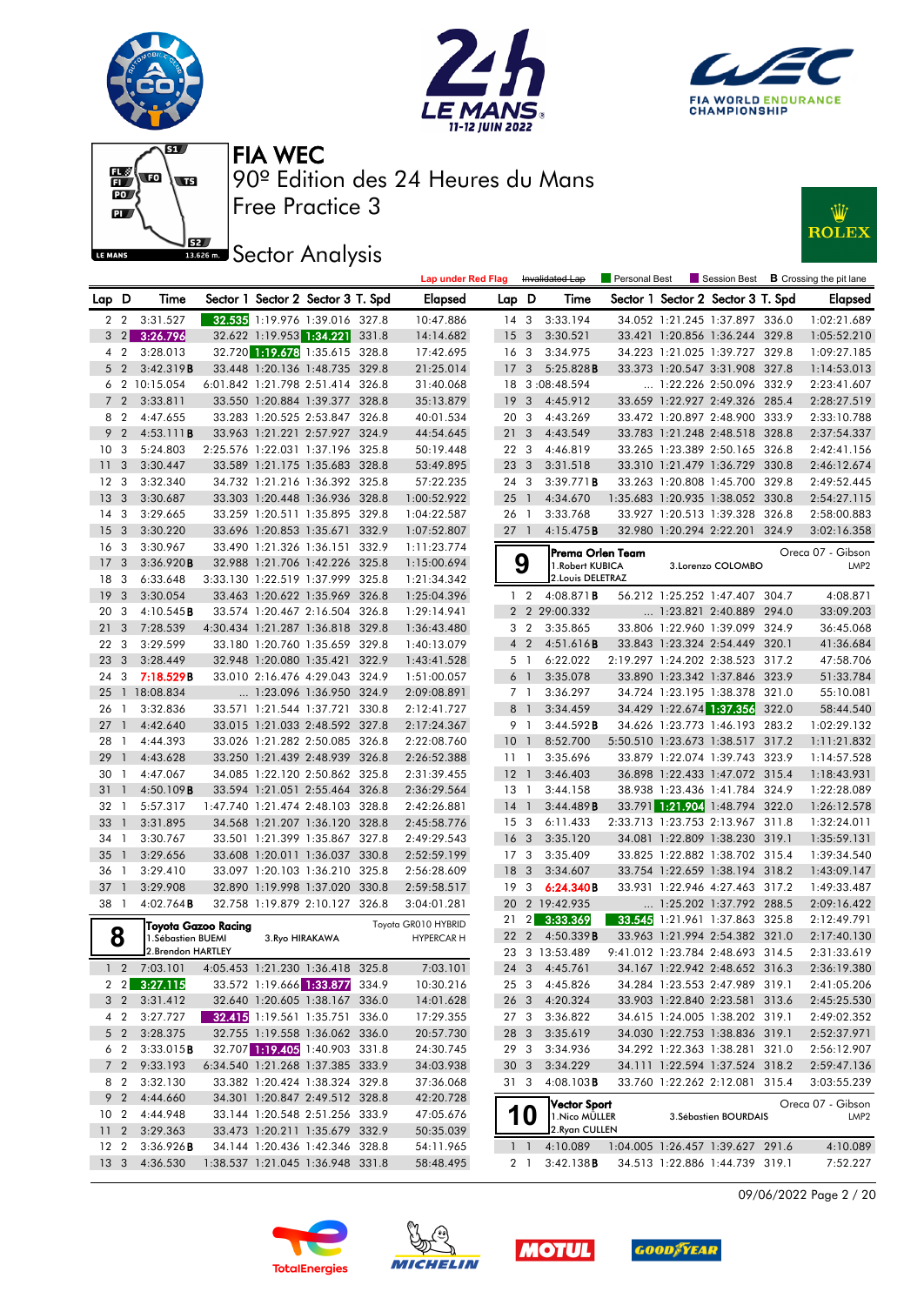





Lap under Red Flag Invalidated Lap Personal Best Session Best **B** Crossing the pit lane



Free Practice 3 90º Edition des 24 Heures du Mans FIA WEC



**J<sub>BZ</sub>** Sector Analysis

| Lap D           |                | Time                |                        | Sector 1 Sector 2 Sector 3 T. Spd | Elapsed           | Lap D           |                | Time                                       |                            | Sector 1 Sector 2 Sector 3 T. Spd |       | <b>Elapsed</b>      |
|-----------------|----------------|---------------------|------------------------|-----------------------------------|-------------------|-----------------|----------------|--------------------------------------------|----------------------------|-----------------------------------|-------|---------------------|
|                 |                | 3 1 15:20.066       |                        | 1:23.646 1:39.661 312.7           | 23:12.293         | 20              | $\overline{1}$ | 3:45.223                                   |                            | 35.578 1:26.688 1:42.957 315.4    |       | 1:37:27.896         |
|                 | 4 1            | 3:34.943            |                        | 33.918 1:22.995 1:38.030 319.1    | 26:47.236         | 21 1            |                | 3:49.049                                   |                            | 35.897 1:27.575 1:45.577 313.6    |       | 1:41:16.945         |
| 5               | $\overline{1}$ | $4:58.302$ B        |                        | 33.952 1:25.581 2:58.769 319.1    | 31:45.538         |                 |                | <b>AF Corse</b>                            |                            |                                   |       | Ferrari 488 GTE Evo |
|                 | 6 1            | 4:34.916            |                        | 1:33.236 1:23.328 1:38.352 319.1  | 36:20.454         | 21              |                | 1.Simon MANN                               | <b>3.Toni VILANDER</b>     |                                   |       | <b>LMGTE Am</b>     |
| $7^{\circ}$     | $\mathbf{1}$   | 4:52.651B           |                        | 34.024 1:23.329 2:55.298 318.2    | 41:13.105         |                 |                | 2. Christoph ULRICH                        |                            |                                   |       |                     |
|                 | 8 1            | 8:17.651            |                        | 5:16.431 1:23.294 1:37.926 313.6  | 49:30.756         | 1 <sub>3</sub>  |                | 4:38.632B 1:08.505 1:33.830 1:56.297 271.1 |                            |                                   |       | 4:38.632            |
| 9 <sub>1</sub>  |                | 3:37.376            |                        | 34.036 1:24.236 1:39.104 316.3    | 53:08.132         | 2 <sub>3</sub>  |                | 5:37.697                                   |                            | 2:17.111 1:31.720 1:48.866 292.4  |       | 10:16.329           |
| 10              | $\overline{1}$ | 3:38.849            |                        | 35.254 1:23.071 1:40.524 315.4    | 56:46.981         | 3 <sup>3</sup>  |                | 3:57.015                                   | 37.291 1:31.953 1:47.771   |                                   | 289.3 | 14:13.344           |
| 11              | $\mathbf{1}$   | 3:35.462            |                        | 34.050 1:23.112 1:38.300 318.2    | 1:00:22.443       |                 | 4 3            | 3:55.286                                   |                            | 37.156 1:31.047 1:47.083          | 290.8 | 18:08.630           |
| $12-1$          |                | 3:39.276            |                        | 34.300 1:22.960 1:42.016 321.0    | 1:04:01.719       | 5 <sub>3</sub>  |                | 4:04.686B                                  |                            | 38.265 1:31.728 1:54.693 292.4    |       | 22:13.316           |
| 13              | $\overline{1}$ | 3:38.605            |                        | 34.771 1:25.056 1:38.778 320.1    | 1:07:40.324       | 6 3             |                | 6:02.810B 2:29.307 1:37.506 1:55.997 290.0 |                            |                                   |       | 28:16.126           |
| 14              | $\overline{1}$ | 3:38.421            |                        | 34.092 1:23.026 1:41.303 316.3    | 1:11:18.745       |                 |                | 7 2 11:49.182                              |                            | 7:10.795 1:36.009 3:02.378 286.9  |       | 40:05.308           |
| 15              | $\overline{1}$ | 3:34.879            |                        | 34.282 1:22.719 1:37.878 315.4    | 1:14:53.624       | 8 2             |                | 5:11.571                                   |                            | 38.088 1:33.024 3:00.459 289.3    |       | 45:16.879           |
| 16              | $\overline{1}$ | $3:48.907$ B        |                        | 40.187 1:22.524 1:46.196 316.3    | 1:18:42.531       | 9               | $\overline{2}$ | 4:03.023                                   |                            | 38.456 1:33.050 1:51.517 286.9    |       | 49:19.902           |
| 17              | $\overline{2}$ | 6:12.848            |                        | 3:07.376 1:25.113 1:40.359 316.3  | 1:24:55.379       | 10 <sub>2</sub> |                | 4:01.580                                   |                            | 38.343 1:32.437 1:50.800 289.3    |       | 53:21.482           |
| 18              | $\overline{2}$ | 4:07.872            |                        | 34.715 1:23.726 2:09.431 314.5    | 1:29:03.251       | 11              | $\overline{2}$ | 4:09.282B                                  |                            | 38.041 1:33.519 1:57.722 289.3    |       | 57:30.764           |
| 19              | $\overline{2}$ | 3:38.805            |                        | 34.692 1:23.813 1:40.300 313.6    | 1:32:42.056       | 12 <sub>2</sub> |                | 5:05.466                                   |                            | 1:42.572 1:32.700 1:50.194 291.6  |       | 1:02:36.230         |
| 20              | $\overline{2}$ | 3:41.778            |                        | 34.704 1:25.901 1:41.173 314.5    | 1:36:23.834       | 13 <sub>2</sub> |                | 3:59.930                                   |                            | 37.593 1:32.004 1:50.333 289.3    |       | 1:06:36.160         |
| 21              | $\overline{2}$ | 3:38.841            |                        | 34.252 1:23.606 1:40.983 317.2    | 1:40:02.675       | 14 <sub>2</sub> |                | 3:59.736                                   |                            | 37.569 1:31.674 1:50.493 291.6    |       | 1:10:35.896         |
| 22              | $\overline{2}$ | 3:38.530            |                        | 34.234 1:24.773 1:39.523 317.2    | 1:43:41.205       | 15 <sub>2</sub> |                | 4:02.240                                   |                            | 37.802 1:31.613 1:52.825 293.2    |       | 1:14:38.136         |
| 23              | $2^{\circ}$    | 7:32.841B           |                        | 34.571 2:28.212 4:30.058 320.1    | 1:51:14.046       | 16 2            |                | 4:10.155                                   |                            | 38.200 1:31.609 2:00.346 291.6    |       | 1:18:48.291         |
| 24              |                | 3 21:04.654         |                        | 1:26.526 1:42.342 309.1           | 2:12:18.700       | 17 <sub>2</sub> |                | 4:04.831                                   |                            | 41.314 1:32.001 1:51.516 293.2    |       | 1:22:53.122         |
| 25              | 3              | 4:26.409            |                        | 34.465 1:23.360 2:28.584 315.4    | 2:16:45.109       | 18 2            |                | 4:00.888                                   |                            | 38.287 1:31.607 1:50.994 294.0    |       | 1:26:54.010         |
| 26              | 3              | 4:51.758            |                        | 34.117 1:23.114 2:54.527 314.5    | 2:21:36.867       | 19              | $\overline{2}$ | 4:39.800                                   |                            | 38.930 1:32.052 2:28.818 289.3    |       | 1:31:33.810         |
| 27              | 3              | 4:55.885B           |                        | 35.543 1:24.959 2:55.383 315.4    | 2:26:32.752       | 20 2            |                | 4:02.617                                   |                            | 38.582 1:32.856 1:51.179 290.8    |       | 1:35:36.427         |
| 28              |                | 3 13:16.600         |                        | 9:02.408 1:24.677 2:49.515 317.2  | 2:39:49.352       | 21 <sub>2</sub> |                | 4:08.444B                                  |                            | 37.947 1:32.619 1:57.878 289.3    |       | 1:39:44.871         |
| 29              | 3              | 4:46.256            |                        | 34.118 1:22.758 2:49.380 316.3    | 2:44:35.608       | 22 1            |                | 5:25.580                                   |                            | 1:59.040 1:32.484 1:54.056 290.8  |       | 1:45:10.451         |
| 30              | 3              | 3:37.697            |                        | 34.413 1:23.722 1:39.562 316.3    | 2:48:13.305       | 23              |                | $1\,10:19.039B$                            | 1:24.964 4:19.521 4:34.554 |                                   | 80.3  | 1:55:29.490         |
| 31              | 3 <sup>1</sup> | 3:34.511            |                        | 33.999 1:22.597 1:37.915 319.1    | 2:51:47.816       |                 |                | 24 1 14:07.423                             |                            | 1:35.822 1:51.886 283.9           |       | 2:09:36.913         |
| 32              | 3              | 3:35.982            |                        | 34.476 1:22.572 1:38.934 318.2    | 2:55:23.798       | $25-1$          |                | 4:01.136                                   |                            | 37.749 1:33.300 1:50.087 289.3    |       | 2:13:38.049         |
| 33              | $\mathbf{3}$   | $3:48.671$ B        |                        | 33.852 1:22.465 1:52.354 320.1    | 2:59:12.469       | 26 1            |                | 5:11.098                                   |                            | 38.441 1:32.995 2:59.662 291.6    |       | 2:18:49.147         |
|                 |                |                     | TDS Racing x Vaillante |                                   | Oreca 07 - Gibson | $27-1$          |                | 5:08.711                                   |                            | 37.616 1:32.369 2:58.726 290.8    |       | 2:23:57.858         |
| 1               | 3              | 1.Philippe CIMADOMO |                        | 3. Tijmen VAN DER HELM            | LMP2 P/A          | 28 1            |                | 5:08.918                                   |                            | 37.816 1:32.648 2:58.454 290.0    |       | 2:29:06.776         |
|                 |                | 2. Mathias BECHE    |                        |                                   |                   | 29 1            |                | 5:08.573                                   |                            | 37.699 1:33.226 2:57.648 289.3    |       | 2:34:15.349         |
|                 | $1\quad 2$     | 4:01.748            |                        | 54.846 1:24.851 1:42.051 316.3    | 4:01.748          | 30 1            |                | 5:09.119                                   |                            | 38.076 1:33.050 2:57.993 287.7    |       | 2:39:24.468         |
|                 | 2 <sub>2</sub> | 3:36.441            |                        | 33.953 1:22.484 1:40.004 319.1    | 7:38.189          | 31              | - 1            | 5:07.539                                   |                            | 37.507 1:32.167 2:57.865 290.0    |       | 2:44:32.007         |
|                 |                | $3\quad 2$ 3:32.384 |                        | 33.638 1:22.270 1:36.476 319.1    | 11:10.573         | 32 1            |                | 3:59.977                                   |                            | 37.616 1:32.367 1:49.994 290.0    |       | 2:48:31.984         |
|                 | $4\quad2$      | 3:32.473            |                        | 33.445 1:21.844 1:37.184 321.0    | 14:43.046         | 33 1            |                | 4:00.001                                   |                            | 37.925 1:32.414 1:49.662 289.3    |       | 2:52:31.985         |
|                 | 5 <sub>2</sub> | 3:41.641B           |                        | 33.489 1:21.978 1:46.174 322.9    | 18:24.687         | 34 1            |                | 3:59.308                                   |                            | 37.573 1:31.937 1:49.798 290.0    |       | 2:56:31.293         |
|                 | 6 <sub>2</sub> | 8:03.566            |                        | 5:02.516 1:23.077 1:37.973 317.2  | 26:28.253         | 35 1            |                | 4:05.580                                   |                            | 37.375 1:31.656 1:56.549 290.0    |       | 3:00:36.873         |
|                 |                | 7 2 4:45.353        |                        | 33.881 1:22.437 2:49.035 326.8    | 31:13.606         |                 |                | United Autosports USA                      |                            |                                   |       | Oreca 07 - Gibson   |
|                 |                | 8 2 3:32.830        |                        | 33.467 1:22.166 1:37.197 320.1    | 34:46.436         |                 | nn<br>22       | 1. Philip HANSON                           | 3. Will OWEN               |                                   |       | LMP <sub>2</sub>    |
|                 |                | 9 2 4:52.701B       |                        | 33.493 1:21.809 2:57.399 320.1    | 39:39.137         |                 |                | 2. Filipe ALBUQUERQUE                      |                            |                                   |       |                     |
|                 |                | 10 1 11:37.151      |                        | 8:24.062 1:27.600 1:45.489 314.5  | 51:16.288         |                 |                | 1 1 7:59.981                               |                            | 4:46.960 1:24.662 1:48.359 313.6  |       | 7:59.981            |
| 11 <sub>1</sub> |                | 3:42.168            |                        | 34.785 1:24.951 1:42.432 321.0    | 54:58.456         |                 |                | 2 1 3:32.993                               |                            | 34.091 1:22.502 1:36.400 318.2    |       | 11:32.974           |
|                 |                | 12 1 3:44.958       |                        | 35.020 1:26.601 1:43.337 317.2    | 58:43.414         |                 | 3 1            | 3:33.008                                   |                            | 33.918 1:22.114 1:36.976 319.1    |       | 15:05.982           |
| 13 1            |                | 3:50.892            |                        | 35.469 1:30.315 1:45.108 312.7    | 1:02:34.306       |                 | $4 \quad 1$    | 3:32.864                                   |                            | 33.575 1:21.934 1:37.355 322.0    |       | 18:38.846           |
|                 |                | 14 1 3:44.651       |                        | 35.206 1:26.054 1:43.391 319.1    | 1:06:18.957       |                 | 5 1            | 3:42.170B                                  |                            | 34.021 1:22.704 1:45.445 324.9    |       | 22:21.016           |
| 15 1            |                | 3:46.357            |                        | 37.590 1:25.909 1:42.858 318.2    | 1:10:05.314       |                 | 6 1            | 8:38.649                                   |                            | 4:25.540 1:23.592 2:49.517 320.1  |       | 30:59.665           |
| 16 <sub>1</sub> |                | 3:46.726            |                        | 34.861 1:25.497 1:46.368 319.1    | 1:13:52.040       |                 | 7 1            | 3:37.473                                   |                            | 33.804 1:23.807 1:39.862 323.9    |       | 34:37.138           |
| 17 <sub>1</sub> |                | 8:05.915B           |                        | 4:37.329 1:29.618 1:58.968 290.0  | 1:21:57.955       | 8 1             |                | 4:28.139                                   |                            | 33.720 1:22.291 2:32.128 321.0    |       | 39:05.277           |
| $18-1$          |                | 7:59.446            |                        | 4:10.074 1:27.997 2:21.375 253.3  | 1:29:57.401       |                 | 91             | 4:47.320                                   |                            | 34.461 1:22.512 2:50.347 318.2    |       | 43:52.597           |
| 19 1            |                | 3:45.272            |                        | 36.171 1:26.057 1:43.044 313.6    | 1:33:42.673       | 10 <sub>1</sub> |                | 4:22.030B                                  |                            | 34.389 1:22.823 2:24.818 316.3    |       | 48:14.627           |

09/06/2022 Page 3 / 20







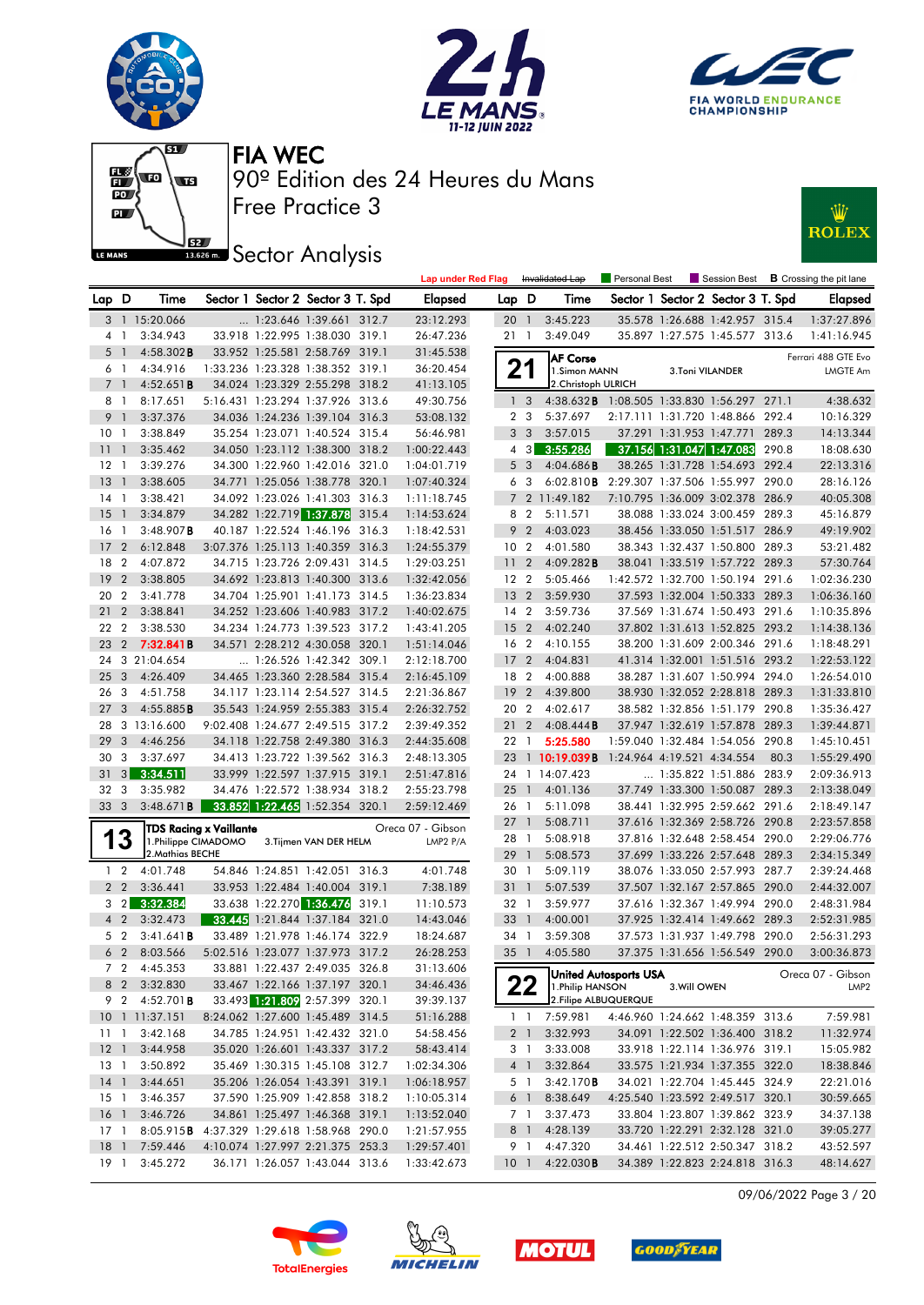











|                               |                        |                              |                                   |       | <b>Lap under Red Flag</b> |                 |                   | Invalidated Lap                            | Personal Best |                            | Session Best                      |       | <b>B</b> Crossing the pit lane |
|-------------------------------|------------------------|------------------------------|-----------------------------------|-------|---------------------------|-----------------|-------------------|--------------------------------------------|---------------|----------------------------|-----------------------------------|-------|--------------------------------|
| Lap D                         | Time                   |                              | Sector 1 Sector 2 Sector 3 T. Spd |       | <b>Elapsed</b>            | Lap             | D                 | Time                                       |               |                            | Sector 1 Sector 2 Sector 3 T. Spd |       | Elapsed                        |
| 11                            | 3 10:32.816            |                              | 7:28.821 1:24.677 1:39.318 315.4  |       | 58:47.443                 | 28              | $\overline{1}$    | 3:31.025                                   |               |                            | 33.060 1:21.585 1:36.380 322.9    |       | 2:55:38.933                    |
| 12<br>-3                      | 3:39.751               |                              | 34.851 1:24.476 1:40.424 323.9    |       | 1:02:27.194               | 29              | $\mathbf{1}$      | 3:44.668                                   |               |                            | 33.799 1:26.193 1:44.676 260.7    |       | 2:59:23.601                    |
| 13<br>3                       | 3:38.278               |                              | 34.168 1:23.024 1:41.086 321.0    |       | 1:06:05.472               | 30 1            |                   | 4:11.587B                                  |               |                            | 34.147 1:21.912 2:15.528 322.9    |       | 3:03:35.188                    |
| 3<br>14                       | 3:36.447               |                              | 34.067 1:23.218 1:39.162 320.1    |       | 1:09:41.919               |                 |                   | Nielsen Racing                             |               |                            |                                   |       | Oreca 07 - Gibson              |
| 3<br>15                       | 3:34.940               |                              | 33.964 1:22.983 1:37.993 321.0    |       | 1:13:16.859               |                 | 24                | 1. Rodrigo SALES                           |               | 3.Ben HANLEY               |                                   |       | LMP2 P/A                       |
| 16<br>-3                      | 3:46.104B              |                              | 34.004 1:23.717 1:48.383 320.1    |       | 1:17:02.963               |                 |                   | 2. Matthew BELL                            |               |                            |                                   |       |                                |
| 17                            | 3 10:39.066            |                              | 7:35.600 1:24.165 1:39.301 317.2  |       | 1:27:42.029               |                 | 1 <sub>3</sub>    | 4:20.331B 1:07.083 1:26.575 1:46.673 279.5 |               |                            |                                   |       | 4:20.331                       |
| 18<br>3                       | 4:10.936               |                              | 34.177 1:22.969 2:13.790 321.0    |       | 1:31:52.965               | 2               |                   | 3 10:49.135                                |               | 7:47.577 1:23.619 1:37.939 |                                   | 314.5 | 15:09.466                      |
| 19<br>3                       | 3:36.568               |                              | 33.981 1:23.272 1:39.315 320.1    |       | 1:35:29.533               |                 | 3 <sub>3</sub>    | 3:43.693B                                  |               |                            | 33.946 1:22.709 1:47.038 320.1    |       | 18:53.159                      |
| 20<br>$\overline{3}$          | 3:36.274               |                              | 34.199 1:23.089 1:38.986 321.0    |       | 1:39:05.807               |                 | 4 3               | 7:52.834                                   |               |                            | 4:51.031 1:23.638 1:38.165 298.8  |       | 26:45.993                      |
| 21<br>3                       | 3:36.447               |                              | 34.134 1:23.072 1:39.241 323.9    |       | 1:42:42.254               |                 | 5 <sub>3</sub>    | 4:47.014                                   |               |                            | 33.570 1:22.777 2:50.667 319.1    |       | 31:33.007                      |
| 22<br>$\overline{\mathbf{3}}$ | 5:37.208B              |                              | 34.910 1:23.653 3:38.645 321.0    |       | 1:48:19.462               | 6               | $\lceil 3 \rceil$ | 3:33.737                                   |               | 33.568 1:22.384 1:37.785   |                                   | 320.1 | 35:06.744                      |
|                               | 23 2 20:34.796         |                              | $\ldots$ 1:24.519 1:43.066 314.5  |       | 2:08:54.258               |                 | 7 <sub>3</sub>    | 4:55.949B                                  |               |                            | 33.651 1:23.169 2:59.129 320.1    |       | 40:02.693                      |
| 24<br>$\overline{2}$          | 3:38.267               |                              | 34.827 1:24.254 1:39.186 322.9    |       | 2:12:32.525               |                 | 8 1               | 7:10.713                                   |               |                            | 2:39.574 1:26.514 3:04.625 313.6  |       | 47:13.406                      |
| $\overline{2}$<br>25          | 4:47.871               |                              | 33.884 1:22.690 2:51.297 319.1    |       | 2:17:20.396               |                 | 9 <sub>1</sub>    | 3:41.829                                   |               |                            | 35.024 1:25.094 1:41.711 316.3    |       | 50:55.235                      |
| 2<br>26                       | 4:53.719B              |                              | 34.004 1:22.946 2:56.769 318.2    |       | 2:22:14.115               | 10 <sub>1</sub> |                   | 3:40.902                                   |               |                            | 34.910 1:24.526 1:41.466          | 316.3 | 54:36.137                      |
|                               | 27 2 14:49.922         |                              | $\ldots$ 1:25.712 2:56.016 321.0  |       | 2:37:04.037               | 11              | $\overline{1}$    | 3:43.835                                   |               |                            | 34.486 1:24.180 1:45.169 318.2    |       | 58:19.972                      |
| 28<br>$\overline{2}$          | 4:53.023               |                              | 33.299 1:22.095 2:57.629 320.1    |       | 2:41:57.060               | $12-1$          |                   | 3:42.886                                   |               |                            | 36.655 1:24.725 1:41.506 316.3    |       | 1:02:02.858                    |
| 29<br>2                       | 3:47.865B              |                              | 34.161 1:22.443 1:51.261 319.1    |       | 2:45:44.925               | $13-1$          |                   | 3:40.466                                   |               |                            | 34.777 1:24.784 1:40.905 320.1    |       | 1:05:43.324                    |
| $2^{\circ}$<br>30             | 6:33.317               |                              | 3:30.338 1:22.503 1:40.476 322.0  |       | 2:52:18.242               | $14-1$          |                   | 3:43.632                                   |               |                            | 34.741 1:24.176 1:44.715 318.2    |       | 1:09:26.956                    |
| 2 <sub>l</sub><br>31          | 3:30.964               |                              | 33.160 1:21.874 1:35.930          | 322.9 | 2:55:49.206               | 15              | $\overline{1}$    | 3:43.030                                   |               |                            | 34.882 1:25.881 1:42.267 303.9    |       | 1:13:09.986                    |
| 32<br>$\overline{2}$          | 3:33.056               |                              | 33.222 1:21.686 1:38.148 321.0    |       | 2:59:22.262               | 16 1            |                   | 3:57.896B                                  |               |                            | 34.785 1:25.817 1:57.294 317.2    |       | 1:17:07.882                    |
| $\overline{2}$<br>33          | 4:15.248B              |                              | 34.832 1:24.529 2:15.887 308.2    |       | 3:03:37.510               | 17              | $\overline{1}$    | 5:29.034                                   |               |                            | 2:17.551 1:26.006 1:45.477 317.2  |       | 1:22:36.916                    |
|                               |                        | <b>United Autosports USA</b> |                                   |       | Oreca 07 - Gibson         | 18              | $\overline{1}$    | 3:48.431                                   |               |                            | 38.429 1:25.970 1:44.032 318.2    |       | 1:26:25.347                    |
| 23                            | 1. Alexander LYNN      |                              | 3. Joshua PIERSON                 |       | LMP <sub>2</sub>          | 19              | $\overline{1}$    | 4:23.205                                   |               |                            | 35.253 1:27.456 2:20.496 299.7    |       | 1:30:48.552                    |
|                               | 2. Oliver JARVIS       |                              |                                   |       |                           | 20 1            |                   | 3:44.525                                   |               |                            | 35.308 1:25.394 1:43.823 316.3    |       | 1:34:33.077                    |
| $1\quad 2$                    | 8:26.655               |                              | 5:19.576 1:24.094 1:42.985 317.2  |       | 8:26.655                  | 211             |                   | 3:49.267                                   |               |                            | 35.884 1:28.926 1:44.457 260.7    |       | 1:38:22.344                    |
| 2 <sub>2</sub>                | 3:31.823               |                              | 33.378 1:22.343 1:36.102          | 320.1 | 11:58.478                 | 22              | $\overline{1}$    | 3:45.860                                   |               |                            | 36.419 1:25.429 1:44.012          | 318.2 | 1:42:08.204                    |
| 3 <sub>2</sub>                | 3:32.298               |                              | 33.425 1:22.056 1:36.817 322.0    |       | 15:30.776                 | 23              | $\mathbf{1}$      | 4:56.652B                                  |               |                            | 36.435 1:25.270 2:54.947 315.4    |       | 1:47:04.856                    |
| 4 2                           | 3:32.396               |                              | 33.801 1:22.121 1:36.474 320.1    |       | 19:03.172                 |                 |                   | 24 2 25:40.708                             |               |                            | 1:25.667 1:41.809 317.2           |       | 2:12:45.564                    |
| 5 <sub>2</sub>                | 3:33.712               |                              | 33.604 1:22.051 1:38.057 321.0    |       | 22:36.884                 | 25              | $\overline{2}$    | 4:46.601                                   |               | 33.983 1:23.122 2:49.496   |                                   | 318.2 | 2:17:32.165                    |
| 6 <sub>2</sub>                | 3:33.680               |                              | 33.526 1:22.541 1:37.613 322.0    |       | 26:10.564                 | 26 2            |                   | 4:45.703                                   |               |                            | 34.098 1:23.074 2:48.531 316.3    |       | 2:22:17.868                    |
| 7 <sub>2</sub>                | 4:54.367B              |                              | 34.224 1:23.381 2:56.762 322.0    |       | 31:04.931                 | 27              | $\overline{2}$    | 4:47.406                                   |               |                            | 34.039 1:23.368 2:49.999          | 317.2 | 2:27:05.274                    |
|                               | 8 2 13:37.291          |                              | 9:24.963 1:23.517 2:48.811 316.3  |       | 44:42.222                 | 28              | $\overline{2}$    | $4:57.706$ B                               |               |                            | 34.572 1:23.973 2:59.161 319.1    |       | 2:32:02.980                    |
| 9 <sub>2</sub>                | 3:39.998               |                              | 33.783 1:24.132 1:42.083 319.1    |       | 48:22.220                 | 29              |                   | 2 19:44.476                                |               |                            | $\ldots$ 1:24.790 1:39.917 314.5  |       | 2:51:47.456                    |
| $\overline{2}$<br>10          | 3:34.061               |                              | 33.823 1:22.637 1:37.601 319.1    |       | 51:56.281                 | 30              | $\overline{2}$    | 3:39.508                                   |               | 36.356 1:23.847 1:39.305   |                                   | 318.2 | 2:55:26.964                    |
| $\overline{2}$<br>11          | 3:44.017B              |                              | 35.186 1:24.479 1:44.352 314.5    |       | 55:40.298                 | 31              | $\overline{2}$    | 3:37.816                                   |               |                            | 34.304 1:23.363 1:40.149 322.0    |       | 2:59:04.780                    |
| 12<br>$\mathbf{3}$            | 9:40.388               |                              | 6:36.719 1:23.723 1:39.946 318.2  |       | 1:05:20.686               | 32 2            |                   | $4:13.503$ <b>B</b>                        |               |                            | 34.376 1:23.306 2:15.821 318.2    |       | 3:03:18.283                    |
| 13<br>3                       | 3:35.253               |                              | 33.978 1:22.846 1:38.429 319.1    |       | 1:08:55.939               |                 |                   | <b>CD Sport</b>                            |               |                            |                                   |       | Ligier JSP217 - Gibson         |
| $14 \quad 3$                  | 3:40.847               |                              | 34.839 1:22.701 1:43.307 319.1    |       | 1:12:36.786               |                 | 27                | 1. Christophe CRESP                        |               |                            | 3. Steven PALETTE                 |       | LMP2 P/A                       |
| 15 <sub>3</sub>               | 3:41.664               |                              | 34.679 1:23.248 1:43.737 321.0    |       | 1:16:18.450               |                 |                   | 2.Michael JENSEN                           |               |                            |                                   |       |                                |
| 16 3                          | 4:08.527               |                              | 1:04.784 1:23.648 1:40.095 320.1  |       | 1:20:26.977               |                 |                   | 1 3 7:03.691                               |               |                            | 3:56.472 1:25.922 1:41.297 307.3  |       | 7:03.691                       |
| 17 <sub>3</sub>               | 3:35.741               |                              | 34.356 1:22.966 1:38.419 319.1    |       | 1:24:02.718               |                 |                   | 2 3 3:39.056                               |               |                            | 34.221 1:24.918 1:39.917 317.2    |       | 10:42.747                      |
| 18 3                          | 3:44.137B              |                              | 34.061 1:22.947 1:47.129 319.1    |       | 1:27:46.855               |                 | 3 3               | 3:48.056B                                  |               |                            | 34.607 1:25.213 1:48.236 312.7    |       | 14:30.803                      |
| 19 <sup>3</sup>               | 8:14.541               |                              | 5:10.470 1:24.420 1:39.651 319.1  |       | 1:36:01.396               |                 | 4 3               | 7:29.716                                   |               |                            | 4:23.696 1:25.674 1:40.346 313.6  |       | 22:00.519                      |
| 20 3                          | 3:34.875               |                              | 33.623 1:22.493 1:38.759 320.1    |       | 1:39:36.271               |                 | 5 3               | 3:41.203                                   |               |                            | 34.136 1:24.064 1:43.003 313.6    |       | 25:41.722                      |
|                               | 21 3 3:33.580          |                              | 33.627 1:22.052 1:37.901 322.0    |       | 1:43:09.851               |                 | 63                | 4:52.285                                   |               |                            | 34.168 1:24.418 2:53.699 312.7    |       | 30:34.007                      |
|                               | 22 3 6:37.922B         |                              | 33.770 1:30.657 4:33.495 323.9    |       | 1:49:47.773               |                 | $7 \quad 3$       | 3:50.306B                                  |               |                            | 34.344 1:24.428 1:51.534 313.6    |       | 34:24.313                      |
|                               | 23 1 19:01.650         |                              | 1:23.631 1:41.365 317.2           |       | 2:08:49.423               |                 |                   | 8 1 12:21.213                              |               |                            | 7:55.083 1:28.810 2:57.320 307.3  |       | 46:45.526                      |
| 24 1                          | 3:35.461               |                              | 35.641 1:22.446 1:37.374 320.1    |       | 2:12:24.884               |                 | 9 1               | 3:48.431                                   |               |                            | 36.182 1:26.709 1:45.540 310.0    |       | 50:33.957                      |
|                               | 25 1 4:32.171          |                              | 33.638 1:21.685 2:36.848 322.0    |       | 2:16:57.055               |                 | 10 1              | 3:51.014                                   |               |                            | 37.253 1:27.231 1:46.530 310.0    |       | 54:24.971                      |
|                               | 26 1 4:51.713 <b>B</b> |                              | 33.243 1:21.749 2:56.721 322.9    |       | 2:21:48.768               | 111             |                   | 3:47.320                                   |               |                            | 36.266 1:26.580 1:44.474 310.0    |       | 58:12.291                      |
|                               | 27 1 30:19.140         |                              | 1:23.252 1:38.404 319.1           |       | 2:52:07.908               |                 |                   | 12 1 3:47.181                              |               |                            | 36.088 1:26.229 1:44.864 310.9    |       | 1:01:59.472                    |

09/06/2022 Page 4 / 20







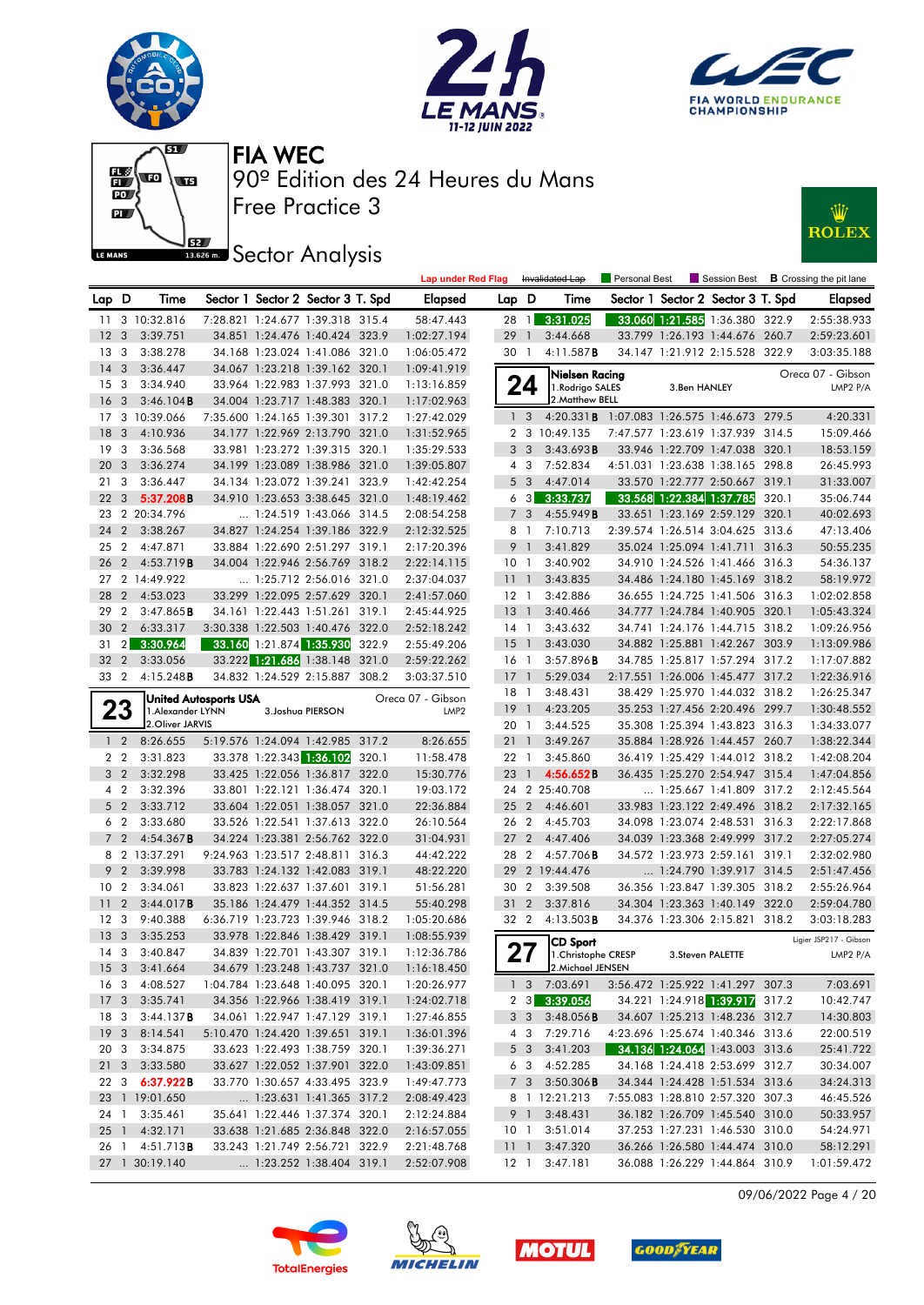











|                 |                |                        |  |                                                           |       | <b>Lap under Red Flag</b> |                       |                         | Invalidated Lap                                 | Personal Best |             |                                                                    | Session Best <b>B</b> Crossing the pit lane |
|-----------------|----------------|------------------------|--|-----------------------------------------------------------|-------|---------------------------|-----------------------|-------------------------|-------------------------------------------------|---------------|-------------|--------------------------------------------------------------------|---------------------------------------------|
| Lap D           |                | Time                   |  | Sector 1 Sector 2 Sector 3 T. Spd                         |       | <b>Elapsed</b>            | Lap D                 |                         | Time                                            |               |             | Sector 1 Sector 2 Sector 3 T. Spd                                  | <b>Elapsed</b>                              |
| $13-1$          |                | 3:59.442B              |  | 36.754 1:26.621 1:56.067 312.7                            |       | 1:05:58.914               | 30 <sub>3</sub>       |                         | 4:48.876B                                       |               |             | 33.804 1:22.841 2:52.231 319.1                                     | 2:45:17.404                                 |
| 14              | $\overline{2}$ | 5:53.955               |  | 2:38.864 1:28.261 1:46.830                                | 309.1 | 1:11:52.869               | 313                   |                         | 5:17.967                                        |               |             | 2:14.354 1:23.128 1:40.485 319.1                                   | 2:50:35.371                                 |
| 15              | $\overline{2}$ | 3:54.832               |  | 36.265 1:28.236 1:50.331                                  | 309.1 | 1:15:47.701               | 32 3                  |                         | 3:36.057                                        |               |             | 34.645 1:23.016 1:38.396 321.0                                     | 2:54:11.428                                 |
| 16              | $\overline{2}$ | 4:22.055               |  | 1:06.647 1:28.488 1:46.920 308.2                          |       | 1:20:09.756               | 33 3                  |                         | 3:38.714                                        |               |             | 34.715 1:23.689 1:40.310 322.9                                     | 2:57:50.142                                 |
| 17              | $\overline{2}$ | 3:58.379B              |  | 36.466 1:27.781 1:54.132 309.1                            |       | 1:24:08.135               | 34 3                  |                         | 4:17.949 <b>B</b>                               |               |             | 33.687 1:23.784 2:20.478 324.9                                     | 3:02:08.091                                 |
| 18              | $\overline{1}$ | 7:22.542               |  | 3:31.767 1:28.618 2:22.157 309.1                          |       | 1:31:30.677               |                       |                         | Duqueine Team                                   |               |             |                                                                    | Oreca 07 - Gibson                           |
| 19              | $\overline{1}$ | 3:54.409               |  | 37.242 1:29.989 1:47.178 307.3                            |       | 1:35:25.086               |                       | <b>30</b>               | 1. Richard BRADLEY                              |               |             | 3. Reshad DE GERUS                                                 | LMP <sub>2</sub>                            |
| 20              | $\overline{1}$ | 3:50.296               |  | 36.171 1:29.016 1:45.109 310.9                            |       | 1:39:15.382               |                       |                         | 2.Guillermo ROJAS                               |               |             |                                                                    |                                             |
| 21              | $\overline{1}$ | 3:49.368               |  | 36.889 1:27.195 1:45.284 308.2                            |       | 1:43:04.750               | $1\quad$              |                         | 4:13.739 B 1:02.153 1:24.681 1:46.905 313.6     |               |             |                                                                    | 4:13.739                                    |
| 22              | $\overline{1}$ | 6:42.187B              |  | 35.736 1:30.585 4:35.866 311.8                            |       | 1:49:46.937               | 2 <sub>1</sub>        |                         | 7:42.861                                        |               |             | 4:40.096 1:24.226 1:38.539 314.5                                   | 11:56.600                                   |
| 23              |                | 1 19:21.033            |  | 1:28.256 1:46.881 311.8                                   |       | 2:09:07.970               | 3 1                   |                         | 3:35.883                                        |               |             | 33.902 1:22.725 1:39.256 319.1                                     | 15:32.483                                   |
| 24              | $\overline{1}$ | 3:44.712               |  | 35.899 1:25.398 1:43.415 314.5                            |       | 2:12:52.682               | 4 <sup>1</sup>        |                         | 3:36.159                                        |               |             | 34.988 1:23.533 1:37.638 318.2                                     | 19:08.642                                   |
| 25              | $\mathbf{1}$   | 5:33.383B              |  | 59.417 1:27.465 3:06.501 310.0                            |       | 2:18:26.065               |                       | 5 <sub>1</sub>          | 3:36.008                                        |               |             | 34.258 1:23.347 1:38.403 320.1                                     | 22:44.650                                   |
| 26              |                | 1 10:11.942            |  | 5:46.699 1:28.608 2:56.635 302.2                          |       | 2:28:38.007               |                       | 6 <sup>1</sup>          | 3:34.788                                        |               |             | 34.080 1:22.696 1:38.012 322.0                                     | 26:19.438                                   |
| 27              | $\mathbf{1}$   | 5:05.465B              |  | 35.480 1:26.460 3:03.525 312.7                            |       | 2:33:43.472               |                       | 7 1                     | 4:52.645B                                       |               |             | 33.995 1:22.786 2:55.864 323.9                                     | 31:12.083                                   |
| 28              | -3             | 7:09.115               |  | 2:46.460 1:27.658 2:54.997 308.2                          |       | 2:40:52.587               |                       |                         | <b>WRT</b>                                      |               |             |                                                                    | Oreca 07 - Gibson                           |
| 29              | 3              | 4:36.285               |  | 35.307 1:26.440 2:34.538 311.8                            |       | 2:45:28.872               | 31                    |                         | 1.Sean GELAEL                                   |               | 3.René RAST |                                                                    | LMP <sub>2</sub>                            |
| 30              | 3              | $3:48.858$ B           |  | 35.312 1:25.581 1:47.965 298.8                            |       | 2:49:17.730               |                       |                         | 2. Robin FRIJNS                                 |               |             |                                                                    |                                             |
| 31              | $\overline{2}$ | 5:44.421               |  | 2:30.590 1:27.782 1:46.049 308.2                          |       | 2:55:02.151               |                       | 1 <sub>2</sub>          | 3:55.120                                        |               |             | 41.674 1:28.761 1:44.685 256.4                                     | 3:55.120                                    |
| 32              | $\overline{2}$ | 3:51.435               |  | 35.766 1:29.774 1:45.895 308.2                            |       | 2:58:53.586               |                       | 2 <sub>2</sub>          | 3:38.002                                        |               |             | 33.444 1:21.794 1:42.764 322.0                                     | 7:33.122                                    |
| 33              | $\overline{2}$ | 4:23.975               |  | 38.776 1:27.616 2:17.583 310.0                            |       | 3:03:17.561               | 3                     | $\overline{2}$          | 3:40.163B                                       |               |             | 32.917 1:23.334 1:43.912 322.0                                     | 11:13.285                                   |
|                 |                | <b>JOTA</b>            |  |                                                           |       | Oreca 07 - Gibson         |                       |                         | 4 3 11:42.207                                   |               |             | 8:41.047 1:23.600 1:37.560 317.2                                   | 22:55.492                                   |
|                 | 28             | 1. Oliver RASMUSSEN    |  | 3. Jonathan ABERDEIN                                      |       | LMP <sub>2</sub>          |                       | 5 <sub>3</sub>          | 3:34.836                                        |               |             | 33.457 1:22.709 1:38.670 322.9                                     | 26:30.328                                   |
|                 |                | 2.Edward JONES         |  |                                                           |       |                           |                       | 6 3                     | 4:45.332                                        |               |             | 33.725 1:22.632 2:48.975 323.9                                     | 31:15.660                                   |
|                 | $1\quad 2$     | 4:06.672               |  | 59.098 1:26.183 1:41.391 294.0                            |       | 4:06.672                  | $\overline{7}$        | $\overline{\mathbf{3}}$ | 3:33.737                                        |               |             | 33.649 1:22.684 1:37.404 322.0                                     | 34:49.397                                   |
| 2 <sub>2</sub>  |                | 3:35.534               |  | 34.875 1:23.105 1:37.554 323.9                            |       | 7:42.206                  |                       | 8 3                     | 5:03.860                                        |               |             | 34.628 1:22.769 3:06.463 320.1                                     | 39:53.257                                   |
|                 | $3 \quad 2$    | 3:33.249               |  | 34.196 1:22.236 1:36.817 323.9                            |       | 11:15.455                 | 9                     | -3                      | 4:47.386                                        |               |             | 33.564 1:22.967 2:50.855 320.1                                     | 44:40.643                                   |
|                 | $4\quad2$      | 3:42.291B              |  | 34.013 1:22.002 1:46.276 323.9                            |       | 14:57.746                 | 10 <sub>3</sub>       |                         | 3:42.333                                        |               |             | 33.648 1:22.557 1:46.128 320.1                                     | 48:22.976                                   |
| 6 <sub>2</sub>  |                | 5 2 16:49.988          |  | 1:25.386 2:51.882 319.1<br>34.266 1:22.767 1:38.123 321.0 |       | 31:47.734                 | 11 <sub>3</sub>       |                         | 3:33.965                                        |               |             | 33.701 1:22.586 1:37.678 323.9                                     | 51:56.941<br>55:38.663                      |
| 7 <sub>2</sub>  |                | 3:35.156<br>4:49.159   |  | 34.105 1:22.973 2:52.081 322.0                            |       | 35:22.890<br>40:12.049    | 12 <sup>3</sup><br>13 | $\overline{1}$          | 3:41.722B<br>4:54.208                           |               |             | 34.703 1:23.618 1:43.401 318.2<br>1:50.023 1:24.449 1:39.736 322.9 | 1:00:32.871                                 |
|                 | 8 2            | 4:47.651               |  | 34.078 1:22.884 2:50.689 322.0                            |       | 44:59.700                 | $14-1$                |                         | 3:37.978                                        |               |             | 34.112 1:23.260 1:40.606 322.0                                     | 1:04:10.849                                 |
| 9               | $\overline{2}$ | 3:37.285               |  | 34.853 1:23.627 1:38.805 317.2                            |       | 48:36.985                 | 15                    | $\overline{1}$          | 3:37.324                                        |               |             | 34.083 1:23.402 1:39.839 322.0                                     | 1:07:48.173                                 |
| 10 <sup>°</sup> | $\overline{2}$ | 3:35.894               |  | 34.551 1:23.197 1:38.146 322.9                            |       | 52:12.879                 | 16 <sub>1</sub>       |                         | 3:36.876                                        |               |             | 34.139 1:23.885 1:38.852 318.2                                     | 1:11:25.049                                 |
| 11              | $\overline{2}$ | 3:39.574               |  | 34.208 1:22.944 1:42.422 311.8                            |       | 55:52.453                 | $17-1$                |                         | 3:35.549                                        |               |             | 34.155 1:22.617 1:38.777 320.1                                     | 1:15:00.598                                 |
| 12              | $\overline{2}$ | 3:35.159               |  | 34.228 1:23.247 1:37.684 322.0                            |       | 59:27.612                 | $18-1$                |                         | 3:43.756                                        |               |             | 35.031 1:22.811 1:45.914 322.0                                     | 1:18:44.354                                 |
| 13              | $\overline{2}$ | 3:47.186B              |  | 35.491 1:23.641 1:48.054 321.0                            |       | 1:03:14.798               | 19                    | $\overline{1}$          | 3:44.363                                        |               |             | 39.098 1:23.684 1:41.581 322.9                                     | 1:22:28.717                                 |
| 14              | $\overline{1}$ | 8:53.244               |  | 5:47.384 1:25.152 1:40.708 321.0                          |       | 1:12:08.042               | 20 1                  |                         | 3:37.552                                        |               |             | 34.314 1:22.919 1:40.319 322.0                                     | 1:26:06.269                                 |
| $15-1$          |                | 3:40.117               |  | 34.603 1:23.181 1:42.333 319.1                            |       | 1:15:48.159               | $21 \quad 1$          |                         | 4:24.621B                                       |               |             | 35.827 1:24.311 2:24.483 320.1                                     | 1:30:30.890                                 |
| 16 <sub>1</sub> |                | 4:07.615               |  | 1:05.000 1:24.154 1:38.461 317.2                          |       | 1:19:55.774               | 22 1                  |                         | 7:15.910                                        |               |             | 4:10.398 1:24.987 1:40.525 313.6                                   | 1:37:46.800                                 |
|                 |                | 17 1 3:35.175          |  | 34.336 1:22.488 1:38.351 321.0                            |       | 1:23:30.949               |                       |                         | 23 1 3:37.093                                   |               |             | 34.365 1:23.662 1:39.066 318.2                                     | 1:41:23.893                                 |
|                 |                | 18 1 3:35.155          |  | 34.107 1:22.725 1:38.323 322.9                            |       | 1:27:06.104               |                       |                         | 24 1 3:41.195                                   |               |             | 34.487 1:23.137 1:43.571 320.1                                     | 1:45:05.088                                 |
|                 |                | 19 1 4:14.156          |  | 34.192 1:23.941 2:16.023 324.9                            |       | 1:31:20.260               |                       |                         | 25 1 10:21.225B 1:20.882 4:17.515 4:42.828 81.1 |               |             |                                                                    | 1:55:26.313                                 |
|                 |                | 20 1 3:36.486          |  | 34.569 1:23.175 1:38.742 309.1                            |       | 1:34:56.746               |                       |                         | 26 2 13:15.526                                  |               |             | $\ldots$ 1:24.744 1:39.797 316.3                                   | 2:08:41.839                                 |
|                 |                | 21 1 3:40.752          |  | 35.373 1:23.983 1:41.396 308.2                            |       | 1:38:37.498               |                       |                         | 27 2 3:31.030                                   |               |             | 33.314 1:21.757 1:35.959 317.2                                     | 2:12:12.869                                 |
|                 |                | 22 1 3:46.443 <b>B</b> |  | 35.398 1:23.258 1:47.787 310.9                            |       | 1:42:23.941               |                       |                         | 28 2 3:57.323                                   |               |             | 32.990 1:21.645 2:02.688 321.0                                     | 2:16:10.192                                 |
|                 |                | 23 1 26:32.239         |  | 1:26.587 1:40.748 303.0                                   |       | 2:08:56.180               |                       |                         | 29 2 4:52.703 <b>B</b>                          |               |             | 33.273 1:22.063 2:57.367 321.0                                     | 2:21:02.895                                 |
|                 |                | 24 1 3:37.670          |  | 35.179 1:23.440 1:39.051 323.9                            |       | 2:12:33.850               |                       |                         | 30 2 10:48.659                                  |               |             | 6:32.014 1:25.908 2:50.737 315.4                                   | 2:31:51.554                                 |
| 25 1            |                | 4:47.276               |  | 34.282 1:22.715 2:50.279 322.9                            |       | 2:17:21.126               |                       |                         | 31 2 4:46.282                                   |               |             | 34.184 1:23.412 2:48.686 318.2                                     | 2:36:37.836                                 |
|                 |                | 26 1 4:54.475 <b>B</b> |  | 34.319 1:22.911 2:57.245 322.9                            |       | 2:22:15.601               |                       |                         | 32 2 4:47.347                                   |               |             | 35.010 1:23.775 2:48.562 317.2                                     | 2:41:25.183                                 |
|                 |                | 27 3 8:38.883          |  | 4:21.973 1:24.664 2:52.246 317.2                          |       | 2:30:54.484               |                       |                         | 33 2 4:05.424                                   |               |             | 33.913 1:24.480 2:07.031 318.2                                     | 2:45:30.607                                 |
|                 |                | 28 3 4:47.460          |  | 34.246 1:23.193 2:50.021 319.1                            |       | 2:35:41.944               |                       |                         | 34 2 3:35.626                                   |               |             | 34.037 1:23.545 1:38.044 321.0                                     | 2:49:06.233                                 |
| 29 3            |                | 4:46.584               |  | 33.942 1:23.285 2:49.357 323.9                            |       | 2:40:28.528               |                       |                         | 35 2 3:34.077                                   |               |             | 33.998 1:22.734 1:37.345 319.1                                     | 2:52:40.310                                 |
|                 |                |                        |  |                                                           |       |                           |                       |                         |                                                 |               |             |                                                                    |                                             |

09/06/2022 Page 5 / 20







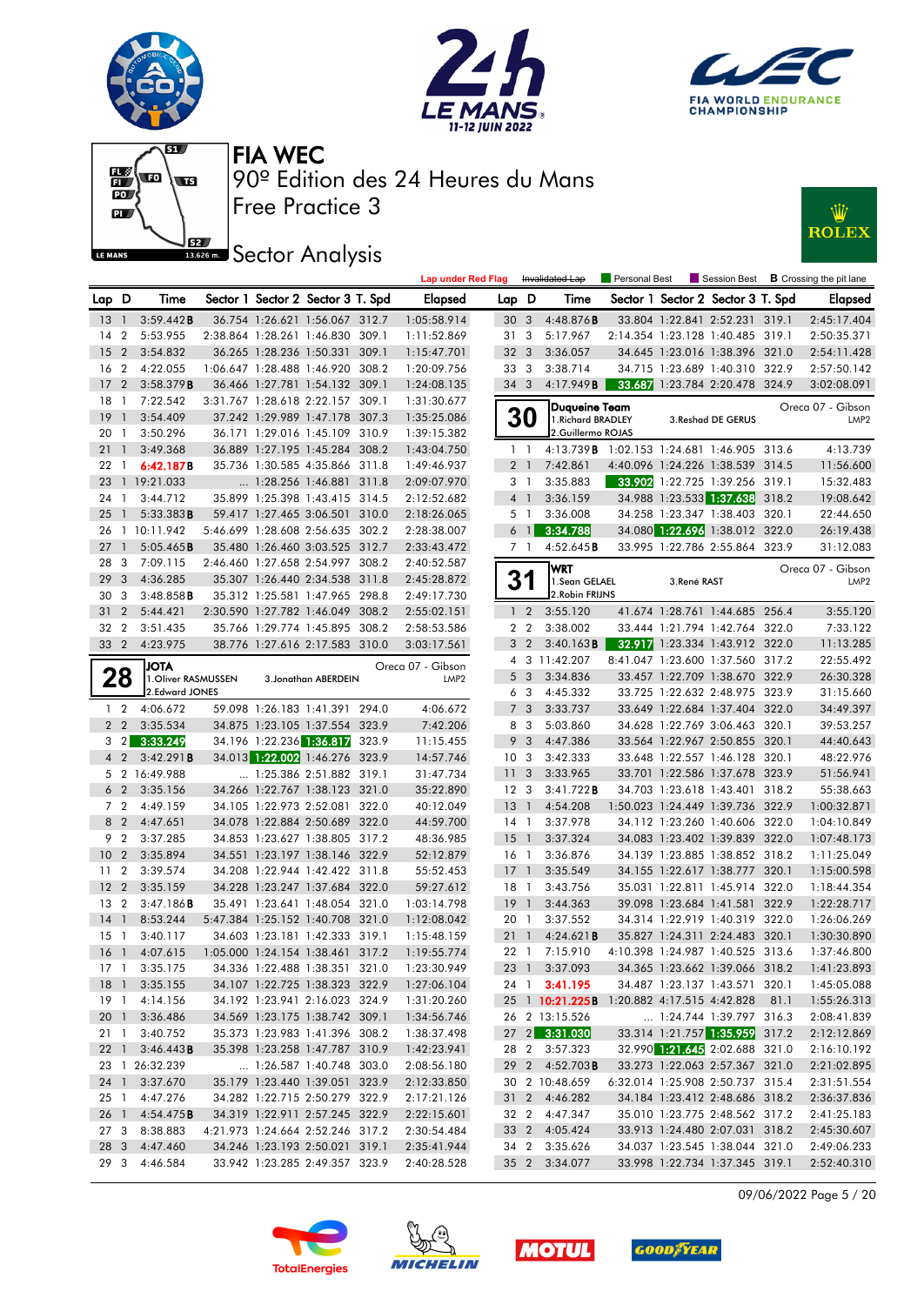







## **JEZ**<br>BREAD Sector Analysis



|                 |                       |                                            |  |                                                                  |      | <b>Lap under Red Flag</b> |                         |                | Invalidated Lap                                  | <b>Personal Best</b>             |                          | Session Best                                                     |      | <b>B</b> Crossing the pit lane |
|-----------------|-----------------------|--------------------------------------------|--|------------------------------------------------------------------|------|---------------------------|-------------------------|----------------|--------------------------------------------------|----------------------------------|--------------------------|------------------------------------------------------------------|------|--------------------------------|
| Lap D           |                       | Time                                       |  | Sector 1 Sector 2 Sector 3 T. Spd                                |      | Elapsed                   | Lap D                   |                | Time                                             |                                  |                          | Sector 1 Sector 2 Sector 3 T. Spd                                |      | <b>Elapsed</b>                 |
| 36              | $\overline{2}$        | 3:35.652                                   |  | 33.519 1:22.262 1:39.871 323.9                                   |      | 2:56:15.962               |                         | 9 <sub>2</sub> | 5:04.308                                         |                                  |                          | 37.181 1:31.518 2:55.609 290.0                                   |      | 42:49.936                      |
| 37              | $\overline{2}$        | 3:33.091                                   |  | 33.654 1:22.407 1:37.030 322.0                                   |      | 2:59:49.053               | 10 <sub>2</sub>         |                | 5:03.358                                         |                                  |                          | 37.257 1:31.874 2:54.227 288.5                                   |      | 47:53.294                      |
| 38 2            |                       | 4:07.164B                                  |  | 33.619 1:22.331 2:11.214 322.0                                   |      | 3:03:56.217               | 11                      | $\overline{2}$ | 4:01.943                                         |                                  |                          | 37.635 1:34.073 1:50.235 249.8                                   |      | 51:55.237                      |
|                 |                       | Team WRT                                   |  |                                                                  |      | Oreca 07 - Gibson         | $12 \quad 2$            |                | 4:06.983B                                        |                                  |                          | 38.095 1:32.097 1:56.791 283.9                                   |      | 56:02.220                      |
|                 | 32                    | 1. Rolf INEICHEN                           |  | 3. Dries VANTHOOR                                                |      | LMP <sub>2</sub>          | $13-1$                  |                | 5:30.136                                         |                                  |                          | 2:06.599 1:32.937 1:50.600 287.7                                 |      | 1:01:32.356                    |
|                 |                       | 2. Mirko BORTOLOTTI                        |  |                                                                  |      |                           | $14-1$                  |                | 3:59.662                                         |                                  |                          | 37.930 1:31.956 1:49.776 289.3                                   |      | 1:05:32.018                    |
|                 | 1 <sup>1</sup>        | 3:58.093                                   |  | 48.142 1:26.970 1:42.981 312.7                                   |      | 3:58.093                  | $15-1$                  |                | 3:59.146                                         |                                  |                          | 37.678 1:31.954 1:49.514 290.8                                   |      | 1:09:31.164                    |
|                 | 2 <sub>1</sub>        | 3:38.975                                   |  | 34.584 1:23.561 1:40.830 320.1                                   |      | 7:37.068                  | 16 <sub>1</sub>         |                | 4:02.537                                         |                                  |                          | 38.155 1:33.627 1:50.755 290.0                                   |      | 1:13:33.701                    |
|                 | 3 <sub>1</sub>        | 3:36.959                                   |  | 34.081 1:23.618 1:39.260 320.1                                   |      | 11:14.027                 | $17-1$                  |                | 4:01.211                                         |                                  |                          | 37.974 1:31.916 1:51.321 288.5                                   |      | 1:17:34.912                    |
|                 | 4 <sub>1</sub>        | 3:45.612B                                  |  | 34.083 1:22.752 1:48.777 322.0                                   |      | 14:59.639                 | $18-1$                  |                | 4:29.558                                         |                                  |                          | 1:05.300 1:32.457 1:51.801 287.7                                 |      | 1:22:04.470                    |
|                 | 5 1                   | 5:08.206                                   |  | 2:03.203 1:24.524 1:40.479 318.2                                 |      | 20:07.845                 | 19                      | $\overline{1}$ | $4:06.707$ B                                     |                                  |                          | 38.002 1:32.213 1:56.492 271.8                                   |      | 1:26:11.177                    |
|                 | 6 1                   | 3:37.973                                   |  | 35.034 1:23.436 1:39.503 318.2                                   |      | 23:45.818                 | 20 1                    |                | 5:56.431                                         |                                  |                          | 1:59.791 1:33.689 2:22.951 286.9                                 |      | 1:32:07.608                    |
|                 | 7 <sub>1</sub>        | 8:49.350B                                  |  | 34.103 1:23.138 6:52.109 318.2                                   |      | 32:35.168                 | $21 \quad 1$            |                | 4:02.391                                         |                                  |                          | 38.265 1:32.754 1:51.372 286.2                                   |      | 1:36:09.999                    |
|                 |                       | 8 1 14:41.285                              |  | 1:25.220 2:53.485 313.6                                          |      | 47:16.453                 | 22 1                    |                | 4:02.061                                         |                                  |                          | 38.506 1:32.458 1:51.097 288.5                                   |      | 1:40:12.060                    |
|                 | 9 1                   | 3:40.064                                   |  | 35.642 1:24.327 1:40.095 316.3                                   |      | 50:56.517                 | $23 \quad 1$            |                | 4:00.184                                         |                                  |                          | 38.007 1:32.236 1:49.941 287.7                                   |      | 1:44:12.244                    |
| 10 <sub>1</sub> |                       | 3:44.855                                   |  | 34.375 1:24.183 1:46.297 319.1                                   |      | 54:41.372                 | 24 1                    |                | 8:49.803B                                        |                                  | 37.677 3:37.586 4:34.540 |                                                                  | 80.8 | 1:53:02.047                    |
| 11              | $\overline{1}$        | 3:39.881                                   |  | 34.441 1:24.855 1:40.585 316.3                                   |      | 58:21.253                 |                         |                | 25 3 21:29.690                                   |                                  |                          | 1:32.239 1:52.717 288.5                                          |      | 2:14:31.737                    |
| $12-1$          |                       | 3:38.483                                   |  | 34.980 1:23.983 1:39.520 317.2                                   |      | 1:01:59.736               | 26 3                    |                | 5:06.502                                         |                                  |                          | 37.120 1:30.864 2:58.518 290.8                                   |      | 2:19:38.239                    |
| 13              | $\color{red} \bullet$ | 3:37.530                                   |  | 34.714 1:23.300 1:39.516 320.1                                   |      | 1:05:37.266               | 27 <sub>3</sub>         |                | 5:03.497                                         |                                  |                          | 36.934 1:30.418 2:56.145 290.8                                   |      | 2:24:41.736                    |
| $14-1$          |                       | 3:37.100                                   |  | 34.421 1:23.502 1:39.177 320.1                                   |      | 1:09:14.366               | 28 3                    |                | 5:03.088                                         |                                  |                          | 37.000 1:30.790 2:55.298 290.0                                   |      | 2:29:44.824                    |
| 15              | $\overline{1}$        | 3:45.697                                   |  | 34.251 1:22.876 1:48.570 321.0                                   |      | 1:13:00.063               | 293                     |                | 5:08.686B                                        |                                  |                          | 36.784 1:30.539 3:01.363 289.3                                   |      | 2:34:53.510                    |
| 16 1            |                       | 3:47.840B                                  |  | 36.492 1:24.772 1:46.576 317.2                                   |      | 1:16:47.903               | 30 3                    |                | 6:27.481                                         |                                  |                          | 1:58.906 1:32.533 2:56.042 288.5                                 |      | 2:41:20.991                    |
| $17-1$          |                       | 5:36.675                                   |  | 1:54.477 1:25.096 2:17.102 316.3                                 |      | 1:22:24.578               | 31 3                    |                | 4:20.426                                         |                                  |                          | 37.064 1:31.312 2:12.050 290.8                                   |      | 2:45:41.417                    |
| 18              | $\overline{1}$        | 3:41.112                                   |  | 34.335 1:24.253 1:42.524 319.1                                   |      | 1:26:05.690               | 32 3                    |                | 3:58.566                                         |                                  |                          | 38.348 1:31.885 1:48.333 291.6                                   |      | 2:49:39.983                    |
| 19              | $\overline{1}$        | 4:16.967                                   |  | 34.339 1:24.115 2:18.513 322.0                                   |      | 1:30:22.657               | 33 3                    |                | 3:57.531                                         |                                  |                          | 37.878 1:30.854 1:48.799 288.5                                   |      | 2:53:37.514                    |
| 20 <sub>1</sub> |                       | 3:38.373                                   |  | 34.991 1:23.799 1:39.583 316.3                                   |      | 1:34:01.030               | 34 3                    |                | 3:56.732                                         |                                  |                          | 36.694 1:30.597 1:49.441 289.3                                   |      | 2:57:34.246                    |
| 21              | $\overline{1}$        | 3:38.843                                   |  | 34.206 1:23.250 1:41.387 317.2                                   |      | 1:37:39.873               | 35 <sub>3</sub>         |                | 4:24.834                                         |                                  |                          | 36.734 1:31.315 2:16.785 288.5                                   |      | 3:01:59.080                    |
| 22              | $\overline{1}$        | 3:37.364                                   |  | 34.313 1:23.145 1:39.906 317.2                                   |      | 1:41:17.237               |                         |                |                                                  | <b>Inter Europol Competition</b> |                          |                                                                  |      | Oreca 07 - Gibson              |
| 23              | $\overline{1}$        | 3:44.860                                   |  | 35.925 1:23.841 1:45.094 319.1                                   |      | 1:45:02.097               |                         | 34             |                                                  | 1. Jakub SMIECHOWSKI             |                          | 3.Esteban GUTIERREZ                                              |      | LMP <sub>2</sub>               |
|                 |                       | 24 1 10:18.886B 1:19.888 4:19.390 4:39.608 |  |                                                                  | 79.8 | 1:55:20.983               |                         |                | 2. Alex BRUNDLE                                  |                                  |                          |                                                                  |      |                                |
| 25              |                       | 1 17:32.523 <b>B</b>                       |  | 1:28.099 1:47.601 270.4                                          |      | 2:12:53.506               |                         | $1\quad$       | 4:30.670                                         |                                  |                          | 1:16.531 1:28.912 1:45.227 273.9                                 |      | 4:30.670                       |
| 26              | $\overline{1}$        | 5:49.977                                   |  | 1:33.822 1:23.808 2:52.347 317.2                                 |      | 2:18:43.483               |                         | 2 <sub>1</sub> | 3:40.559                                         |                                  |                          | 35.384 1:24.757 1:40.418 314.5                                   |      | 8:11.229                       |
| 27              | $\mathbf{1}$          | 4:51.960                                   |  | 36.267 1:24.796 2:50.897 316.3                                   |      | 2:23:35.443               |                         | 3 1            | 3:39.589                                         |                                  |                          | 34.779 1:24.623 1:40.187 315.4                                   |      | 11:50.818                      |
| 28              | $\overline{1}$        | 4:48.308                                   |  | 35.420 1:23.576 2:49.312 318.2                                   |      | 2:28:23.751               |                         | 4 <sup>1</sup> | 3:39.675                                         |                                  |                          | 35.086 1:24.781 1:39.808 314.5                                   |      | 15:30.493                      |
| 29              | $\overline{1}$        | 4:52.830B                                  |  | 34.010 1:23.239 2:55.581 316.3                                   |      | 2:33:16.581               |                         | 5 <sub>1</sub> | 3:41.150                                         |                                  |                          | 37.187 1:24.519 1:39.444 317.2                                   |      | 19:11.643                      |
| 30              | 3                     | 6:30.423                                   |  | 2:16.456 1:24.458 2:49.509 298.8                                 |      | 2:39:47.004               |                         | 6 1            | 3:37.578                                         |                                  |                          | 34.293 1:23.926 1:39.359 318.2                                   |      | 22:49.221                      |
| 31              | 3                     | 4:47.038                                   |  | 33.437 1:23.077 2:50.524 318.2                                   |      | 2:44:34.042               |                         | 7 1            | 3:38.284                                         |                                  |                          | 34.179 1:23.464 1:40.641 318.2                                   |      | 26:27.505                      |
| 32 3            |                       | 3:37.479                                   |  | 33.843 1:22.632 1:41.004 321.0                                   |      | 2:48:11.521               |                         | 8 <sup>1</sup> | 4:50.789                                         |                                  |                          | 34.369 1:24.038 2:52.382 317.2                                   |      | 31:18.294                      |
| 33              |                       | $3 \overline{)3:}3.794$                    |  | 33.556 1:22.779 1:37.459 322.0                                   |      | 2:51:45.315               |                         | 9 1            | 4:25.869B                                        |                                  |                          | 34.489 1:36.360 2:15.020 300.5                                   |      | 35:44.163                      |
| 34              | $\mathbf{3}$          | 3:34.905<br>35 3 3:35.546                  |  | 33.932 1:22.160 1:38.813 320.1<br>33.912 1:23.162 1:38.472 318.2 |      | 2:55:20.220               |                         |                | 10 3 12:53.298B 9:25.325 1:34.691 1:53.282 285.4 |                                  |                          |                                                                  |      | 48:37.461                      |
|                 |                       |                                            |  |                                                                  |      | 2:58:55.766               |                         |                | 11 3 6:03.204B 2:42.476 1:28.992 1:51.736 292.4  |                                  |                          |                                                                  |      | 54:40.665                      |
|                 |                       | 36 3 4:10.929                              |  | 35.805 1:22.707 2:12.417 318.2                                   |      | 3:03:06.695               |                         |                | 12 3 16:37.515                                   |                                  |                          | 1:25.790 1:42.511 311.8                                          |      | 1:11:18.180                    |
|                 |                       | <b>TF Sport</b>                            |  |                                                                  |      | Aston Martin VANTAGE AMR  |                         |                | 13 3 3:41.635                                    |                                  |                          | 36.075 1:24.971 1:40.589 316.3                                   |      | 1:14:59.815                    |
|                 | <b>33</b>             | 1.Ben KEATING<br>2. Henrique CHAVES        |  | 3. Marco SØRENSEN                                                |      | <b>LMGTE Am</b>           |                         |                | 14 3 3:50.811<br>3:46.475                        |                                  |                          | 38.405 1:31.093 1:41.313 312.7<br>37.700 1:24.960 1:43.815 311.8 |      | 1:18:50.626                    |
|                 |                       |                                            |  | 2:28.527 1:34.041 1:48.268 286.9                                 |      |                           | 15 <sub>3</sub>         |                |                                                  |                                  |                          |                                                                  |      | 1:22:37.101<br>1:26:16.521     |
|                 | $1\quad2$             | 5:50.836<br>2 2 3:54.618                   |  | 36.719 1:30.709 1:47.190 291.6                                   |      | 5:50.836<br>9:45.454      | 16 <sub>3</sub><br>17 3 |                | 3:39.420<br>4:15.264                             |                                  |                          | 35.027 1:24.402 1:39.991 313.6<br>34.678 1:24.110 2:16.476 308.2 |      | 1:30:31.785                    |
|                 | $3\quad2$             | 3:54.889                                   |  | 36.793 1:30.886 1:47.210 290.0                                   |      | 13:40.343                 | 18 <sup>3</sup>         |                | $3:46.518$ <b>B</b>                              |                                  |                          | 34.872 1:25.194 1:46.452 309.1                                   |      | 1:34:18.303                    |
|                 | 4 2                   | 4:01.649B                                  |  | 36.937 1:31.062 1:53.650 290.0                                   |      | 17:41.992                 |                         |                | 19 2 7:53.980                                    |                                  |                          | 4:47.516 1:24.353 1:42.111 316.3                                 |      | 1:42:12.283                    |
|                 | 5 2                   | 5:32.874                                   |  | 2:11.819 1:31.766 1:49.289 289.3                                 |      | 23:14.866                 |                         |                | 20 2 4:58.535B                                   |                                  |                          | 34.374 1:23.540 3:00.621 317.2                                   |      | 1:47:10.818                    |
|                 | 6 2                   | 3:55.230                                   |  | 36.661 1:31.118 1:47.451 290.8                                   |      | 27:10.096                 |                         |                | 21 2 22:11.491                                   |                                  |                          | 1:27.455 1:42.346 316.3                                          |      | 2:09:22.309                    |
|                 | 7 <sub>2</sub>        | $5:08.762$ <b>B</b>                        |  | 36.802 1:30.808 3:01.152 291.6                                   |      | 32:18.858                 |                         |                | 22 2 3:36.629                                    |                                  |                          | 34.372 1:23.458 1:38.799 319.1                                   |      | 2:12:58.938                    |
|                 | 8 2                   | 5:26.770                                   |  | 2:02.586 1:33.322 1:50.862 289.3                                 |      | 37:45.628                 | 23 2                    |                | 4:52.630                                         |                                  |                          | 34.346 1:23.399 2:54.885 318.2                                   |      | 2:17:51.568                    |
|                 |                       |                                            |  |                                                                  |      |                           |                         |                |                                                  |                                  |                          |                                                                  |      |                                |

09/06/2022 Page 6 / 20







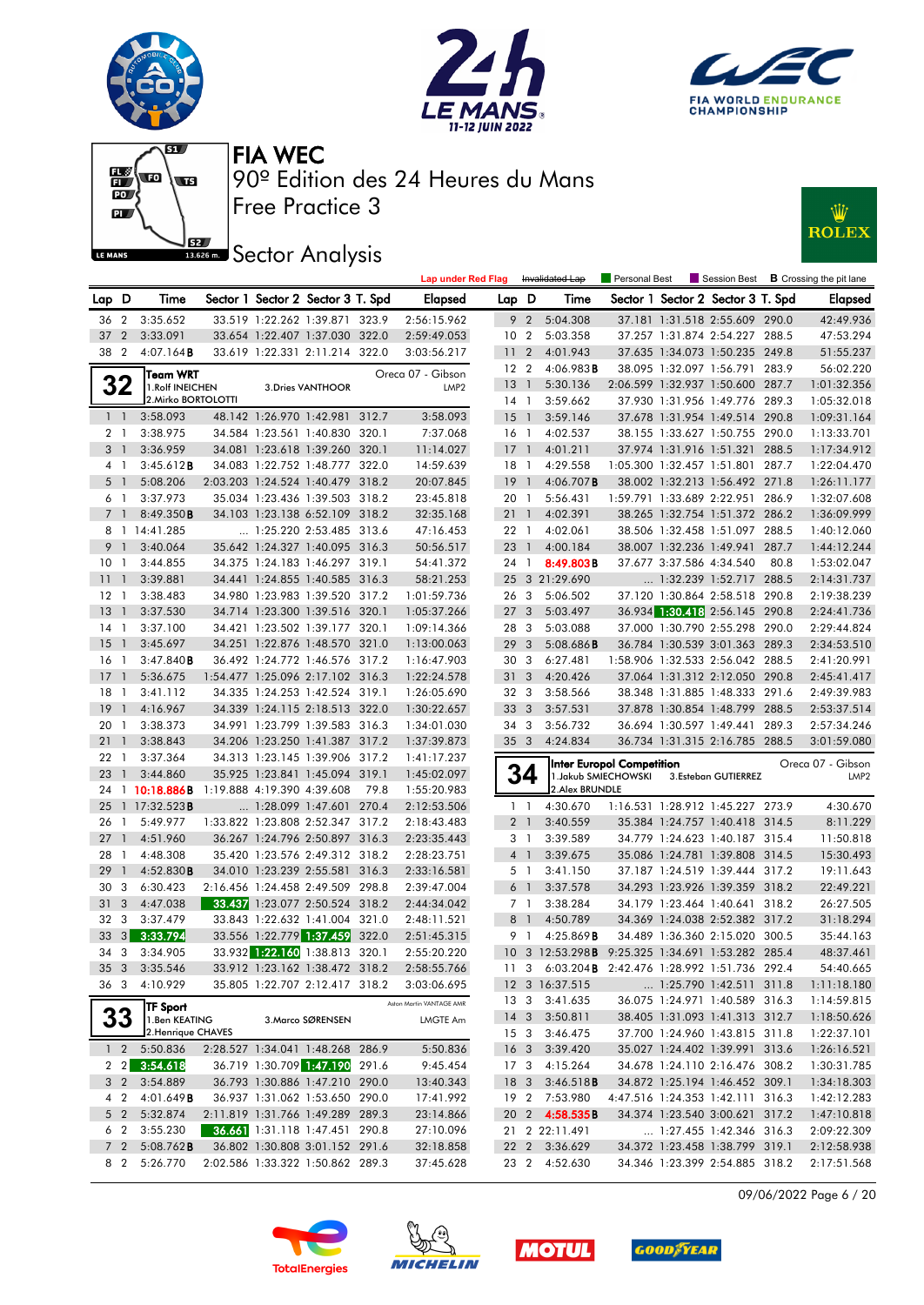











|                 |                |                        |                         | <b>JELIUI AHUIYSIS</b>            | <b>Lap under Red Flag</b> |                 |                 | Invalidated Lap             | Personal Best |                                   | $\blacksquare$ Session Best $\blacksquare$ Crossing the pit lane |
|-----------------|----------------|------------------------|-------------------------|-----------------------------------|---------------------------|-----------------|-----------------|-----------------------------|---------------|-----------------------------------|------------------------------------------------------------------|
| Lap D           |                | Time                   |                         | Sector 1 Sector 2 Sector 3 T. Spd | <b>Elapsed</b>            | Lap D           |                 | Time                        |               | Sector 1 Sector 2 Sector 3 T. Spd | <b>Elapsed</b>                                                   |
|                 | 24 2           | 4:57.195B              |                         | 34.106 1:23.519 2:59.570 315.4    | 2:22:48.763               |                 |                 | Alpine ELF Team             |               |                                   | Alpine A480 - Gibson                                             |
| 25 2            |                | 6:24.321               |                         | 2:08.165 1:24.738 2:51.418 315.4  | 2:29:13.084               |                 | 36              | 1.André NEGRÃO              |               | 3. Matthieu VAXIVIERE             | <b>HYPERCAR</b>                                                  |
| 26 2            |                | 4:50.669               |                         | 34.767 1:25.045 2:50.857 314.5    | 2:34:03.753               |                 |                 | 2. Nicolas LAPIERRE         |               |                                   |                                                                  |
| 27 <sub>2</sub> |                | 4:47.561               |                         | 34.209 1:23.470 2:49.882 316.3    | 2:38:51.314               |                 | 1 <sup>3</sup>  | 4:07.886B                   |               | 55.130 1:25.493 1:47.263 318.2    | 4:07.886                                                         |
| 28 2            |                | 4:56.383B              |                         | 34.458 1:24.199 2:57.726 315.4    | 2:43:47.697               |                 |                 | $2 \quad 3 \quad 13:45.661$ |               | 1:23.101 1:37.740 321.0           | 17:53.547                                                        |
| 29 2            |                | 4:51.826               |                         | 1:45.960 1:24.827 1:41.039 313.6  | 2:48:39.523               |                 | 3 3             | 3:31.015                    |               | 33.111 1:21.618 1:36.286 330.8    | 21:24.562                                                        |
| 30 2            |                | 3:40.204               |                         | 34.552 1:23.425 1:42.227 319.1    | 2:52:19.727               |                 | $4 \quad 3$     | 3:32.696                    |               | 33.896 1:21.697 1:37.103 317.2    | 24:57.258                                                        |
| 31              | $\overline{2}$ | 3:36.285               |                         | 34.073 1:23.497 1:38.715 317.2    | 2:55:56.012               |                 | 5 3             | 3:31.989                    |               | 34.177 1:21.799 1:36.013 320.1    | 28:29.247                                                        |
| 32 <sub>2</sub> |                | 3:38.907               |                         | 34.033 1:23.507 1:41.367 316.3    | 2:59:34.919               |                 | 6 <sub>3</sub>  | 4:35.917                    |               | 33.250 1:21.071 2:41.596 325.8    | 33:05.164                                                        |
| 33 2            |                | 4:12.327B              |                         | 34.257 1:23.277 2:14.793 316.3    | 3:03:47.246               |                 | 7 3             | 3:34.455                    |               | 33.368 1:22.386 1:38.701 326.8    | 36:39.619                                                        |
|                 |                | Ultimate               |                         |                                   | Oreca 07 - Gibson         |                 | 8 3             | 4:43.355                    |               | 33.696 1:21.556 2:48.103 323.9    | 41:22.974                                                        |
|                 | 35             |                        | 1. Jean-Baptiste LAHAYE | 3. François HERIAU                | LMP2 P/A                  |                 | 9 3             | 4:42.466                    |               | 33.107 1:21.377 2:47.982 322.0    | 46:05.440                                                        |
|                 |                | 2. Matthieu LAHAYE     |                         |                                   |                           |                 |                 | 10 3 3:29.259               |               | 33.188 1:20.833 1:35.238 325.8    | 49:34.699                                                        |
|                 | $1\quad$       | 4:18.603               |                         | 1:08.984 1:27.057 1:42.562 272.5  | 4:18.603                  |                 | 11 <sub>3</sub> | 3:30.831                    |               | 33.170 1:20.679 1:36.982 328.8    | 53:05.530                                                        |
|                 | 2 <sub>1</sub> | 3:35.328               |                         | 33.937 1:23.266 1:38.125 315.4    | 7:53.931                  | 12 <sup>3</sup> |                 | 3:32.184                    |               | 32.795 1:20.924 1:38.465 327.8    | 56:37.714                                                        |
|                 | $3 \mid 1$     | 3:34.486               |                         | 33.743 1:23.078 1:37.665 319.1    | 11:28.417                 |                 | 13 <sub>3</sub> | $3:38.802$ <b>B</b>         |               | 33.104 1:21.052 1:44.646 325.8    | 1:00:16.516                                                      |
|                 | $4-1$          | 3:34.709               |                         | 33.638 1:23.645 1:37.426 322.0    | 15:03.126                 |                 |                 | 14 2 17:44.520              |               | 1:23.548 1:39.981 318.2           | 1:18:01.036                                                      |
|                 | 5 <sub>1</sub> | 3:35.253               |                         | 33.629 1:23.673 1:37.951 320.1    | 18:38.379                 |                 |                 | 15 2 4:03.485               |               | 1:02.624 1:22.457 1:38.404 321.0  | 1:22:04.521                                                      |
|                 | 6 1            | 3:36.833               |                         | 34.166 1:23.600 1:39.067 321.0    | 22:15.212                 |                 | 16 <sub>2</sub> | 3:32.471                    |               | 33.918 1:21.727 1:36.826 323.9    | 1:25:36.992                                                      |
|                 | 7 <sub>1</sub> | 3:43.498B              |                         | 34.019 1:23.389 1:46.090 319.1    | 25:58.710                 |                 | 17 <sub>2</sub> | 4:07.511                    |               | 33.381 1:21.166 2:12.964 324.9    | 1:29:44.503                                                      |
|                 | 8 3            | 6:58.280               |                         | 2:39.728 1:26.151 2:52.401 301.3  | 32:56.990                 | 18 2            |                 | 3:30.234                    |               | 33.329 1:21.176 1:35.729 321.0    | 1:33:14.737                                                      |
| 9               | $\mathbf{3}$   | 3:43.229               |                         | 34.594 1:24.368 1:44.267 317.2    | 36:40.219                 |                 | 192             | 3:29.454                    |               | 33.107 1:20.790 1:35.557 326.8    | 1:36:44.191                                                      |
| 10 <sup>3</sup> |                | 4:48.783               |                         | 34.562 1:23.863 2:50.358 318.2    | 41:29.002                 |                 | 20 2            | 3:29.865                    |               | 33.141 1:21.371 1:35.353 328.8    | 1:40:14.056                                                      |
| 11 <sub>3</sub> |                | 4:48.208               |                         | 34.352 1:24.169 2:49.687 317.2    | 46:17.210                 |                 | 21 2            | 3:29.455                    |               | 33.649 1:20.693 1:35.113 326.8    | 1:43:43.511                                                      |
| 12 <sup>3</sup> |                | 3:41.673               |                         | 35.766 1:24.718 1:41.189 317.2    | 49:58.883                 |                 | 22 2            | 7:26.162B                   |               | 33.147 2:24.401 4:28.614 327.8    | 1:51:09.673                                                      |
| 13 <sup>3</sup> |                | 3:40.775               |                         | 35.587 1:24.241 1:40.947 316.3    | 53:39.658                 |                 |                 | 23 2 17:42.144              |               | 1:24.288 1:38.047 319.1           | 2:08:51.817                                                      |
| 14 <sup>3</sup> |                | 3:46.973B              |                         | 34.481 1:23.382 1:49.110 319.1    | 57:26.631                 |                 | 24 2            | 3:31.521                    |               | 34.323 1:21.841 1:35.357 326.8    | 2:12:23.338                                                      |
| $15-1$          |                | 4:58.371               |                         | 1:53.190 1:24.871 1:40.310 304.7  | 1:02:25.002               |                 | 25 2            | 4:25.621                    |               | 33.158 1:21.105 2:31.358 327.8    | 2:16:48.959                                                      |
| 16 1            |                | 3:41.818               |                         | 34.350 1:24.243 1:43.225 315.4    | 1:06:06.820               |                 | 26 2            | 4:51.542B                   |               | 33.495 1:21.150 2:56.897 311.8    | 2:21:40.501                                                      |
| $17-1$          |                | 3:38.758               |                         | 34.636 1:24.183 1:39.939 319.1    | 1:09:45.578               |                 |                 | 27 2 9:31.570 <b>B</b>      |               | 4:18.691 110.3                    | 2:31:12.071                                                      |
| 18 1            |                | 3:39.208               |                         | 35.381 1:24.136 1:39.691 318.2    | 1:13:24.786               |                 |                 | 28 1 13:38.121              |               | 9:26.173 1:23.220 2:48.728 319.1  | 2:44:50.192                                                      |
| 19              | $\overline{1}$ | 3:41.842               |                         | 34.855 1:24.188 1:42.799 317.2    | 1:17:06.628               |                 | 29 1            | 3:33.421                    |               | 33.736 1:21.663 1:38.022 320.1    | 2:48:23.613                                                      |
| 20 <sub>1</sub> |                | 4:14.505B              |                         | 1:04.156 1:24.322 1:46.027 316.3  | 1:21:21.133               | 30              | $\overline{1}$  | 3:31.628                    |               | 33.741 1:21.430 1:36.457 325.8    | 2:51:55.241                                                      |
| 21 3            |                | 5:58.862               |                         | 2:49.776 1:24.796 1:44.290 314.5  | 1:27:19.995               |                 | 31 1            | 3:32.188                    |               | 34.354 1:21.290 1:36.544 326.8    | 2:55:27.429                                                      |
| 22 3            |                | 4:17.234               |                         | 35.267 1:23.750 2:18.217 320.1    | 1:31:37.229               | 32 <sub>1</sub> |                 | 3:34.697                    |               | 34.157 1:21.081 1:39.459 328.8    | 2:59:02.126                                                      |
| 23 3            |                | 3:44.313               |                         | 35.768 1:25.858 1:42.687 318.2    | 1:35:21.542               |                 | 33 1            | 4:08.122                    |               | 33.479 1:21.850 2:12.793 312.7    | 3:03:10.248                                                      |
| 24 3            |                | 3:39.997               |                         | 34.511 1:24.759 1:40.727 321.0    | 1:39:01.539               |                 |                 | <b>COOL Racing</b>          |               |                                   | Oreca 07 - Gibson                                                |
| 25 <sub>3</sub> |                | 3:40.025               |                         | 34.918 1:24.241 1:40.866 319.1    | 1:42:41.564               |                 | 37              | 1.Yifei YE                  |               | 3. Niklas KRUETTEN                | LMP <sub>2</sub>                                                 |
| 26 3            |                | 5:36.046B              |                         | 35.010 1:23.734 3:37.302 318.2    | 1:48:17.610               |                 |                 | 2. Ricky TAYLOR             |               |                                   |                                                                  |
|                 |                | 27 2 20:32.728         |                         | 1:26.901 1:42.636 308.2           | 2:08:50.338               |                 |                 | $1 \quad 1 \quad 3:53.177$  |               | 46.299 1:25.008 1:41.870 315.4    | 3:53.177                                                         |
|                 |                | 28 2 3:39.146          |                         | 35.009 1:24.624 1:39.513 315.4    | 2:12:29.484               |                 |                 | 2 1 3:33.491                |               | 33.953 1:22.501 1:37.037 318.2    | 7:26.668                                                         |
|                 |                | 29 2 4:47.884          |                         | 34.336 1:23.429 2:50.119 314.5    | 2:17:17.368               |                 |                 | $3 \quad 1 \quad 3:32.057$  |               | 33.577 1:22.192 1:36.288 320.1    | 10:58.725                                                        |
|                 |                | 30 2 4:51.043          |                         | 34.056 1:25.335 2:51.652 314.5    | 2:22:08.411               |                 |                 | 4 1 3:35.609                |               | 33.766 1:22.102 1:39.741 322.9    | 14:34.334                                                        |
|                 |                | 31 2 4:48.477          |                         | 34.722 1:23.952 2:49.803 310.9    | 2:26:56.888               |                 |                 | 5 1 3:39.748 <b>B</b>       |               | 33.861 1:22.487 1:43.400 325.8    | 18:14.082                                                        |
|                 |                | 32 2 4:48.308          |                         | 34.788 1:23.622 2:49.898 312.7    | 2:31:45.196               |                 |                 | 6 1 9:19.776                |               | 5:57.646 1:23.013 1:59.117 317.2  | 27:33.858                                                        |
|                 |                | 33 2 4:55.644 <b>B</b> |                         | 34.379 1:24.371 2:56.894 311.8    | 2:36:40.840               |                 |                 | 7 1 4:49.473                |               | 33.727 1:25.135 2:50.611 322.0    | 32:23.331                                                        |
|                 |                | 34 3 6:21.867          |                         | 2:03.769 1:25.661 2:52.437 313.6  | 2:43:02.707               |                 |                 | 8 1 3:40.983 <b>B</b>       |               | 33.862 1:22.299 1:44.822 318.2    | 36:04.314                                                        |
|                 |                | 35 3 3:42.953          |                         | 34.641 1:25.685 1:42.627 313.6    | 2:46:45.660               |                 |                 | 9 3 9:21.984                |               | 4:56.885 1:29.738 2:55.361 276.7  | 45:26.298                                                        |
|                 |                | 36 3 3:42.484          |                         | 34.829 1:25.053 1:42.602 319.1    | 2:50:28.144               |                 |                 | 10 3 3:38.960               |               | 35.426 1:24.681 1:38.853 316.3    | 49:05.258                                                        |
|                 |                | 37 3 3:41.502          |                         | 35.691 1:24.521 1:41.290 319.1    | 2:54:09.646               |                 |                 | 11 3 3:37.474               |               | 34.835 1:23.503 1:39.136 320.1    | 52:42.732                                                        |
|                 |                | 38 3 3:41.176          |                         | 35.169 1:24.566 1:41.441 318.2    | 2:57:50.822               |                 |                 | 12 3 3:36.546               |               | 34.328 1:23.417 1:38.801 323.9    | 56:19.278                                                        |
|                 |                | 39 3 4:22.423 <b>B</b> |                         | 34.755 1:24.163 2:23.505 320.1    | 3:02:13.245               |                 |                 | 13 3 3:37.979               |               | 34.491 1:22.991 1:40.497 322.0    | 59:57.257                                                        |
|                 |                |                        |                         |                                   |                           |                 |                 | 14 3 3:35.012               |               | 34.174 1:22.864 1:37.974 319.1    | 1:03:32.269                                                      |

09/06/2022 Page 7 / 20





**MICHELIN** 

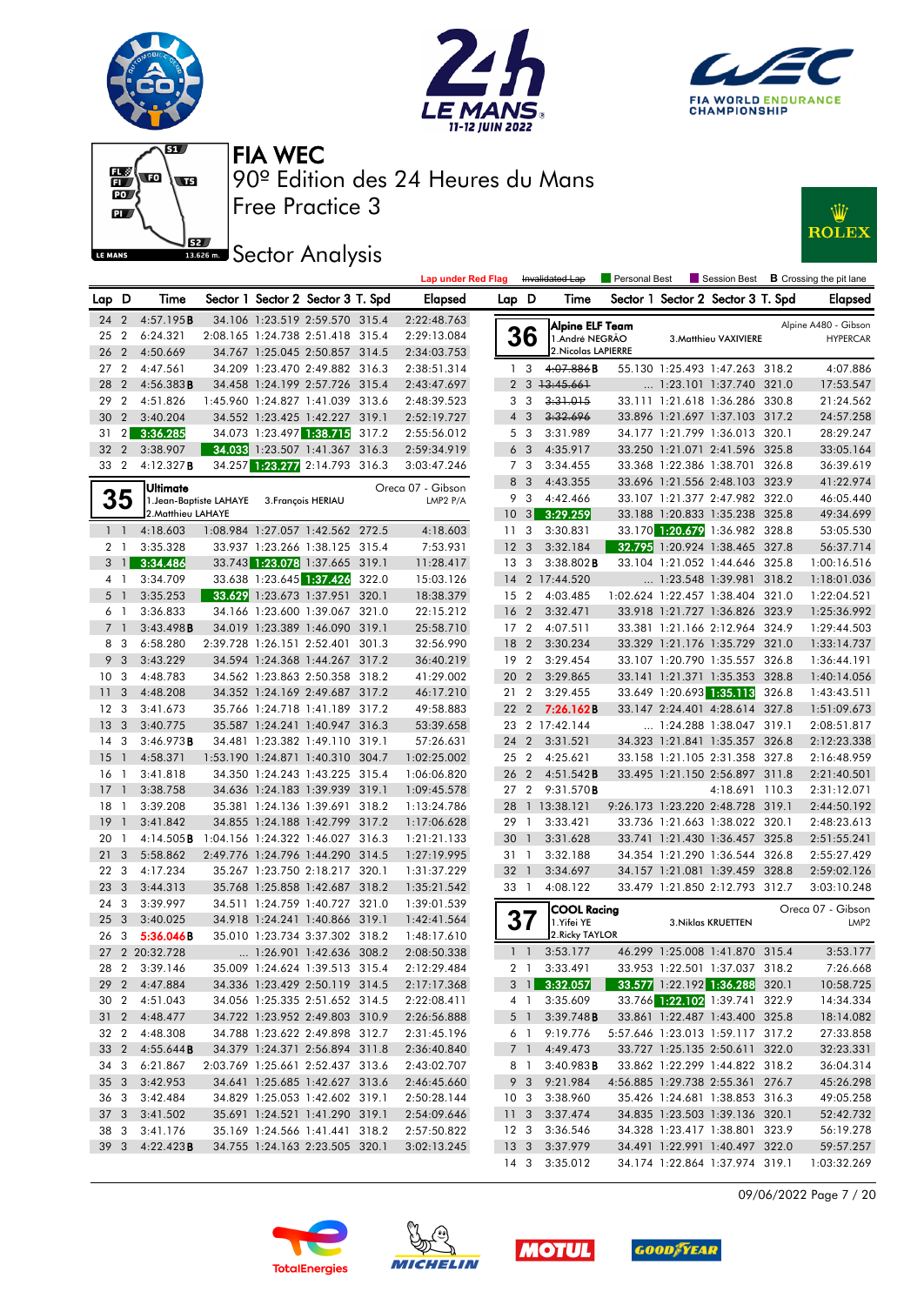











|                 |                |                                                 |                            |                                   |      | <b>Lap under Red Flag</b> |                 |                 | Invalidated Lap        |                       |                |                                   |       | <b>Example 2</b> Personal Best <b>Example 3</b> Crossing the pit lane |
|-----------------|----------------|-------------------------------------------------|----------------------------|-----------------------------------|------|---------------------------|-----------------|-----------------|------------------------|-----------------------|----------------|-----------------------------------|-------|-----------------------------------------------------------------------|
| Lap D           |                | Time                                            |                            | Sector 1 Sector 2 Sector 3 T. Spd |      | Elapsed                   | Lap D           |                 | Time                   |                       |                | Sector 1 Sector 2 Sector 3 T. Spd |       | Elapsed                                                               |
| 15 <sub>3</sub> |                | 3:34.623                                        |                            | 34.039 1:22.696 1:37.888 322.9    |      | 1:07:06.892               |                 | 33 2            | 3:35.600               |                       |                | 35.040 1:22.568 1:37.992 321.0    |       | 2:55:17.012                                                           |
| 16 <sub>3</sub> |                | 3:44.058B                                       |                            | 34.341 1:22.614 1:47.103 318.2    |      | 1:10:50.950               |                 | 34 2            | 3:36.846               |                       |                | 33.516 1:22.607 1:40.723 326.8    |       | 2:58:53.858                                                           |
| 17              |                | 2 15:01.602                                     |                            | $\ldots$ 1:25.099 1:40.481 316.3  |      | 1:25:52.552               |                 | 35 <sub>2</sub> | 4:12.872B              |                       |                | 34.350 1:23.208 2:15.314 322.9    |       | 3:03:06.730                                                           |
| 18 2            |                | 4:16.821                                        |                            | 35.083 1:23.954 2:17.784 317.2    |      | 1:30:09.373               |                 |                 | <b>Graff Racing</b>    |                       |                |                                   |       | Oreca 07 - Gibson                                                     |
| 19 <sup>°</sup> | $\overline{2}$ | 3:36.745                                        |                            | 34.370 1:23.386 1:38.989 316.3    |      | 1:33:46.118               |                 | 39              | 1. Eric TROUILLET      |                       | 3. David DROUX |                                   |       | LMP2 P/A                                                              |
| 20 2            |                | 3:46.824B                                       |                            | 34.050 1:24.309 1:48.465 318.2    |      | 1:37:32.942               |                 |                 | 2. Sébastien PAGE      |                       |                |                                   |       |                                                                       |
| 21              |                | 2 17:06.576B                                    | 8:18.267 4:18.944 4:29.365 |                                   | 80.6 | 1:54:39.518               |                 | 1 <sub>3</sub>  | 4:14.165               |                       |                | 1:08.341 1:26.377 1:39.447 269.1  |       | 4:14.165                                                              |
|                 |                | 22 2 15:09.968                                  |                            | 1:26.512 1:43.036 315.4           |      | 2:09:49.486               |                 | $2 \quad 3$     | 3:35.071               |                       |                | 33.902 1:22.724 1:38.445 320.1    |       | 7:49.236                                                              |
| 23 2            |                | 3:42.289                                        |                            | 34.952 1:24.232 1:43.105 319.1    |      | 2:13:31.775               |                 | 3 3             | $3:43.831$ B           |                       |                | 34.095 1:22.867 1:46.869 322.0    |       | 11:33.067                                                             |
| 24 2            |                | 4:58.622B                                       |                            | 34.372 1:23.386 3:00.864 317.2    |      | 2:18:30.397               | $\overline{4}$  |                 | 3 10:12.213            |                       |                | 7:09.668 1:24.156 1:38.389 318.2  |       | 21:45.280                                                             |
|                 |                | 25 2 11:21.502                                  |                            | 6:58.592 1:25.928 2:56.982 320.1  |      | 2:29:51.899               |                 | 5 3             | 3:36.441               |                       |                | 35.056 1:23.341 1:38.044          | 317.2 | 25:21.721                                                             |
| 26 2            |                | 4:46.468                                        |                            | 34.444 1:22.607 2:49.417 320.1    |      | 2:34:38.367               |                 | 6 <sub>3</sub>  | $4:06.022$ <b>B</b>    |                       |                | 34.144 1:22.778 2:09.100 320.1    |       | 29:27.743                                                             |
| 27 <sub>2</sub> |                | 4:53.112B                                       |                            | 33.774 1:22.522 2:56.816 317.2    |      | 2:39:31.479               |                 |                 | 7 1 10:53.593          |                       |                | 6:33.399 1:26.254 2:53.940 313.6  |       | 40:21.336                                                             |
| 28 2            |                | 7:11.202                                        |                            | 4:08.028 1:23.861 1:39.313 318.2  |      | 2:46:42.681               |                 | 8 1             | 4:54.475               |                       |                | 35.117 1:25.206 2:54.152 316.3    |       | 45:15.811                                                             |
| 29 2            |                | 3:37.239                                        |                            | 34.053 1:23.259 1:39.927 322.9    |      | 2:50:19.920               |                 | 9 1             | 3:42.135               |                       |                | 35.045 1:24.755 1:42.335 315.4    |       | 48:57.946                                                             |
| 30 2            |                | 3:37.715                                        |                            | 33.763 1:22.111 1:41.841 320.1    |      | 2:53:57.635               | 10 <sub>1</sub> |                 | $3:49.308$ B           |                       |                | 34.968 1:24.408 1:49.932 315.4    |       | 52:47.254                                                             |
| $31\quad2$      |                | 3:35.941                                        |                            | 34.828 1:22.885 1:38.228 322.0    |      | 2:57:33.576               | 11              |                 | 2 12:23.675            |                       |                | 9:13.544 1:26.011 1:44.120 311.8  |       | 1:05:10.929                                                           |
| 32 2            |                | 3:56.646B                                       |                            | 34.165 1:22.218 2:00.263 320.1    |      | 3:01:30.222               |                 | 12 <sub>2</sub> | 3:44.665               |                       |                | 35.603 1:25.535 1:43.527 315.4    |       | 1:08:55.594                                                           |
|                 |                | <b>JOTA</b>                                     |                            |                                   |      | Oreca 07 - Gibson         |                 | 13 <sub>2</sub> | 3:46.418               |                       |                | 37.481 1:26.881 1:42.056 315.4    |       | 1:12:42.012                                                           |
| 38              |                | 1. Roberto GONZALEZ                             |                            | 3. William STEVENS                |      | LMP <sub>2</sub>          |                 | $14 \quad 2$    | 3.45.273               |                       |                | 35.157 1:24.900 1:45.216 317.2    |       | 1:16:27.285                                                           |
|                 |                |                                                 | 2. Antonio Felix DA COSTA  |                                   |      |                           |                 | 15 <sub>2</sub> | 4:20.586B              |                       |                | 1:04.922 1:25.118 1:50.546 318.2  |       | 1:20:47.871                                                           |
| 1 <sub>3</sub>  |                | 4:05.723                                        |                            | 56.835 1:25.026 1:43.862 305.6    |      | 4:05.723                  | 16 <sub>1</sub> |                 | 6:06.772               |                       |                | 2:55.710 1:26.207 1:44.855 298.0  |       | 1:26:54.643                                                           |
| 2 <sub>3</sub>  |                | 3:35.313                                        |                            | 33.776 1:22.164 1:39.373 322.0    |      | 7:41.036                  |                 | $17-1$          | 4:17.541               |                       |                | 35.392 1:24.746 2:17.403 317.2    |       | 1:31:12.184                                                           |
| 3 <sup>3</sup>  |                | 3:32.161                                        |                            | 33.464 1:21.688 1:37.009 324.9    |      | 11:13.197                 | $18-1$          |                 | 3:41.038               |                       |                | 35.027 1:24.229 1:41.782 318.2    |       | 1:34:53.222                                                           |
| 4 3             |                | 3:32.317                                        |                            | 33.517 1:21.619 1:37.181 324.9    |      | 14:45.514                 |                 | $19-1$          | 3:45.834               |                       |                | 34.942 1:27.442 1:43.450 318.2    |       | 1:38:39.056                                                           |
| 5 <sub>3</sub>  |                | 3:40.127B                                       |                            | 33.381 1:21.784 1:44.962 324.9    |      | 18:25.641                 |                 | 201             | 3:53.621B              |                       |                | 36.940 1:25.135 1:51.546 318.2    |       | 1:42:32.677                                                           |
|                 |                | 6 3 10:13.719                                   |                            | 7:12.221 1:23.202 1:38.296 319.1  |      | 28:39.360                 |                 |                 | 21 2 27:02.232B        |                       |                | 1:28.565 1:54.079 290.8           |       | 2:09:34.909                                                           |
| 7 <sub>3</sub>  |                | 4:32.517                                        |                            | 33.587 1:22.007 2:36.923 322.9    |      | 33:11.877                 |                 |                 | Realteam by WRT        |                       |                |                                   |       | Oreca 07 - Gibson                                                     |
| 8 3             |                | 3:34.707                                        |                            | 33.352 1:21.887 1:39.468 324.9    |      | 36:46.584                 |                 | 41              | 1.Rui ANDRADE          |                       |                | 3.Norman NATO                     |       | LMP <sub>2</sub>                                                      |
| 9               | $\overline{3}$ | 4:50.914B                                       |                            | 34.326 1:22.267 2:54.321 322.0    |      | 41:37.498                 |                 |                 |                        | 2. Ferdinand HABSBURG |                |                                   |       |                                                                       |
| 10 <sub>3</sub> |                | 9:30.631                                        |                            | 6:27.621 1:23.563 1:39.447 317.2  |      | 51:08.129                 |                 | $1\quad 2$      | 3:56.315               |                       |                | 46.754 1:25.543 1:44.018 317.2    |       | 3:56.315                                                              |
| 11 <sub>3</sub> |                | 3:35.041                                        |                            | 34.530 1:22.882 1:37.629 320.1    |      | 54:43.170                 |                 | 2 <sub>2</sub>  | 3:32.994               |                       |                | 34.077 1:22.301 1:36.616 319.1    |       | 7:29.309                                                              |
| 12 <sub>3</sub> |                | 3:36.902                                        |                            | 33.755 1:22.092 1:41.055 323.9    |      | 58:20.072                 |                 | 3 <sub>2</sub>  | 3:32.711               |                       |                | 33.856 1:22.251 1:36.604 320.1    |       | 11:02.020                                                             |
| 13 <sub>3</sub> |                | 3:41.219B                                       |                            | 34.177 1:22.398 1:44.644 322.0    |      | 1:02:01.291               |                 | 4 2             | 3:32.812               |                       |                | 33.616 1:22.252 1:36.944 320.1    |       | 14:34.832                                                             |
| 14 <sup>3</sup> |                | 9:29.390                                        |                            | 6:24.673 1:23.706 1:41.011 310.0  |      | 1:11:30.681               |                 | 5 <sub>2</sub>  | 3:36.224               |                       |                | 33.827 1:22.283 1:40.114 324.9    |       | 18:11.056                                                             |
| 15 <sub>3</sub> |                | 3:33.172                                        |                            | 33.800 1:22.232 1:37.140 322.0    |      | 1:15:03.853               |                 | 6 2             | 3:35.747               |                       |                | 34.528 1:23.000 1:38.219 323.9    |       | 21:46.803                                                             |
| 16 <sub>3</sub> |                | 3:46.264B                                       |                            | 37.038 1:23.554 1:45.672 321.0    |      | 1:18:50.117               |                 | 7 <sub>2</sub>  | 3:36.963               |                       |                | 34.605 1:23.328 1:39.030 321.0    |       | 25:23.766                                                             |
| $17-1$          |                | 4:49.040                                        |                            | 1:46.842 1:23.644 1:38.554 320.1  |      | 1:23:39.157               |                 | 8 2             | 3:52.174               |                       |                | 34.108 1:22.684 1:55.382 320.1    |       | 29:15.940                                                             |
| $18-1$          |                | 3:38.275                                        |                            | 34.129 1:22.745 1:41.401 322.9    |      | 1:27:17.432               |                 | 9 <sub>2</sub>  | 4:19.577 <b>B</b>      |                       |                | 33.823 1:22.386 2:23.368 320.1    |       | 33:35.517                                                             |
|                 |                | 19 1 4:13.874                                   |                            | 33.960 1:22.750 2:17.164 319.1    |      | 1:31:31.306               |                 |                 | 10 2 7:05.002          |                       |                | 2:54.654 1:23.045 2:47.303 314.5  |       | 40:40.519                                                             |
|                 |                | 20 1 3:36.338                                   |                            | 34.712 1:22.524 1:39.102 321.0    |      | 1:35:07.644               |                 |                 | 11 2 4:45.165          |                       |                | 34.250 1:22.927 2:47.988 321.0    |       | 45:25.684                                                             |
|                 |                | 21 1 3:35.723                                   |                            | 33.919 1:22.498 1:39.306 327.8    |      | 1:38:43.367               |                 |                 | 12 2 3:35.305          |                       |                | 33.885 1:23.320 1:38.100 320.1    |       | 49:00.989                                                             |
|                 |                | 22 1 3:44.239 <b>B</b>                          |                            | 34.457 1:23.644 1:46.138 324.9    |      | 1:42:27.606               |                 |                 | 13 2 3:34.538          |                       |                | 34.171 1:22.573 1:37.794 318.2    |       | 52:35.527                                                             |
|                 |                | 23 1 9:44.693B 2:06.475 3:07.983 4:30.235 320.1 |                            |                                   |      | 1:52:12.299               |                 |                 | 14 2 3:34.165          |                       |                | 34.214 1:22.269 1:37.682 319.1    |       | 56:09.692                                                             |
|                 |                | 24 1 17:07.007                                  |                            | 1:26.202 1:40.009 307.3           |      | 2:09:19.306               |                 |                 | 15 2 3:34.847          |                       |                | 33.775 1:23.191 1:37.881 323.9    |       | 59:44.539                                                             |
| $25 \quad 1$    |                | 3:37.447                                        |                            | 35.337 1:23.356 1:38.754 321.0    |      | 2:12:56.753               |                 |                 | 16 2 3:33.543          |                       |                | 33.735 1:22.098 1:37.710 319.1    |       | 1:03:18.082                                                           |
|                 |                | 26 1 4:48.464                                   |                            | 34.475 1:23.580 2:50.409 322.9    |      | 2:17:45.217               |                 |                 | 17 2 3:33.192          |                       |                | 33.762 1:21.947 1:37.483 319.1    |       | 1:06:51.274                                                           |
|                 |                | 27 1 4:46.377                                   |                            | 34.098 1:23.294 2:48.985 320.1    |      | 2:22:31.594               |                 |                 | 18 2 3:42.922 <b>B</b> |                       |                | 35.725 1:22.253 1:44.944 322.9    |       | 1:10:34.196                                                           |
|                 |                | 28 1 4:54.044 <b>B</b>                          |                            | 34.734 1:23.028 2:56.282 321.0    |      | 2:27:25.638               | 19 1            |                 | 5:38.401               |                       |                | 2:32.534 1:23.924 1:41.943 318.2  |       | 1:16:12.597                                                           |
|                 |                | 29 2 6:33.361                                   |                            | 2:21.869 1:23.817 2:47.675 322.9  |      | 2:33:58.999               |                 | 20 1            | 4:07.167               |                       |                | 1:03.614 1:23.587 1:39.966 317.2  |       | 1:20:19.764                                                           |
|                 |                | 30 2 4:51.565 <b>B</b>                          |                            | 34.540 1:22.798 2:54.227 321.0    |      | 2:38:50.564               |                 | 21 1            | 3:40.729               |                       |                | 34.346 1:23.232 1:43.151 317.2    |       | 1:24:00.493                                                           |
|                 |                | 31 2 9:18.697                                   |                            | 6:01.054 1:29.367 1:48.276 310.0  |      | 2:48:09.261               |                 | 22 1            | 3:38.190               |                       |                | 34.760 1:23.367 1:40.063 315.4    |       | 1:27:38.683                                                           |
|                 |                | 32 2 3:32.151                                   |                            | 33.709 1:22.315 1:36.127 319.1    |      | 2:51:41.412               |                 |                 | 23 1 4:12.444          |                       |                | 34.232 1:23.128 2:15.084 316.3    |       | 1:31:51.127                                                           |

09/06/2022 Page 8 / 20







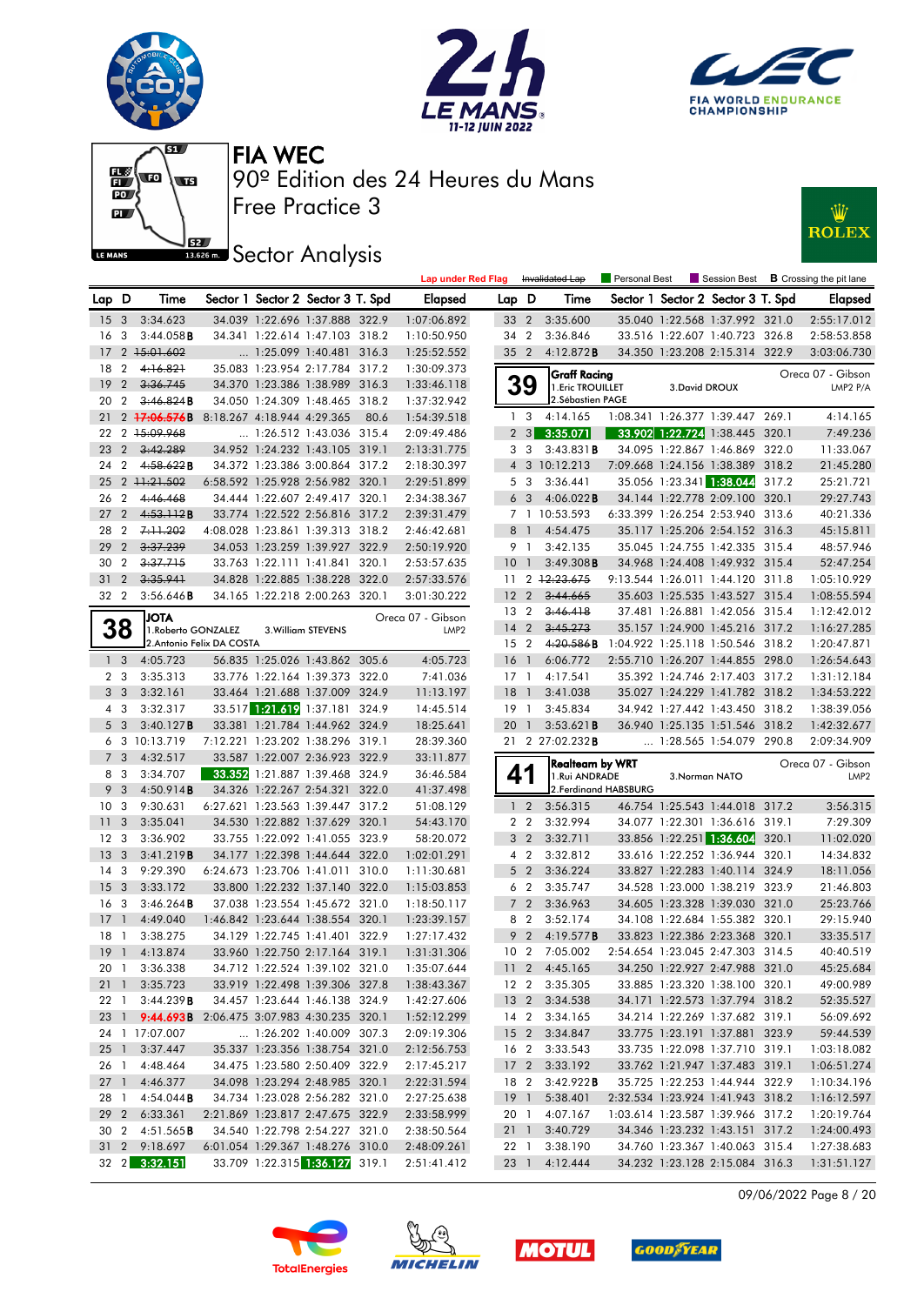







Free Practice 3 90º Edition des 24 Heures du Mans FIA WEC





|                 |                   |                     |                                                                                  |                                   | Lap under Red Flag |                 |                | Invalidated Lap                         | <b>Personal Best</b>           |               |                                   |      | Session Best <b>B</b> Crossing the pit lane |
|-----------------|-------------------|---------------------|----------------------------------------------------------------------------------|-----------------------------------|--------------------|-----------------|----------------|-----------------------------------------|--------------------------------|---------------|-----------------------------------|------|---------------------------------------------|
| Lap D           |                   | Time                |                                                                                  | Sector 1 Sector 2 Sector 3 T. Spd | <b>Elapsed</b>     | Lap D           |                | Time                                    |                                |               | Sector 1 Sector 2 Sector 3 T. Spd |      | Elapsed                                     |
| 24 1            |                   | 3:37.309            |                                                                                  | 34.509 1:23.274 1:39.526 317.2    | 1:35:28.436        |                 |                | <b>ARC Bratislava</b>                   |                                |               |                                   |      | Oreca 07 - Gibson                           |
| 25              | $\mathbf{1}$      | 3:36.237            |                                                                                  | 34.460 1:23.382 1:38.395 320.1    | 1:39:04.673        |                 | 44             | 1. Miroslav KONOPKA                     |                                |               | 3.Tristan VAUTIER                 |      | LMP2 P/A                                    |
| 26 1            |                   | 3:37.290            |                                                                                  | 33.819 1:22.612 1:40.859 323.9    | 1:42:41.963        |                 |                | 2.Bent VISCAAL                          |                                |               |                                   |      |                                             |
| 27              | $\overline{1}$    | 5:36.346B           |                                                                                  | 34.907 1:23.647 3:37.792 323.9    | 1:48:18.309        |                 |                | 1 1:38:43.306                           |                                |               | 1:29.963 1:49.451 311.8           |      | 1:38:43.306                                 |
|                 |                   | 28 1 20:27.829      |                                                                                  | $\ldots$ 1:24.308 1:39.420 317.2  | 2:08:46.138        |                 | 2 1            | 3:48.075                                |                                |               | 36.502 1:26.023 1:45.550 313.6    |      | 1:42:31.381                                 |
| 29              | $\mathbf{1}$      | 3:34.411            |                                                                                  | 33.985 1:22.698 1:37.728 319.1    | 2:12:20.549        | 3               | $\overline{1}$ | 5:33.533B                               |                                |               | 36.843 1:26.365 3:30.325 312.7    |      | 1:48:04.914                                 |
| 30              | $\mathbf{1}$      | 4:25.858            |                                                                                  | 33.785 1:22.623 2:29.450 315.4    | 2:16:46.407        |                 |                | 4 1 22:20.800                           |                                |               | 1:27.754 1:45.876 308.2           |      | 2:10:25.714                                 |
| 31              | $\mathbf{1}$      | 4:53.207B           |                                                                                  | 33.933 1:22.527 2:56.747 321.0    | 2:21:39.614        | 5               | $\overline{1}$ | 4:05.296                                |                                |               | 35.932 1:27.229 2:02.135 313.6    |      | 2:14:31.010                                 |
| 32 3            |                   | 7:34.938            |                                                                                  | 3:20.790 1:24.221 2:49.927 313.6  | 2:29:14.552        |                 | 6 1            | 5:05.567                                |                                |               | 35.893 1:26.822 3:02.852 312.7    |      | 2:19:36.577                                 |
| 33              | 3                 | 4:45.845            |                                                                                  | 33.685 1:23.750 2:48.410 318.2    | 2:34:00.397        | $7^{\circ}$     | $\overline{1}$ | 4:59.369                                |                                |               | 36.179 1:27.675 2:55.515 312.7    |      | 2:24:35.946                                 |
| 34              | 3                 | 4:46.931            |                                                                                  | 33.861 1:22.503 2:50.567 321.0    | 2:38:47.328        | 8               | $\overline{1}$ | 5:11.817B                               |                                |               | 36.155 1:26.692 3:08.970 313.6    |      | 2:29:47.763                                 |
| 35              | 3                 | 4:51.051B           |                                                                                  | 33.664 1:22.024 2:55.363 320.1    | 2:43:38.379        | 9               | $\overline{1}$ | 6:03.689                                |                                |               | 1:40.552 1:26.643 2:56.494 311.8  |      | 2:35:51.452                                 |
| 36              | 3                 | 8:26.076            |                                                                                  | 5:14.334 1:23.283 1:48.459 313.6  | 2:52:04.455        | 10 <sub>1</sub> |                | 4:59.179                                |                                |               | 37.014 1:26.433 2:55.732 310.0    |      | 2:40:50.631                                 |
| 37              | 3 <sup>1</sup>    | 3:32.169            |                                                                                  | 33.336 1:21.567 1:37.266 320.1    | 2:55:36.624        | 11 <sup>1</sup> |                | 4:39.780                                |                                |               | 36.575 1:27.806 2:35.399 308.2    |      | 2:45:30.411                                 |
| 38              | 3                 | 3:33.850            |                                                                                  | 33.323 1:21.260 1:39.267 322.0    | 2:59:10.474        | $12 \quad 1$    |                | 3:47.210                                |                                |               | 36.159 1:26.494 1:44.557 313.6    |      | 2:49:17.621                                 |
| 39 <sub>3</sub> |                   | 4:11.500B           |                                                                                  | 34.195 1:23.048 2:14.257 316.3    | 3:03:21.974        | $13-1$          |                | 4:39.964                                |                                |               | 1:24.028 1:27.524 1:48.412 310.9  |      | 2:53:57.585                                 |
|                 |                   |                     |                                                                                  |                                   | Oreca 07 - Gibson  | $14-1$          |                | 3:49.120                                |                                |               | 38.962 1:25.688 1:44.470 315.4    |      | 2:57:46.705                                 |
| 43              |                   |                     | <b>Inter Europol Competition</b><br>1. David HEINEMEIER-HANS3. Pietro FITTIPALDI |                                   | LMP <sub>2</sub>   | $15-1$          |                | 4:25.569B                               |                                |               | 35.679 1:26.131 2:23.759 315.4    |      | 3:02:12.274                                 |
|                 |                   | 2. Fabio SCHERER    |                                                                                  |                                   |                    |                 |                | Algarve Pro Racing                      |                                |               |                                   |      | Oreca 07 - Gibson                           |
|                 |                   | 1 3 17:06.273       |                                                                                  | $\ldots$ 1:24.943 1:41.244 305.6  | 17:06.273          |                 | 45             | 1.Steven THOMAS                         |                                | 3.René BINDER |                                   |      | LMP2 P/A                                    |
| 2 <sub>3</sub>  |                   | 3:37.936            |                                                                                  | 34.998 1:23.993 1:38.945 301.3    | 20:44.209          |                 |                | 2. James ALLEN                          |                                |               |                                   |      |                                             |
| 3               | $\mathbf{3}$      | 3:37.117            |                                                                                  | 35.511 1:23.607 1:37.999 294.8    | 24:21.326          |                 |                | 1 2 48:31.906 <b>B</b>                  |                                |               | $\ldots$ 1:24.618 1:56.784 313.6  |      | 48:31.906                                   |
| $4 \quad 3$     |                   | 3:36.132            |                                                                                  | 34.106 1:22.673 1:39.353 302.2    | 27:57.458          |                 |                | 2 2 12:14.420                           |                                |               | 9:11.442 1:24.367 1:38.611 315.4  |      | 1:00:46.326                                 |
| 5 3             |                   | 4:45.266            |                                                                                  | 33.999 1:22.675 2:48.592 304.7    | 32:42.724          |                 | 3 2            | 3:37.267                                |                                |               | 35.347 1:23.299 1:38.621 315.4    |      | 1:04:23.593                                 |
| 6 <sub>3</sub>  |                   | 3:35.377            |                                                                                  | 34.252 1:22.796 1:38.329 314.5    | 36:18.101          |                 | $4\quad2$      | 3:45.962B                               |                                |               | 34.046 1:25.088 1:46.828 321.0    |      | 1:08:09.555                                 |
| 7 3             |                   | 4:45.613            |                                                                                  | 34.016 1:22.259 2:49.338 303.9    | 41:03.714          |                 |                | 5 2 15:01.700                           |                                |               | $\ldots$ 1:24.893 1:37.534 258.2  |      | 1:23:11.255                                 |
| 8 3             |                   | 4:44.995            |                                                                                  | 33.938 1:22.490 2:48.567 301.3    | 45:48.709          |                 |                | $6\quad 2$ 3:34.543                     |                                |               | 33.529 1:22.959 1:38.055 321.0    |      | 1:26:45.798                                 |
| 9.              | $\lceil 3 \rceil$ | 3:33.253            |                                                                                  | 33.626 1:21.954 1:37.673 319.1    | 49:21.962          |                 | 7 <sub>2</sub> | 4:15.529                                |                                |               | 33.590 1:21.960 2:19.979 322.0    |      | 1:31:01.327                                 |
| 10              | 3                 | 3:43.775B           |                                                                                  | 34.691 1:23.207 1:45.877 311.8    | 53:05.737          |                 | 8 2            | 3:35.355                                |                                |               | 34.317 1:23.450 1:37.588 317.2    |      | 1:34:36.682                                 |
| 11              |                   | 2 16:52.082         |                                                                                  | $\ldots$ 1:24.610 1:40.604 300.5  | 1:09:57.819        |                 | 9 2            | $3:46.462$ <b>B</b>                     |                                |               | 33.852 1:26.058 1:46.552 281.7    |      | 1:38:23.144                                 |
| 12              | $\overline{2}$    | 3:38.128            |                                                                                  | 34.424 1:23.607 1:40.097 308.2    | 1:13:35.947        | 10              | $\mathbf{1}$   | 5:57.640                                |                                |               | 2:42.753 1:28.404 1:46.483 310.9  |      | 1:44:20.784                                 |
| 13              | $\overline{2}$    | 3:39.492            |                                                                                  | 35.421 1:23.768 1:40.303 298.0    | 1:17:15.439        | 11 <sub>1</sub> |                | 9:00.021B                               |                                |               | 35.877 3:48.257 4:35.887          | 81.2 | 1:53:20.805                                 |
| 14              | $\overline{2}$    | 4:06.185            |                                                                                  | 1:03.535 1:23.888 1:38.762 303.9  | 1:21:21.624        |                 |                | 12 1 16:46.831                          |                                |               | 1:29.006 1:44.192 296.4           |      | 2:10:07.636                                 |
| 15              | $\overline{2}$    | 3:37.412            |                                                                                  | 34.271 1:23.953 1:39.188 299.7    | 1:24:59.036        | 13 1            |                | 3:47.925                                |                                |               | 36.613 1:27.201 1:44.111 298.8    |      | 2:13:55.561                                 |
| 16              | $\overline{2}$    | 4:04.862            |                                                                                  | 34.407 1:22.685 2:07.770 307.3    | 1:29:03.898        | $14-1$          |                | 5:05.808                                |                                |               | 35.414 1:25.875 3:04.519 314.5    |      | 2:19:01.369                                 |
| 17 <sub>2</sub> |                   | 3:42.010            |                                                                                  | 35.217 1:23.305 1:43.488 320.1    | 1:32:45.908        | $15-1$          |                | 4:58.478                                |                                |               | 35.631 1:25.834 2:57.013 317.2    |      | 2:23:59.847                                 |
| 18              | $\overline{2}$    | 3:35.794            |                                                                                  | 33.903 1:22.971 1:38.920 324.9    | 1:36:21.702        | 16 <sub>1</sub> |                | 4:58.382                                |                                |               | 36.177 1:26.836 2:55.369 313.6    |      | 2:28:58.229                                 |
| 19              | $\overline{2}$    | 3:34.636            |                                                                                  | 33.733 1:23.076 1:37.827 322.9    | 1:39:56.338        | $17-1$          |                | $5:03.867$ <b>B</b>                     |                                |               | 35.137 1:25.361 3:03.369 317.2    |      | 2:34:02.096                                 |
| 20              | $\overline{2}$    | 3:40.625B           |                                                                                  | 34.190 1:22.047 1:44.388 321.0    | 1:43:36.963        | 18 <sup>3</sup> |                | 6:55.887                                |                                |               | 2:34.138 1:27.923 2:53.826 307.3  |      | 2:40:57.983                                 |
|                 |                   | 21 3 25:26.670      |                                                                                  | 1:26.256 1:40.539 304.7           | 2:09:03.633        |                 |                | 19 3 4:27.330                           |                                |               | 34.926 1:25.005 2:27.399 317.2    |      | 2:45:25.313                                 |
|                 |                   | 22 3 3:39.001       |                                                                                  | 34.741 1:24.570 1:39.690 315.4    | 2:12:42.634        |                 |                | 20 3 3:39.863                           | 34.637 1:25.061 1:40.165 294.0 |               |                                   |      | 2:49:05.176                                 |
| 23 3            |                   | $4:54.783$ <b>B</b> |                                                                                  | 34.180 1:24.193 2:56.410 320.1    | 2:17:37.417        |                 |                | 21 3 3:37.695                           |                                |               | 34.483 1:24.045 1:39.167 312.7    |      | 2:52:42.871                                 |
| 24 1            |                   | 6.13.944            |                                                                                  | 1:58.371 1:24.178 2:51.395 317.2  | 2:23:51.361        | 22 3            |                | 3:39.273                                |                                |               | 34.087 1:25.191 1:39.995 319.1    |      | 2:56:22.144                                 |
| 25 1            |                   | 4:47.773            |                                                                                  | 34.691 1:23.162 2:49.920 317.2    | 2:28:39.134        | 23 3            |                | 3:37.400                                |                                |               | 34.404 1:23.579 1:39.417 315.4    |      | 2:59:59.544                                 |
| 26 1            |                   | 4:47.996            |                                                                                  | 34.830 1:23.409 2:49.757 320.1    | 2:33:27.130        |                 |                | 24 3 4:10.107 <b>B</b>                  |                                |               | 34.466 1:23.124 2:12.517 317.2    |      | 3:04:09.651                                 |
| 27 1            |                   | 4:46.737            |                                                                                  | 34.273 1:22.793 2:49.671 316.3    | 2:38:13.867        |                 |                |                                         |                                |               |                                   |      |                                             |
| 28              | $\overline{1}$    | 4:47.722            |                                                                                  | 34.328 1:22.962 2:50.432 318.2    | 2:43:01.589        |                 | 46             | Team Project 1                          |                                |               |                                   |      | Porsche 911 RSR - 19                        |
| 29 1            |                   | 3:35.058            |                                                                                  | 34.062 1:22.361 1:38.635 318.2    | 2:46:36.647        |                 |                | 1. Matteo CAIROLI<br>2. Mikkel PEDERSEN |                                |               | 3. Nicolas LEUTWILER              |      | LMGTE Am                                    |
| 30              | $\overline{1}$    | 3:38.549            |                                                                                  | 34.547 1:22.517 1:41.485 322.0    | 2:50:15.196        |                 | $1\quad 2$     | 5:23.613                                |                                |               | 2:02.795 1:32.059 1:48.759 287.7  |      | 5:23.613                                    |
| 31 1            |                   | 3:39.879            |                                                                                  | 35.010 1:23.763 1:41.106 320.1    | 2:53:55.075        |                 | 2 <sub>2</sub> | 3:56.561                                |                                |               | 37.221 1:31.069 1:48.271 297.2    |      | 9:20.174                                    |
| 32 <sub>1</sub> |                   | 3:37.650            |                                                                                  | 34.087 1:22.970 1:40.593 317.2    | 2:57:32.725        |                 |                | 3 2 3:55.699                            |                                |               | 37.146 1:30.715 1:47.838 297.2    |      |                                             |
|                 |                   |                     |                                                                                  |                                   |                    |                 |                |                                         |                                |               |                                   |      | 13:15.873<br>17:21.701                      |
| 33 1            |                   | 3:49.175B           |                                                                                  | 34.086 1:22.583 1:52.506 317.2    | 3:01:21.900        |                 |                | 4 2 4:05.828 <b>B</b>                   |                                |               | 38.123 1:30.579 1:57.126 298.0    |      |                                             |
|                 |                   |                     |                                                                                  |                                   |                    |                 |                | 5 2 10:37.256                           |                                |               | 7:16.795 1:31.473 1:48.988 294.0  |      | 27:58.957                                   |

09/06/2022 Page 9 / 20







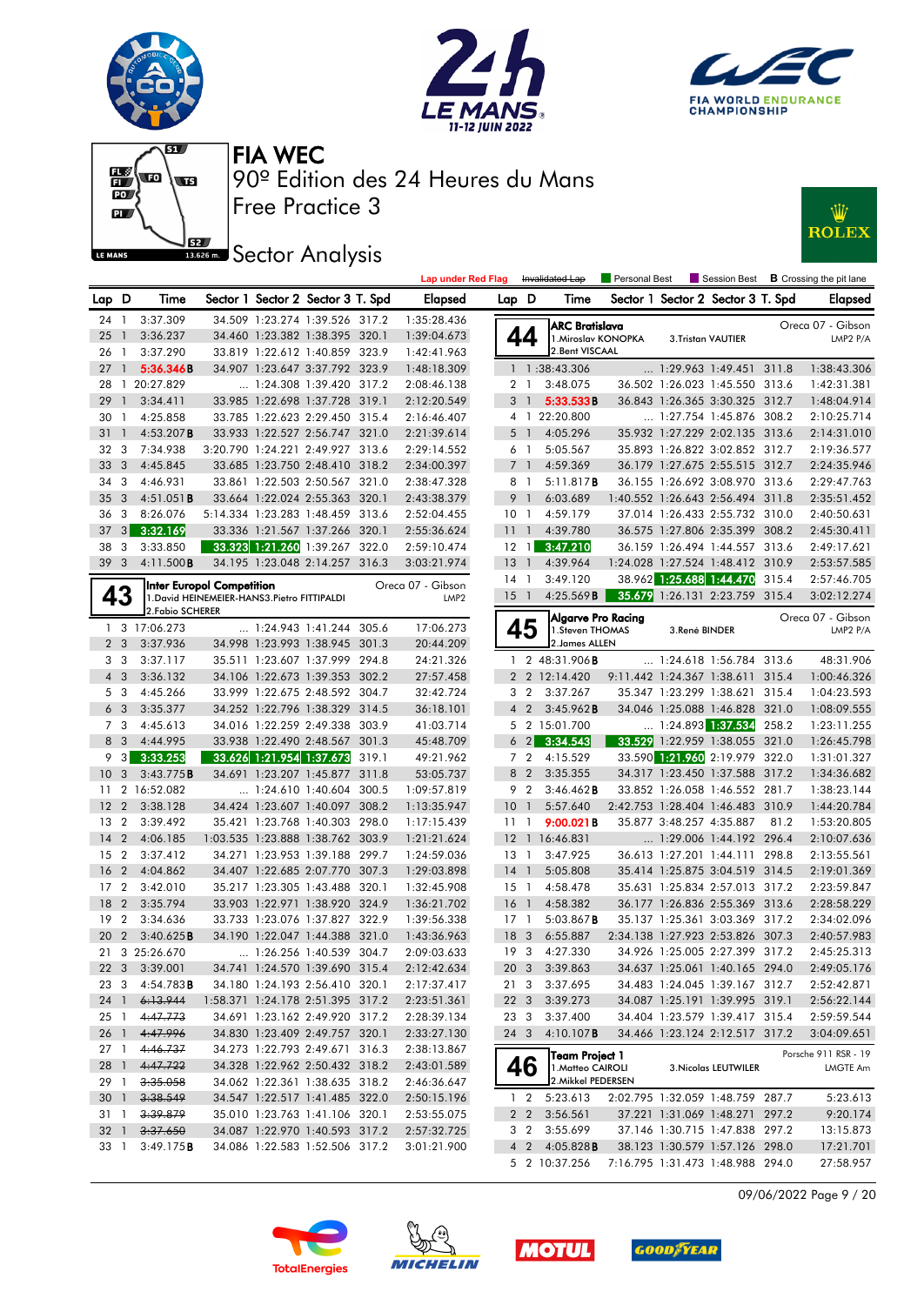











|                                    |                |                           |                |                                                                  | <b>Lap under Red Flag</b> |                       |                         | Invalidated Lap                                  | Personal Best                            |                  | Session Best                                                       |       | <b>B</b> Crossing the pit lane          |
|------------------------------------|----------------|---------------------------|----------------|------------------------------------------------------------------|---------------------------|-----------------------|-------------------------|--------------------------------------------------|------------------------------------------|------------------|--------------------------------------------------------------------|-------|-----------------------------------------|
| Lap D                              |                | Time                      |                | Sector 1 Sector 2 Sector 3 T. Spd                                | <b>Elapsed</b>            | Lap D                 |                         | Time                                             |                                          |                  | Sector 1 Sector 2 Sector 3 T. Spd                                  |       | <b>Elapsed</b>                          |
| 6 <sub>2</sub>                     |                | 5:04.075                  |                | 37.232 1:30.506 2:56.337 295.6                                   | 33:03.032                 |                       |                         | 29 3 10:27.954                                   |                                          |                  | 6:11.104 1:26.666 2:50.184 297.2                                   |       | 2:27:45.144                             |
| 7 <sub>2</sub>                     |                | 3:55.869                  |                | 37.351 1:30.544 1:47.974 296.4                                   | 36:58.901                 | 30                    | 3                       | 4:46.139                                         |                                          |                  | 34.222 1:22.864 2:49.053 318.2                                     |       | 2:32:31.283                             |
| 8 2                                |                | 5:05.012                  |                | 37.782 1:31.183 2:56.047 295.6                                   | 42:03.913                 | 31                    | 3                       | 4:47.440                                         |                                          |                  | 35.946 1:23.045 2:48.449 317.2                                     |       | 2:37:18.723                             |
| 9 <sub>2</sub>                     |                | 5:11.029                  |                | 36.900 1:30.876 3:03.253 294.8                                   | 47:14.942                 | 32 3                  |                         | 4:45.257                                         |                                          |                  | 34.143 1:22.976 2:48.138 318.2                                     |       | 2:42:03.980                             |
| 10 <sup>°</sup>                    | $\overline{2}$ | 3:55.313                  |                | 36.955 1:30.298 1:48.060 295.6                                   | 51:10.255                 | 33                    | 3                       | 3:36.841                                         |                                          |                  | 33.864 1:22.622 1:40.355 319.1                                     |       | 2:45:40.821                             |
| 11                                 | $\overline{2}$ | 3:58.250                  |                | 37.491 1:30.598 1:50.161 292.4                                   | 55:08.505                 | 343                   |                         | 3:37.067                                         |                                          |                  | 35.350 1:22.954 1:38.763                                           | 317.2 | 2:49:17.888                             |
| 12                                 | $\overline{2}$ | 3:54.561                  |                | 37.037 1:30.136 1:47.388 298.0                                   | 59:03.066                 | 35 3                  |                         | 3:46.140B                                        |                                          |                  | 37.216 1:22.832 1:46.092 315.4                                     |       | 2:53:04.028                             |
| 13                                 | $\overline{2}$ | 3:54.386                  |                | 37.075 1:29.917 1:47.394 296.4                                   | 1:02:57.452               |                       |                         | <b>IDEC Sport</b>                                |                                          |                  |                                                                    |       | Oreca 07 - Gibson                       |
| 14                                 | $\overline{2}$ | $4:01.904$ B              |                | 36.883 1:29.917 1:55.104 296.4                                   | 1:06:59.356               |                       | 48                      | 1. Paul LAFARGUE                                 |                                          | 3. Patrick PILET |                                                                    |       | LMP <sub>2</sub>                        |
| 15                                 |                | 3 39:35.570B              |                | 1:32.208 2:40.310 296.4                                          | 1:46:34.926               |                       |                         | 2. Paul Loup CHATIN                              |                                          |                  |                                                                    |       |                                         |
| 16                                 |                | 3 23:20.447               |                | 1:34.476 2:01.346 295.6                                          | 2:09:55.373               |                       | 1 <sup>1</sup>          | $4:12.028$ <b>B</b>                              |                                          |                  | 40.314 1:35.931 1:55.783 237.8                                     |       | 4:12.028                                |
| 17                                 | 3              | $4:27.834$ B              |                | 46.483 1:39.216 2:02.135 293.2                                   | 2:14:23.207               |                       |                         | 2 1 19:02.095 <b>B</b>                           |                                          |                  | $\ldots$ 1:24.567 1:45.873 316.3                                   |       | 23:14.123                               |
| 18                                 | 3              | 7:18.555                  |                | 2:43.425 1:32.393 3:02.737 295.6                                 | 2:21:41.762               |                       | 31                      | 4:23.850                                         |                                          |                  | 1:21.022 1:23.731 1:39.097 318.2                                   |       | 27:37.973                               |
| 19                                 | 3              | 5:07.453                  |                | 37.928 1:31.384 2:58.141 297.2                                   | 2:26:49.215               |                       | $4-1$                   | 4:48.733                                         |                                          |                  | 34.224 1:23.631 2:50.878 321.0                                     |       | 32:26.706                               |
| 20 <sub>3</sub>                    |                | 5:08.005                  |                | 38.304 1:31.815 2:57.886 297.2                                   | 2:31:57.220               |                       | 5 1                     | 3:37.321                                         |                                          |                  | 34.308 1:23.504 1:39.509 319.1                                     |       | 36:04.027                               |
| 21                                 | 3              | 5:08.333                  |                | 37.827 1:31.939 2:58.567 294.0                                   | 2:37:05.553               |                       | 6 1                     | 4:47.133                                         |                                          |                  | 34.179 1:23.446 2:49.508 318.2                                     |       | 40:51.160                               |
| 22                                 | 3              | 5:15.732B                 |                | 38.492 1:33.339 3:03.901 294.0                                   | 2:42:21.285               |                       | 7 1                     | 4:45.997                                         |                                          |                  | 34.107 1:23.473 2:48.417 317.2                                     |       | 45:37.157                               |
| 23                                 | $\overline{1}$ | 4:54.498                  |                | 1:35.370 1:30.705 1:48.423 298.0                                 | 2:47:15.783               |                       | 8 <sup>1</sup>          | 3:36.441                                         |                                          |                  | 34.076 1:23.733 1:38.632 322.0                                     |       | 49:13.598                               |
| 24 1                               |                | 3:55.738                  |                | 37.044 1:29.753 1:48.941 297.2                                   | 2:51:11.521               |                       | 9 1                     | 3:41.446                                         |                                          |                  | 34.676 1:25.149 1:41.621 322.9                                     |       | 52:55.044                               |
| 25                                 | $\overline{1}$ | 3:56.019                  |                | 37.267 1:30.005 1:48.747 297.2                                   | 2:55:07.540               | $10-1$                |                         | 3:37.734                                         |                                          |                  | 34.588 1:23.488 1:39.658 319.1                                     |       | 56:32.778                               |
| 26 1                               |                | 3:57.091                  |                | 36.828 1:30.451 1:49.812 285.4                                   | 2:59:04.631               | 11 <sub>1</sub>       |                         | 3:42.357B                                        |                                          |                  | 34.163 1:23.192 1:45.002 320.1                                     |       | 1:00:15.135                             |
| 27 <sub>1</sub>                    |                | 4:29.088B                 |                | 37.102 1:29.801 2:22.185 283.2                                   | 3:03:33.719               |                       |                         | 12 3 11:42.619                                   |                                          |                  | 8:39.674 1:23.985 1:38.960 315.4                                   |       | 1:11:57.754                             |
|                                    |                | <b>Algarve Pro Racing</b> |                |                                                                  | Oreca 07 - Gibson         | 13 <sup>3</sup>       |                         | 3:38.073                                         |                                          |                  | 34.202 1:23.401 1:40.470 319.1                                     |       | 1:15:35.827                             |
| 47                                 |                | 1. Sophia FLOERSCH        | 3. Jack AITKEN |                                                                  | LMP2 P/A                  | 14 <sub>3</sub>       |                         | 4:04.164                                         |                                          |                  | 1:03.464 1:22.903 1:37.797 318.2                                   |       | 1:19:39.991                             |
|                                    |                | 2.John FALB               |                |                                                                  |                           | 15 <sub>3</sub>       |                         | 3:34.404                                         |                                          |                  | 34.163 1:22.560 1:37.681                                           | 319.1 | 1:23:14.395                             |
| 1 <sub>2</sub>                     |                | 4:06.243                  |                | 58.285 1:26.360 1:41.598 311.8                                   | 4:06.243                  | 16                    | $\overline{\mathbf{3}}$ | 3:40.405                                         |                                          |                  | 34.163 1:23.550 1:42.692 322.9                                     |       | 1:26:54.800                             |
| 2 <sub>2</sub>                     |                | 3:39.076                  |                | 34.811 1:24.241 1:40.024 319.1                                   | 7:45.319                  | 17 <sub>3</sub>       |                         | 4:12.097                                         |                                          |                  | 34.009 1:23.453 2:14.635 320.1                                     |       | 1:31:06.897                             |
| 3 <sub>2</sub>                     |                | 3:41.336                  |                | 35.357 1:24.940 1:41.039 320.1                                   | 11:26.655                 | 18                    | $\overline{\mathbf{3}}$ | 3:34.907                                         |                                          |                  | 33.989 1:22.535 1:38.383 321.0                                     |       | 1:34:41.804                             |
| 4 <sup>2</sup>                     |                | 3:40.239                  |                | 34.632 1:25.013 1:40.594 318.2                                   | 15:06.894                 | 19 <sup>3</sup>       |                         | 3:39.816                                         |                                          |                  | 33.821 1:23.319 1:42.676 322.0                                     |       | 1:38:21.620                             |
| 5 <sub>2</sub>                     |                | 3:38.863                  |                | 34.665 1:24.163 1:40.035 320.1                                   | 18:45.757                 | 20                    | 3                       | 3:42.645B                                        |                                          |                  | 35.088 1:23.170 1:44.387 317.2                                     |       | 1:42:04.265                             |
| 6 <sub>2</sub>                     |                | 3:40.954                  |                | 35.156 1:24.489 1:41.309 318.2                                   | 22:26.711                 |                       |                         | 21 2 10:28.073B 2:38.641 3:16.440 4:32.992 200.7 |                                          |                  |                                                                    |       | 1:52:32.338                             |
| $7^{\circ}$                        | $\overline{2}$ | 3:41.208                  |                | 34.567 1:23.881 1:42.760 319.1                                   | 26:07.919                 |                       |                         | 22 2 16:56.456                                   |                                          |                  | $\ldots$ 1:26.662 1:41.097 312.7                                   |       | 2:09:28.794                             |
| 8 2                                |                | 4:50.229                  |                | 34.843 1:24.388 2:50.998 320.1                                   | 30:58.148                 | 23                    | $\overline{2}$          | 3:38.726                                         |                                          |                  | 34.773 1:24.378 1:39.575 318.2                                     |       | 2:13:07.520                             |
| 9                                  | $\overline{2}$ | 3:45.739B                 |                | 34.915 1:23.929 1:46.895 320.1                                   | 34:43.887                 | 24                    | $\overline{2}$          | 4:53.981B                                        |                                          |                  | 34.229 1:23.408 2:56.344 318.2                                     |       | 2:18:01.501                             |
| 10 <sup>°</sup>                    | $\overline{2}$ | 5:55.295                  |                | 1:38.417 1:25.211 2:51.667 315.4                                 | 40:39.182                 | 25 2                  |                         | 8:24.100                                         |                                          |                  | 4:10.240 1:24.900 2:48.960 314.5                                   |       | 2:26:25.601                             |
| 11                                 | $\overline{2}$ | 4:51.050                  |                | 35.107 1:24.906 2:51.037 316.3<br>34.878 1:24.662 1:41.082 316.3 | 45:30.232<br>49:10.854    | 26 2                  |                         | 4:50.413                                         |                                          |                  | 34.083 1:23.762 2:52.568 318.2                                     |       | 2:31:16.014                             |
| 12 <sub>2</sub><br>13 <sub>2</sub> |                | 3:40.622                  |                |                                                                  |                           | 27 <sub>2</sub>       | 2                       | 4:46.058                                         |                                          |                  | 34.093 1:23.280 2:48.685 318.2                                     |       | 2:36:02.072                             |
| 14                                 | $\overline{2}$ | 3:43.471<br>3:45.295      |                | 36.398 1:25.225 1:41.848 320.1<br>34.893 1:24.909 1:45.493 316.3 | 52:54.325<br>56:39.620    | 28<br>29 <sub>3</sub> |                         | 4:59.192B<br>4:41.590                            |                                          |                  | 36.251 1:24.055 2:58.886 320.1<br>1:39.988 1:23.165 1:38.437 320.1 |       | 2:41:01.264<br>2:45:42.854              |
|                                    |                | 15 2 3:40.202             |                | 34.906 1:24.640 1:40.656 317.2                                   | 1:00:19.822               | 30 <sub>3</sub>       |                         | 3:37.464                                         |                                          |                  | 36.238 1:23.189 1:38.037 320.1                                     |       | 2:49:20.318                             |
|                                    |                | 16 2 3:41.363             |                | 35.118 1:24.424 1:41.821 318.2                                   | 1:04:01.185               | 31 3                  |                         | 3:37.942                                         |                                          |                  | 36.532 1:22.420 1:38.990 322.9                                     |       | 2:52:58.260                             |
|                                    |                | 17 2 3:42.368             |                | 35.055 1:25.751 1:41.562 318.2                                   | 1:07:43.553               |                       |                         | 32 3 3:33.384                                    |                                          |                  | 33.646 1:22.342 1:37.396 314.5                                     |       | 2:56:31.644                             |
|                                    |                | 18 2 3:53.375 <b>B</b>    |                | 35.193 1:29.697 1:48.485 290.0                                   | 1:11:36.928               |                       |                         | 33 3 3:33.055                                    |                                          |                  | 33.679 1:22.130 1:37.246 321.0                                     |       | 3:00:04.699                             |
|                                    |                | 19 1 7:25.888             |                | 4:20.465 1:24.433 1:40.990 315.4                                 | 1:19:02.816               |                       |                         |                                                  |                                          |                  |                                                                    |       |                                         |
| 20 1                               |                | 3:38.556                  |                | 34.358 1:23.699 1:40.499 319.1                                   | 1:22:41.372               |                       | 51                      | <b>AF Corse</b>                                  | 1. Alessandro PIER GUIDI 3. Daniel SERRA |                  |                                                                    |       | Ferrari 488 GTE Evo<br><b>LMGTE Pro</b> |
| $21 \quad 1$                       |                | 3:42.744                  |                | 35.381 1:25.121 1:42.242 321.0                                   | 1:26:24.116               |                       |                         | 2. James CALADO                                  |                                          |                  |                                                                    |       |                                         |
| 22 1                               |                | 4:16.106                  |                | 34.460 1:23.457 2:18.189 321.0                                   | 1:30:40.222               |                       |                         | 1 1 16:21.952                                    |                                          |                  | 1:31.533 1:48.032 292.4                                            |       | 16:21.952                               |
| 23 1                               |                | 3:39.037                  |                | 34.761 1:23.498 1:40.778 320.1                                   | 1:34:19.259               |                       | 2 <sub>1</sub>          | 3:54.869                                         |                                          |                  | 36.522 1:29.583 1:48.764 298.8                                     |       | 20:16.821                               |
| 24 1                               |                | 3:38.491                  |                | 34.485 1:24.540 1:39.466 317.2                                   | 1:37:57.750               |                       | 3 1                     | 3:55.115                                         |                                          |                  | 36.741 1:29.737 1:48.637 297.2                                     |       | 24:11.936                               |
| $25 \quad 1$                       |                | 3:37.283                  |                | 34.130 1:23.003 1:40.150 319.1                                   | 1:41:35.033               |                       | 4 1                     | 3:55.228                                         |                                          |                  | 36.806 1:29.807 1:48.615 298.0                                     |       | 28:07.164                               |
|                                    |                | 26 1 3:41.043             |                | 34.237 1:22.905 1:43.901 319.1                                   | 1:45:16.076               |                       |                         | 5 1 4:59.383                                     |                                          |                  | 36.704 1:29.603 2:53.076 298.8                                     |       | 33:06.547                               |
|                                    |                | 27 1 10:15.100B           |                | 1:24.725 4:17.689 4:32.686 80.9                                  | 1:55:31.176               |                       | 6 1                     | 4:00.492 B                                       |                                          |                  | 36.783 1:29.572 1:54.137 297.2                                     |       | 37:07.039                               |
|                                    |                | 28 3 21:46.014B           |                | 1:23.837 2:53.300 310.0                                          | 2:17:17.190               |                       |                         | 7 2 7:58.099                                     |                                          |                  | 3:31.707 1:30.775 2:55.617 295.6                                   |       | 45:05.138                               |

09/06/2022 Page 10 / 20







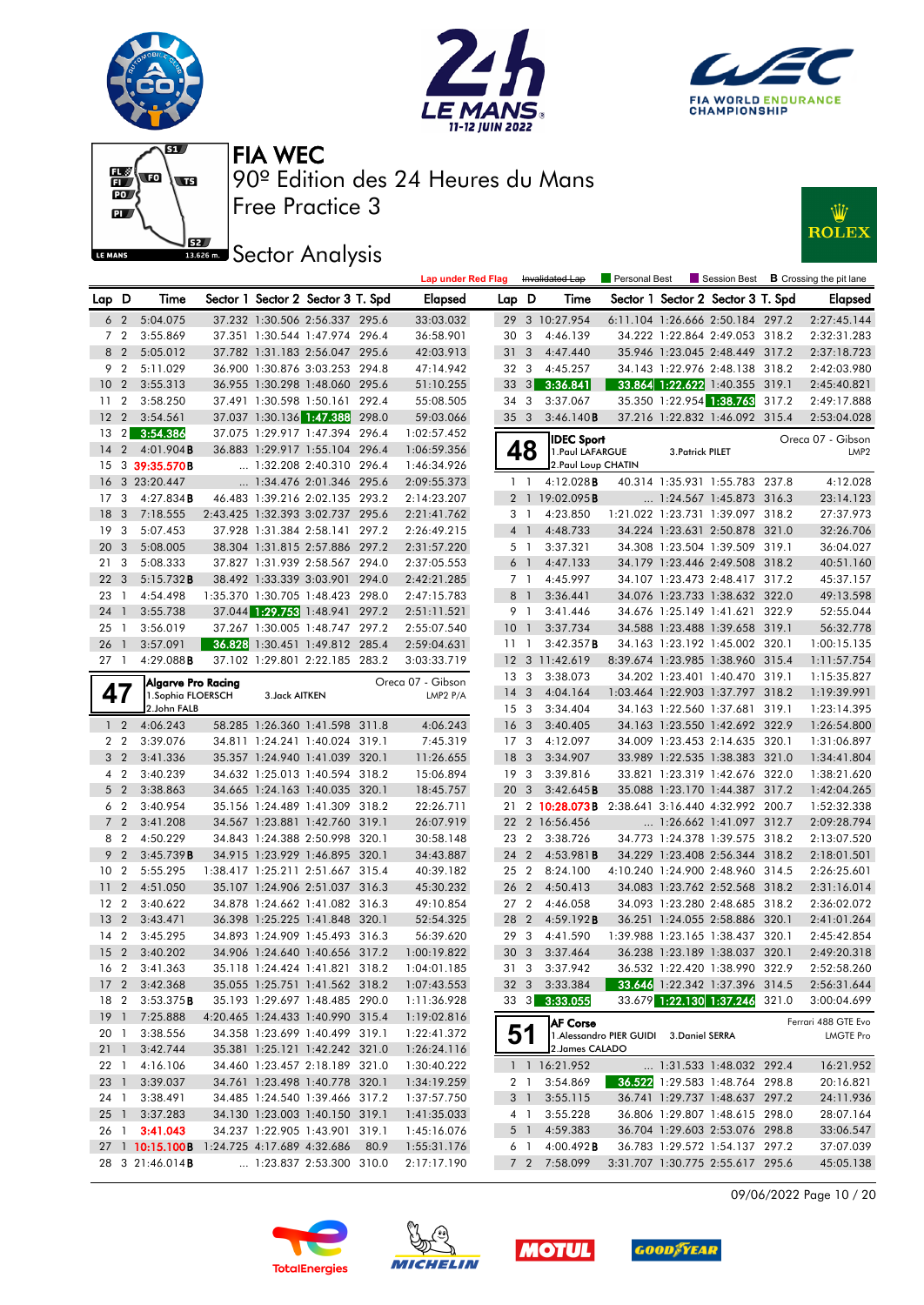











|       |                         |                                                    |                |                                                                    |       | <b>Lap under Red Flag</b>  |                 |                              | Invalidated Lap                                    | Personal Best            |                          |                                                            |       | Session Best <b>B</b> Crossing the pit lane |
|-------|-------------------------|----------------------------------------------------|----------------|--------------------------------------------------------------------|-------|----------------------------|-----------------|------------------------------|----------------------------------------------------|--------------------------|--------------------------|------------------------------------------------------------|-------|---------------------------------------------|
| Lap D |                         | Time                                               |                | Sector 1 Sector 2 Sector 3 T. Spd                                  |       | <b>Elapsed</b>             | Lap D           |                              | Time                                               |                          |                          | Sector 1 Sector 2 Sector 3 T. Spd                          |       | Elapsed                                     |
|       | 8 2                     | 3:55.069                                           |                | 36.729 1:29.665 1:48.675 296.4                                     |       | 49:00.207                  | 27 <sub>2</sub> |                              | 5:00.745                                           |                          |                          | 36.632 1:29.503 2:54.610 296.4                             |       | 2:42:25.124                                 |
|       | 9 <sub>2</sub>          | 3:54.796                                           |                | 36.894 1:29.589 1:48.313 297.2                                     |       | 52:55.003                  | 28 2            |                              | 3:55.407                                           |                          |                          | 37.025 1:30.076 1:48.306 297.2                             |       | 2:46:20.531                                 |
| 10    | $\overline{2}$          | 3:54.536                                           |                | 36.690 1:29.726 1:48.120 298.0                                     |       | 56:49.539                  | 29              | $\overline{2}$               | 3:55.261                                           |                          |                          | 37.422 1:29.725 1:48.114 297.2                             |       | 2:50:15.792                                 |
| 11    | $\overline{2}$          | 3:54.930                                           |                | 37.154 1:29.728 1:48.048 294.0                                     |       | 1:00:44.469                | 30              | $\left  \frac{2}{2} \right $ | 3:53.368                                           |                          |                          | 36.765 1:29.253 1:47.350                                   | 298.8 | 2:54:09.160                                 |
|       | $12 \quad 2$            | 3:54.249                                           |                | 36.964 1:29.608 1:47.677                                           | 296.4 | 1:04:38.718                | 31 2            |                              | 3:57.186                                           |                          |                          | 37.220 1:31.020 1:48.946 300.5                             |       | 2:58:06.346                                 |
|       | 13 <sub>2</sub>         | 3:55.410                                           |                | 37.799 1:29.921 1:47.690 294.0                                     |       | 1:08:34.128                | 32 2            |                              | 4:23.852                                           |                          |                          | 37.354 1:29.934 2:16.564 295.6                             |       | 3:02:30.198                                 |
| 14    | $\overline{2}$          | 3:54.404                                           |                | 36.908 1:29.640 1:47.856 297.2                                     |       | 1:12:28.532                |                 |                              | <b>AF Corse</b>                                    |                          |                          |                                                            |       | Ferrari 488 GTE Evo                         |
| 15    | $\overline{2}$          | 4:03.725B                                          |                | 37.420 1:29.579 1:56.726 298.0                                     |       | 1:16:32.257                |                 | 54                           | 1. Thomas FLOHR                                    |                          | 3. Nick CASSIDY          |                                                            |       | LMGTE Am                                    |
|       | 16 <sub>3</sub>         | 5:43.731                                           |                | 2:21.426 1:32.083 1:50.222 296.4                                   |       | 1:22:15.988                |                 |                              |                                                    | 2. Francesco CASTELLACCI |                          |                                                            |       |                                             |
| 17    | $\overline{\mathbf{3}}$ | 3:55.783                                           |                | 36.812 1:30.051 1:48.920 297.2                                     |       | 1:26:11.771                |                 | 1 <sub>2</sub>               | 4:42.605                                           |                          |                          | 1:17.758 1:32.771 1:52.076 292.4                           |       | 4:42.605                                    |
| 18    | $\mathbf{3}$            | 4:30.802                                           |                | 36.960 1:29.825 2:24.017 298.0                                     |       | 1:30:42.573                |                 | 2 <sub>2</sub>               | 3:59.548                                           |                          |                          | 38.725 1:32.239 1:48.584 289.3                             |       | 8:42.153                                    |
| 19    | $\overline{\mathbf{3}}$ | 3:55.703                                           |                | 36.964 1:30.171 1:48.568 296.4                                     |       | 1:34:38.276                |                 | 3 <sub>2</sub>               | 4:02.919                                           |                          |                          | 37.142 1:37.014 1:48.763 294.8                             |       | 12:45.072                                   |
|       | 20 3                    | 3:57.613                                           |                | 36.952 1:31.157 1:49.504 292.4                                     |       | 1:38:35.889                |                 | $4\quad2$                    | 3:57.852                                           |                          |                          | 36.809 1:31.951 1:49.092 282.5                             |       | 16:42.924                                   |
| 21    | $\overline{\mathbf{3}}$ | 3:54.705                                           |                | 36.694 1:29.443 1:48.568 298.0                                     |       | 1:42:30.594                |                 | 5 2                          | 3:58.386                                           |                          |                          | 37.443 1:31.510 1:49.433 290.0                             |       | 20:41.310                                   |
|       | 22 3                    | 5:45.634B                                          |                | 37.134 1:29.954 3:38.546 297.2                                     |       | 1:48:16.228                |                 | 6 <sub>2</sub>               | 3:58.516                                           |                          |                          | 37.256 1:31.991 1:49.269 287.7                             |       | 24:39.826                                   |
|       |                         | 23 1 24:32.192                                     |                | 1:32.486 1:50.200 293.2                                            |       | 2:12:48.420                |                 | 7 <sub>2</sub>               | 4:05.692B                                          |                          |                          | 37.060 1:31.402 1:57.230 290.0                             |       | 28:45.518                                   |
|       | 24 1                    | 5:03.989                                           |                | 37.004 1:30.076 2:56.909 295.6                                     |       | 2:17:52.409                |                 | 8 2                          | 8:15.783 <b>B</b> 4:45.041 1:32.766 1:57.976 293.2 |                          |                          |                                                            |       | 37:01.301                                   |
| 25    | $\overline{1}$          | 5:02.999                                           |                | 36.788 1:29.941 2:56.270 297.2                                     |       | 2:22:55.408                |                 |                              | 9 2 14:32.268                                      |                          |                          | 1:34.678 1:54.825 291.6                                    |       | 51:33.569                                   |
| 26    | $\overline{1}$          | 5:02.778                                           |                | 36.924 1:30.113 2:55.741 297.2                                     |       | 2:27:58.186                | 10              | $\overline{2}$               | 3:56.481                                           |                          |                          | 37.160 1:31.057 1:48.264 293.2                             |       | 55:30.050                                   |
| 27    | -1                      | 5:02.502                                           |                | 37.042 1:29.958 2:55.502 297.2                                     |       | 2:33:00.688                | 11              | $\left  \right $             | 3:55.658                                           |                          | 37.106 1:30.931 1:47.621 |                                                            | 293.2 | 59:25.708                                   |
|       | 28 1                    | 5:06.869B                                          |                | 36.728 1:29.711 3:00.430 294.8                                     |       | 2:38:07.557                | 12 <sub>2</sub> |                              | 3:59.804                                           |                          |                          | 37.143 1:31.013 1:51.648 293.2                             |       | 1:03:25.512                                 |
| 29    |                         | $1\,15:19.638$ <b>B</b>                            |                | 1:32.006 1:54.566 286.2                                            |       | 2:53:27.195                | 13 <sub>2</sub> |                              | 3:56.398                                           |                          |                          | 37.075 1:31.182 1:48.141 290.0                             |       | 1:07:21.910                                 |
| 30    | $\overline{2}$          | 4:53.074                                           |                | 1:35.293 1:30.059 1:47.722 297.2                                   |       | 2:58:20.269                | $14 \quad 2$    |                              | 4:05.591B                                          |                          |                          | 37.096 1:31.697 1:56.798 289.3                             |       | 1:11:27.501                                 |
|       | 31 2                    | 4:37.470B                                          |                | 36.992 1:30.161 2:30.317 298.0                                     |       | 3:02:57.739                | $15-1$          |                              | 9:31.282                                           |                          |                          | 6:00.794 1:36.415 1:54.073 282.5                           |       | 1:20:58.783                                 |
|       |                         | <b>AF Corse</b>                                    |                |                                                                    |       | Ferrari 488 GTE Evo        | 16 <sup>1</sup> |                              | 4:03.214                                           |                          |                          | 38.112 1:33.504 1:51.598 286.9                             |       | 1:25:01.997                                 |
|       | 52                      | 1. Miguel MOLINA                                   | 3.Davide RIGON |                                                                    |       | <b>LMGTE Pro</b>           | $17-1$          |                              | 4:36.573                                           |                          |                          | 38.452 1:33.087 2:25.034 288.5                             |       | 1:29:38.570                                 |
|       |                         | 2.Antonio FUOCO                                    |                |                                                                    |       |                            | 18              | $\overline{1}$               | 4:01.380                                           |                          |                          | 38.064 1:32.808 1:50.508 287.7                             |       | 1:33:39.950                                 |
|       | $1\quad1$               | 6:57.508 <b>B</b> 3:31.501 1:31.947 1:54.060 293.2 |                |                                                                    |       | 6:57.508                   | 19 1            |                              | 4:01.100                                           |                          |                          | 38.025 1:32.598 1:50.477 290.8                             |       | 1:37:41.050                                 |
|       |                         | 2 1 10:40.739                                      |                | 7:21.634 1:30.797 1:48.308 297.2                                   |       | 17:38.247                  | 20              | $\overline{1}$               | 4:00.519                                           |                          |                          | 38.300 1:32.354 1:49.865 290.8                             |       | 1:41:41.569                                 |
|       | 3 1                     | 3:54.035                                           |                | 36.795 1:29.815 1:47.425 299.7                                     |       | 21:32.282                  | 21              | $\overline{1}$               | 5:00.363B                                          |                          |                          | 39.134 1:34.674 2:46.555 287.7                             |       | 1:46:41.932                                 |
|       | 4 <sub>1</sub>          | 3:56.037                                           |                | 36.906 1:30.095 1:49.036 295.6                                     |       | 25:28.319                  |                 |                              | 22 3 25:00.796                                     |                          |                          | 1:32.059 1:52.831 287.7                                    |       | 2:11:42.728                                 |
|       | 5 1                     | 4:53.432                                           |                | 36.737 1:30.076 2:46.619 296.4                                     |       | 30:21.751                  |                 |                              | 23 3 4:45.984 <b>B</b>                             |                          |                          | 37.169 1:30.977 2:37.838 290.0                             |       | 2:16:28.712                                 |
|       | $6-1$                   | 3:54.708                                           |                | 36.778 1:30.002 1:47.928 294.8                                     |       | 34:16.459                  |                 |                              | 24 3 15:11.613                                     |                          |                          | 1:34.235 2:58.944 282.5                                    |       | 2:31:40.325                                 |
|       | 7 1                     | 4:32.430                                           |                | 37.056 1:29.640 2:25.734 298.0<br>36.892 1:30.722 2:55.968 296.4   |       | 38:48.889                  | 25              | $\mathbf{3}$                 | 5:02.631                                           |                          |                          | 36.591 1:30.496 2:55.544 290.0                             |       | 2:36:42.956                                 |
|       | 8 <sup>1</sup>          | 5:03.582                                           |                |                                                                    |       | 43:52.471                  | 26 <sub>3</sub> |                              | 5:09.096B                                          |                          |                          | 36.803 1:31.181 3:01.112 290.8                             |       | 2:41:52.052<br>2:47:37.982                  |
|       | 9 1                     | 4:32.046B                                          |                | 37.105 1:30.585 2:24.356 298.8                                     |       | 48:24.517                  | $27-1$          |                              | 5:45.930                                           |                          |                          | 2:16.841 1:35.471 1:53.618 287.7                           |       |                                             |
|       | 10 <sub>1</sub>         | 4:42.710                                           |                | 1:24.031 1:30.380 1:48.299 298.8<br>36.986 1:29.870 1:47.662 296.4 |       | 53:07.227                  | 28 1            |                              | 4:00.632                                           |                          |                          | 37.905 1:32.552 1:50.175 289.3<br>38.145 1:32.305 1:49.579 |       | 2:51:38.614                                 |
|       | $11-1$                  | 3:54.518                                           |                |                                                                    |       | 57:01.745                  | 29 1            |                              | 4:00.029<br>3:59.074                               |                          |                          |                                                            | 290.8 | 2:55:38.643                                 |
| 12    | $\overline{1}$<br>13 1  | 3:54.452<br>3:59.838B                              |                | 36.805 1:29.873 1:47.774 292.4<br>36.838 1:29.660 1:53.340 292.4   |       | 1:00:56.197<br>1:04:56.035 | 30<br>31 1      | $\mathbf{1}$                 | $4:30.653$ <b>B</b>                                |                          |                          | 37.638 1:31.895 1:49.541<br>37.691 1:31.768 2:21.194 290.0 | 290.0 | 2:59:37.717<br>3:04:08.370                  |
|       |                         | 14 3 4:54.097                                      |                | 1:33.960 1:30.700 1:49.437 295.6                                   |       | 1:09:50.132                |                 |                              |                                                    |                          |                          |                                                            |       |                                             |
|       | 15 <sub>3</sub>         | 3:55.773                                           |                | 37.079 1:29.927 1:48.767 295.6                                     |       | 1:13:45.905                |                 |                              | <b>Spirit of Race</b>                              |                          |                          |                                                            |       | Ferrari 488 GTE Evo                         |
|       | 16 <sub>3</sub>         | 3:55.826                                           |                | 37.070 1:29.908 1:48.848 296.4                                     |       | 1:17:41.731                |                 | 55                           | 1. Duncan CAMERON<br>2. Matthew GRIFFIN            |                          | 3. David PEREL           |                                                            |       | LMGTE Am                                    |
|       | 17 <sub>3</sub>         | 4:23.789                                           |                | 1:05.144 1:30.025 1:48.620 297.2                                   |       | 1:22:05.520                |                 | 1 <sub>3</sub>               | 5:54.396                                           |                          |                          | 2:32.070 1:33.034 1:49.292 286.9                           |       | 5:54.396                                    |
|       | 18 <sup>3</sup>         | 3:55.181                                           |                | 37.274 1:30.144 1:47.763 296.4                                     |       | 1:26:00.701                |                 | 2 3                          | 3:57.012                                           |                          |                          | 37.235 1:31.427 1:48.350 292.4                             |       | 9:51.408                                    |
|       | 19 <sup>3</sup>         | 4:28.229                                           |                | 37.011 1:30.107 2:21.111 285.4                                     |       | 1:30:28.930                |                 |                              | $3\quad 3\quad 3:55.582$                           |                          |                          | 37.099 1:31.089 1:47.394 287.7                             |       | 13:46.990                                   |
|       | 20 3                    | 3:56.020                                           |                | 37.191 1:30.301 1:48.528 294.0                                     |       | 1:34:24.950                |                 | 43                           | 3:58.742                                           |                          |                          | 37.072 1:30.975 1:50.695 293.2                             |       | 17:45.732                                   |
|       | 213                     | 3:56.435                                           |                | 36.853 1:30.286 1:49.296 295.6                                     |       | 1:38:21.385                |                 | 5 3                          | 3:57.429                                           |                          |                          | 37.347 1:31.510 1:48.572 291.6                             |       | 21:43.161                                   |
|       | 22 3                    | 3:55.039                                           |                | 37.006 1:29.726 1:48.307 294.0                                     |       | 1:42:16.424                |                 | 63                           | 3:58.040                                           |                          |                          | 38.031 1:31.769 1:48.240 293.2                             |       | 25:41.201                                   |
|       |                         | 23 3 5:27.964B                                     |                | 36.914 1:29.773 3:21.277 295.6                                     |       | 1:47:44.388                |                 | 7 <sub>3</sub>               | 5:03.438                                           |                          |                          | 37.143 1:31.254 2:55.041 290.8                             |       | 30:44.639                                   |
|       |                         | 24 2 26:16.614 <b>B</b>                            |                | 1:34.980 1:57.877 272.5                                            |       | 2:14:01.002                |                 |                              | 8 3 4:02.688 <b>B</b>                              |                          |                          | 37.131 1:31.195 1:54.362 290.0                             |       | 34:47.327                                   |
|       |                         | 25 2 18:20.720                                     |                | 1:32.297 2:56.614 294.0                                            |       | 2:32:21.722                |                 |                              | 9 3 16:44.169                                      |                          |                          | 1:32.515 1:53.646 291.6                                    |       | 51:31.496                                   |
|       |                         | 26 2 5:02.657                                      |                | 36.896 1:29.984 2:55.777 295.6                                     |       | 2:37:24.379                |                 |                              | 10 3 3:57.093                                      |                          |                          | 37.293 1:31.617 1:48.183 292.4                             |       | 55:28.589                                   |
|       |                         |                                                    |                |                                                                    |       |                            |                 |                              |                                                    |                          |                          |                                                            |       |                                             |

09/06/2022 Page 11 / 20







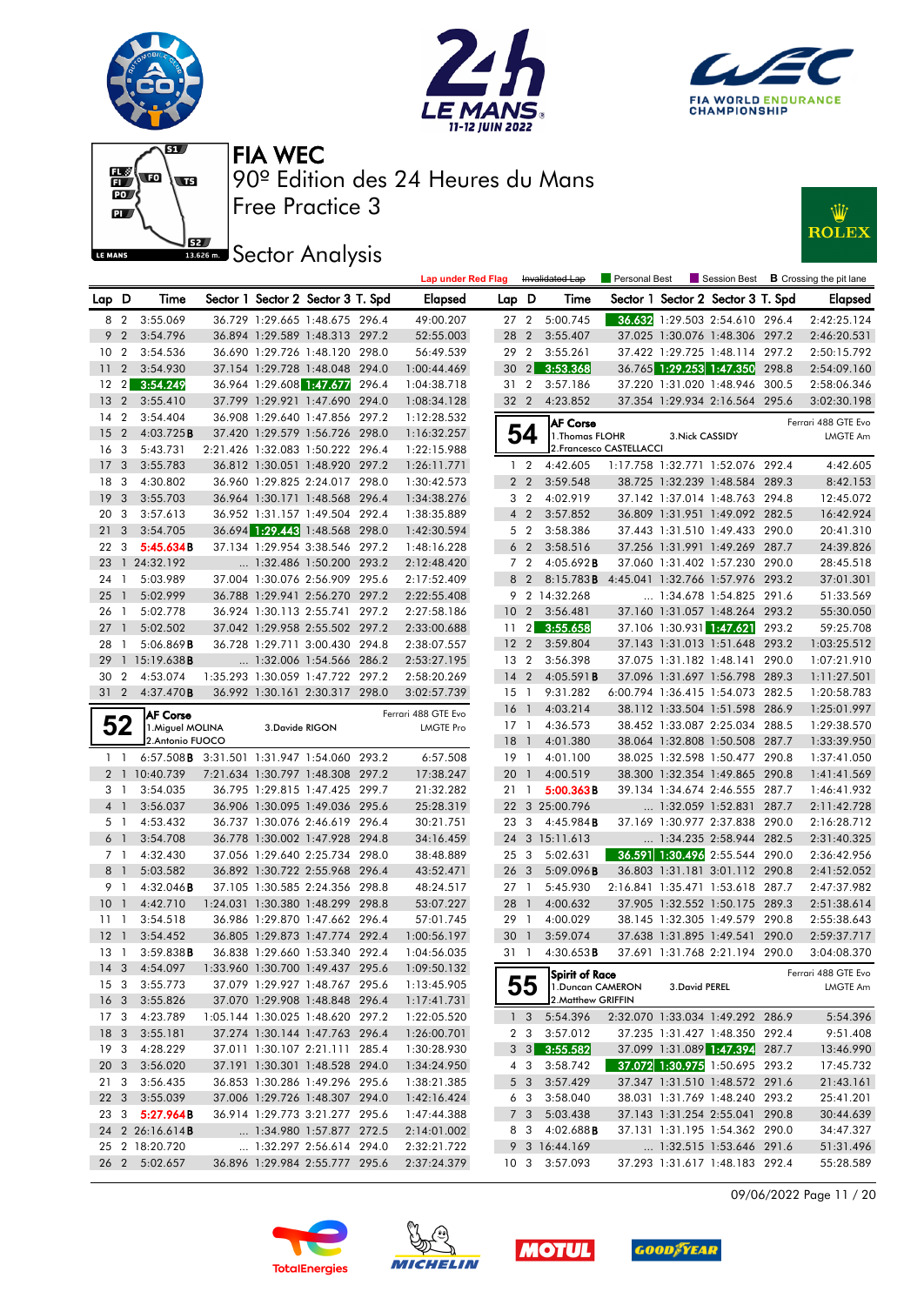







## **ISBE Sector Analysis**



|                 |                |                        |                            |                                   |      | <b>Lap under Red Flag</b> |                 |                | Invalidated Lap                                 | <b>Personal Best</b>   |                          | <b>Session Best</b>                   |       | <b>B</b> Crossing the pit lane |
|-----------------|----------------|------------------------|----------------------------|-----------------------------------|------|---------------------------|-----------------|----------------|-------------------------------------------------|------------------------|--------------------------|---------------------------------------|-------|--------------------------------|
| Lap D           |                | Time                   |                            | Sector 1 Sector 2 Sector 3 T. Spd |      | <b>Elapsed</b>            | Lap D           |                | Time                                            |                        |                          | Sector 1 Sector 2 Sector 3 T. Spd     |       | <b>Elapsed</b>                 |
| -11             | 3              | 3:56.233               |                            | 37.122 1:31.152 1:47.959 290.8    |      | 59:24.822                 |                 |                | <b>Kessel Racing</b>                            |                        |                          |                                       |       | Ferrari 488 GTE Evo            |
| 12 <sup>°</sup> | 3              | 4:07.250B              |                            | 37.176 1:32.689 1:57.385 291.6    |      | 1:03:32.072               |                 | 57             | 1.Takeshi KIMURA                                |                        | 3. Mikkel JENSEN         |                                       |       | <b>LMGTE Am</b>                |
| 13              | $\overline{1}$ | 5:22.979               |                            | 1:58.857 1:33.370 1:50.752 290.0  |      | 1:08:55.051               |                 |                |                                                 | 2. Frederik SCHANDORFF |                          |                                       |       |                                |
| $14-1$          |                | 4:03.212               |                            | 38.791 1:33.267 1:51.154 290.0    |      | 1:12:58.263               |                 | 1 <sup>3</sup> | 4:54.793                                        |                        |                          | 1:22.926 1:32.829 1:59.038 286.2      |       | 4:54.793                       |
| 15              | $\overline{1}$ | 4:05.319               |                            | 38.016 1:33.725 1:53.578 291.6    |      | 1:17:03.582               | 2               | 3              | 3:56.257                                        |                        |                          | 37.188 1:31.357 1:47.712              | 288.5 | 8:51.050                       |
| 16              | $\overline{1}$ | 4:30.776               |                            | 1:05.785 1:33.380 1:51.611 292.4  |      | 1:21:34.358               |                 | 3 <sub>3</sub> | 4:04.580B                                       |                        |                          | 37.072 1:31.997 1:55.511 290.8        |       | 12:55.630                      |
| $17-1$          |                | 4:01.582               |                            | 37.975 1:32.885 1:50.722 288.5    |      | 1:25:35.940               |                 | $4\quad 3$     | 5:04.520                                        |                        |                          | 1:44.198 1:31.981 1:48.341 286.9      |       | 18:00.150                      |
| 18              | -1             | 4:35.834               |                            | 37.982 1:32.434 2:25.418 289.3    |      | 1:30:11.774               |                 | 5 <sub>3</sub> | 3:56.717                                        |                        |                          | 37.021 1:31.521 1:48.175 288.5        |       | 21:56.867                      |
| 19              | $\overline{1}$ | 4:02.997               |                            | 38.237 1:32.674 1:52.086 286.9    |      | 1:34:14.771               |                 | 6 3            | 3:56.374                                        |                        |                          | 37.122 1:31.194 1:48.058              | 289.3 | 25:53.241                      |
| 20              | $\mathbf{1}$   | $8:07.828$ <b>B</b>    |                            | 38.576 3:34.475 3:54.777 290.0    |      | 1:42:22.599               |                 | 7 <sup>3</sup> | 5:10.889B                                       |                        |                          | 37.165 1:31.536 3:02.188 289.3        |       | 31:04.130                      |
|                 |                | 21 2 28:20.646         |                            | 1:33.237 1:49.076 282.5           |      | 2:10:43.245               |                 | 8 1            | 5:52.700                                        |                        |                          | 2:24.272 1:36.059 1:52.369 286.2      |       | 36:56.830                      |
| 22 2            |                | 4:10.215B              |                            | 37.206 1:31.355 2:01.654 294.0    |      | 2:14:53.460               |                 | 9 <sub>1</sub> | 5:11.172                                        |                        |                          | 38.272 1:33.895 2:59.005 286.2        |       | 42:08.002                      |
| 23              |                | 1 16:31.371            |                            | 1:34.907 3:03.730 289.3           |      | 2:31:24.831               | 10 <sub>1</sub> |                | 5:10.081                                        |                        |                          | 38.047 1:33.478 2:58.556 286.2        |       | 47:18.083                      |
| 24              | $\overline{1}$ | 5:10.416               |                            | 38.170 1:33.218 2:59.028 287.7    |      | 2:36:35.247               | 11              | $\overline{1}$ | 4:05.854                                        |                        |                          | 38.187 1:33.797 1:53.870 286.2        |       | 51:23.937                      |
| 25              | $\overline{1}$ | 5:09.303               |                            | 37.876 1:33.149 2:58.278 289.3    |      | 2:41:44.550               | $12-1$          |                | 4:32.893B                                       |                        |                          | 38.751 1:52.600 2:01.542 285.4        |       | 55:56.830                      |
| 26 1            |                | 4:10.945B              |                            | 38.053 1:32.941 1:59.951 287.7    |      | 2:45:55.495               | $13-1$          |                | 5:20.586                                        |                        |                          | 1:51.239 1:36.810 1:52.537 286.9      |       | 1:01:17.416                    |
| 27              | $\overline{1}$ | 4:41.840               |                            | 1:18.429 1:32.457 1:50.954 283.2  |      | 2:50:37.335               | $14-1$          |                | 4:05.933                                        |                        |                          | 38.007 1:34.473 1:53.453 285.4        |       | 1:05:23.349                    |
| 28              | $\overline{1}$ | 4:01.264               |                            | 37.801 1:32.299 1:51.164 280.3    |      | 2:54:38.599               | 15              | $\overline{1}$ | 4:07.185                                        |                        |                          | 38.796 1:35.123 1:53.266 283.2        |       | 1:09:30.534                    |
| 29              | $\overline{1}$ | 4:01.049               |                            | 38.246 1:32.201 1:50.602 291.6    |      | 2:58:39.648               | 16 1            |                | 4:08.373                                        |                        |                          | 38.467 1:37.321 1:52.585 290.0        |       | 1:13:38.907                    |
| 30 1            |                | 4:34.403B              |                            | 37.820 1:32.344 2:24.239 290.0    |      | 3:03:14.051               | 17              | $\overline{1}$ | 4:13.234B                                       |                        |                          | 38.288 1:34.748 2:00.198 286.9        |       | 1:17:52.141                    |
|                 |                | Team Project 1         |                            |                                   |      | Porsche 911 RSR - 19      | 18              | $\overline{2}$ | 6:05.189                                        |                        |                          | 2:42.129 1:33.041 1:50.019 283.2      |       | 1:23:57.330                    |
|                 | 56             | 1.Brendan IRIBE        |                            | 3. Ben BARNICOAT                  |      | LMGTE Am                  | 19              | $\overline{2}$ | 4:01.531                                        |                        |                          | 38.813 1:32.318 1:50.400 286.9        |       | 1:27:58.861                    |
|                 |                | 2. Oliver MILLROY      |                            |                                   |      |                           | 20 2            |                | 4:30.680                                        |                        |                          | 37.339 1:32.082 2:21.259 286.2        |       | 1:32:29.541                    |
| $1\quad1$       |                | 4:44.315               |                            | 1:20.044 1:33.816 1:50.455 280.3  |      | 4:44.315                  | 21 2            |                | 3:57.924                                        |                        |                          | 37.375 1:31.501 1:49.048 289.3        |       | 1:36:27.465                    |
| 2 <sub>1</sub>  |                | 3:57.072               |                            | 37.430 1:30.864 1:48.778 294.0    |      | 8:41.387                  | 22 2            |                | 4:00.465                                        |                        |                          | 37.308 1:31.397 1:51.760              | 289.3 | 1:40:27.930                    |
| 31              |                | 4:27.557B              |                            | 37.543 1:51.648 1:58.366 293.2    |      | 13:08.944                 | 23              | $\overline{2}$ | 3:59.997                                        |                        |                          | 38.328 1:31.958 1:49.711              | 288.5 | 1:44:27.927                    |
|                 |                | 4 1 42:48.090          |                            | 1:32.491 1:52.679 294.0           |      | 55:57.034                 | 24 2            |                | 9:23.030B                                       |                        | 37.442 4:14.786 4:30.802 |                                       | 80.8  | 1:53:50.957                    |
|                 | 5 <sub>1</sub> | 4:08.631               |                            | 38.743 1:37.217 1:52.671 247.0    |      | 1:00:05.665               |                 |                | 25 3 21:03.012                                  |                        |                          | 1:32.363 1:57.272 286.9               |       | 2:14:53.969                    |
| 61              |                | 3:59.540               |                            | 37.997 1:31.724 1:49.819 293.2    |      | 1:04:05.205               | 26              | -3             | 5:08.513B                                       |                        |                          | 36.711 1:30.637 3:01.165              | 290.0 | 2:20:02.482                    |
| 7 <sub>1</sub>  |                | 3:58.613               |                            | 37.847 1:31.364 1:49.402 294.8    |      | 1:08:03.818               | 27              | $\overline{1}$ | 6:45.740                                        |                        |                          | 2:09.705 1:36.006 3:00.029 281.0      |       | 2:26:48.222                    |
| 81              |                | 4:00.255               |                            | 37.474 1:31.891 1:50.890 292.4    |      | 1:12:04.073               | 28              | $\overline{1}$ | 5:11.021                                        |                        |                          | 37.995 1:34.015 2:59.011 286.2        |       | 2:31:59.243                    |
| 9               | $\overline{1}$ | 4:03.875               |                            | 37.726 1:33.470 1:52.679 288.5    |      | 1:16:07.948               | 29              | $\overline{1}$ | 5:13.638                                        |                        |                          | 38.268 1:36.222 2:59.148 284.7        |       | 2:37:12.881                    |
| 10              | $\overline{1}$ | 4:27.918               |                            | 1:05.802 1:31.865 1:50.251 292.4  |      | 1:20:35.866               | 30              | $\overline{1}$ | 5:10.671                                        |                        |                          | 38.204 1:34.132 2:58.335 288.5        |       | 2:42:23.552                    |
| 11              | $\overline{1}$ | 4:00.076               |                            | 37.845 1:32.304 1:49.927 293.2    |      | 1:24:35.942               | 31              | $\overline{1}$ | 4:03.912                                        |                        |                          | 38.206 1:33.853 1:51.853 289.3        |       | 2:46:27.464                    |
| $12-1$          |                | 4:24.757               |                            | 37.548 1:31.572 2:15.637 294.0    |      | 1:29:00.699               | 32 1            |                | 4:04.210                                        |                        |                          | 38.041 1:34.089 1:52.080 287.7        |       | 2:50:31.674                    |
| 13              | $\overline{1}$ | 4:03.347               |                            | 38.679 1:33.482 1:51.186 290.8    |      | 1:33:04.046               | 33              | $\overline{1}$ | 4:06.248                                        |                        |                          | 38.634 1:33.973 1:53.641 286.2        |       | 2:54:37.922                    |
| $14-1$          |                | 4:00.396               |                            | 38.023 1:32.279 1:50.094 290.0    |      | 1:37:04.442               | 34              | $\overline{1}$ | 4:04.636                                        |                        |                          | 38.614 1:33.472 1:52.550 285.4        |       | 2:58:42.558                    |
| $15-1$          |                | 3:58.710               |                            | 37.352 1:31.647 1:49.711 290.8    |      | 1:41:03.152               | 35 1            |                | 4:34.947B                                       |                        |                          | 38.071 1:33.077 2:23.799 287.7        |       | 3:03:17.505                    |
| $16-1$          |                | 3:59.894               |                            | 37.602 1:31.579 1:50.713 292.4    |      | 1:45:03.046               |                 |                | <b>Inception Racing</b>                         |                        |                          |                                       |       | Ferrari 488 GTE Evo            |
|                 |                | 17 1 10:21.506B        | 1:20.677 4:19.360 4:41.469 |                                   | 80.4 | 1:55:24.552               |                 | 59             | 1. Alexander WEST                               |                        | 3. Marvin KLEIN          |                                       |       | LMGTE Am                       |
|                 |                | 18 2 16:13.577         |                            | 1:33.125 1:52.186 289.3           |      | 2:11:38.129               |                 |                | 2. Côme LEDOGAR                                 |                        |                          |                                       |       |                                |
|                 |                | 19 2 4:07.441          |                            | 37.394 1:31.837 1:58.210 290.0    |      | 2:15:45.570               |                 |                | 1 2 4:49.154 B 1:14.365 1:35.403 1:59.386 260.0 |                        |                          |                                       |       | 4:49.154                       |
|                 |                | 20 2 5:15.650 <b>B</b> |                            | 37.037 1:31.169 3:07.444 290.8    |      | 2:21:01.220               |                 |                | 2 2 6:00.760                                    |                        |                          | 2:37.114 1:32.607 1:51.039 286.2      |       | 10:49.914                      |
|                 |                | 21 2 10:09.448         |                            | 5:40.362 1:32.150 2:56.936 288.5  |      | 2:31:10.668               |                 | 3 2            | 3:57.861                                        |                        |                          | 37.278 1:31.842 1:48.741 288.5        |       | 14:47.775                      |
|                 |                | 22 2 5:06.014          |                            | 37.122 1:31.626 2:57.266 290.8    |      | 2:36:16.682               |                 | $4\quad2$      | 3:55.929                                        |                        |                          | 36.884 1:31.439 1:47.606 290.0        |       | 18:43.704                      |
|                 |                | 23 2 5:10.949 <b>B</b> |                            | 37.212 1:31.420 3:02.317 293.2    |      | 2:41:27.631               |                 |                | 5 2 3:55.882                                    |                        |                          | 36.934 1:31.100 1:47.848 291.6        |       | 22:39.586                      |
| 24 1            |                | 5:47.902               |                            | 2:25.659 1:32.356 1:49.887 290.8  |      | 2:47:15.533               |                 |                | 6 2 4:04.842 <b>B</b>                           |                        |                          | <b>36.764</b> 1:31.260 1:56.818 288.5 |       | 26:44.428                      |
|                 |                | 25 1 3:57.638          |                            | 38.070 1:31.410 1:48.158 292.4    |      | 2:51:13.171               |                 |                | 7 2 6:47.629                                    |                        |                          | 2:26.187 1:32.179 2:49.263 287.7      |       | 33:32.057                      |
|                 |                | 26 1 3:56.792          |                            | 37.133 1:31.182 1:48.477 293.2    |      | 2:55:09.963               |                 | 8 2            | 4:01.160                                        |                        |                          | 37.491 1:33.610 1:50.059 289.3        |       | 37:33.217                      |
|                 |                | 27 1 3:59.462          |                            | 37.278 1:31.350 1:50.834 293.2    |      | 2:59:09.425               |                 | 9 2            | 5:09.661B                                       |                        |                          | 36.856 1:31.780 3:01.025 289.3        |       | 42:42.878                      |
|                 |                | 28 1 4:28.802          |                            | 37.587 1:31.634 2:19.581 292.4    |      | 3:03:38.227               | 10 <sub>1</sub> |                | 5:41.678                                        |                        |                          | 1:44.580 1:34.546 2:22.552 287.7      |       | 48:24.556                      |
|                 |                |                        |                            |                                   |      |                           |                 | 111            | 4:08.937                                        |                        |                          | 39.132 1:36.382 1:53.423 286.9        |       | 52:33.493                      |
|                 |                |                        |                            |                                   |      |                           |                 |                | 12 1 4:06.006                                   |                        |                          | 38.751 1:33.797 1:53.458 290.0        |       | 56:39.499                      |

09/06/2022 Page 12 / 20







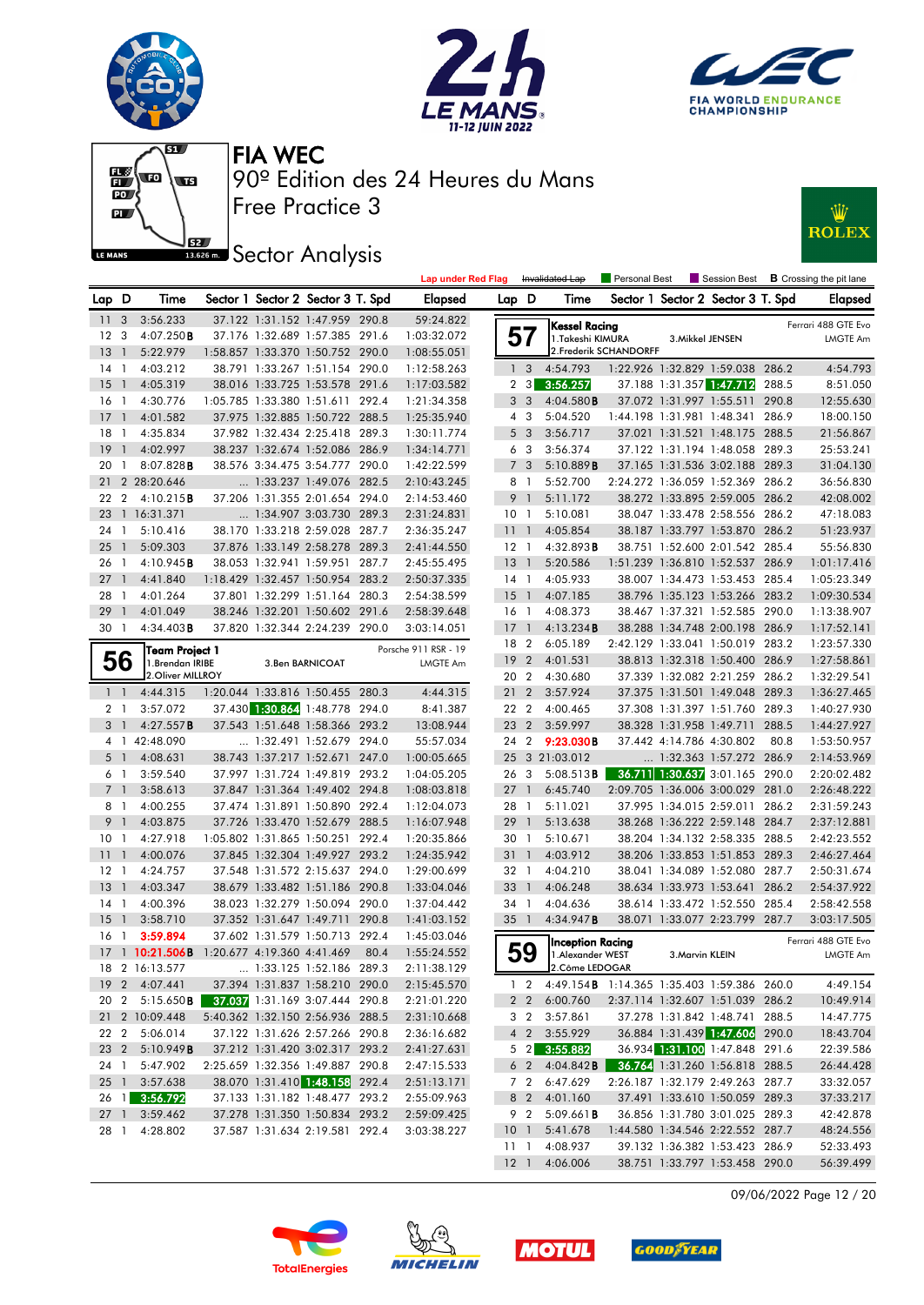











|                 |                |                        |  |                                   |      | <b>Lap under Red Flag</b> |                 |                | Invalidated Lap                                    | Personal Best |                  |                                   |       | $\blacksquare$ Session Best $\blacksquare$ Crossing the pit lane |
|-----------------|----------------|------------------------|--|-----------------------------------|------|---------------------------|-----------------|----------------|----------------------------------------------------|---------------|------------------|-----------------------------------|-------|------------------------------------------------------------------|
| Lap D           |                | Time                   |  | Sector 1 Sector 2 Sector 3 T. Spd |      | <b>Elapsed</b>            | Lap D           |                | Time                                               |               |                  | Sector 1 Sector 2 Sector 3 T. Spd |       | <b>Elapsed</b>                                                   |
| 13 1            |                | 4:04.893               |  | 38.417 1:33.771 1:52.705 290.8    |      | 1:00:44.392               | 30 1            |                | 4:07.994                                           |               |                  | 38.584 1:34.093 1:55.317 291.6    |       | 2:49:48.757                                                      |
| 14              | $\overline{1}$ | 4:04.381               |  | 38.756 1:33.073 1:52.552 292.4    |      | 1:04:48.773               | 31              | $\overline{1}$ | 4:07.638                                           |               |                  | 40.707 1:33.818 1:53.113 290.0    |       | 2:53:56.395                                                      |
| $15-1$          |                | 4:04.965               |  | 38.795 1:33.369 1:52.801 289.3    |      | 1:08:53.738               | 32 1            |                | 4:07.309                                           |               |                  | 39.540 1:34.127 1:53.642 290.0    |       | 2:58:03.704                                                      |
| 16              | $\overline{1}$ | 4:09.525               |  | 39.048 1:35.044 1:55.433 289.3    |      | 1:13:03.263               | 33 1            |                | 4:52.891B                                          |               |                  | 40.398 1:35.781 2:36.712 288.5    |       | 3:02:56.595                                                      |
| 17              | $\overline{1}$ | 4:08.842               |  | 39.518 1:34.047 1:55.277 290.8    |      | 1:17:12.105               |                 |                | AF Corse                                           |               |                  |                                   |       | Ferrari 488 GTE Evo                                              |
| 18              | $\overline{1}$ | 4:32.710               |  | 1:05.565 1:33.416 1:53.729 291.6  |      | 1:21:44.815               | 6               |                | 1. Louis PRETTE                                    |               | 3. Vincent ABRIL |                                   |       | LMGTE Am                                                         |
| 19              | $\overline{1}$ | 4:04.708               |  | 38.721 1:33.379 1:52.608 289.3    |      | 1:25:49.523               |                 |                | 2. Conrad GRUNEWALD                                |               |                  |                                   |       |                                                                  |
| 20              | $\overline{1}$ | 4:37.448               |  | 38.520 1:33.099 2:25.829 289.3    |      | 1:30:26.971               | 1 <sub>3</sub>  |                | 5:14.206B 1:42.780 1:34.374 1:57.052 276.0         |               |                  |                                   |       | 5:14.206                                                         |
| 21              | $\overline{1}$ | 4:05.611               |  | 38.402 1:33.585 1:53.624 291.6    |      | 1:34:32.582               |                 | 2 <sub>3</sub> | 5:10.866                                           |               |                  | 1:42.380 1:32.388 1:56.098 294.0  |       | 10:25.072                                                        |
| 22              | $\mathbf{1}$   | 4:02.991               |  | 38.346 1:33.093 1:51.552 292.4    |      | 1:38:35.573               | 3 <sub>3</sub>  |                | 3:56.536                                           |               |                  | 37.058 1:31.356 1:48.122 293.2    |       | 14:21.608                                                        |
| 23              | $\overline{1}$ | 4:11.831B              |  | 39.200 1:33.488 1:59.143 278.8    |      | 1:42:47.404               |                 | $4\quad3$      | 3:55.833                                           |               |                  | 36.907 1:31.238 1:47.688 292.4    |       | 18:17.441                                                        |
| 24              |                | 3 27:30.426            |  | 1:33.028 1:49.935 287.7           |      | 2:10:17.830               | 5 <sub>3</sub>  |                | 4:00.186                                           |               |                  | 37.903 1:30.832 1:51.451 295.6    |       | 22:17.627                                                        |
| 25              | 3              | 4:02.956               |  | 37.447 1:31.677 1:53.832 291.6    |      | 2:14:20.786               |                 | 6 <sub>3</sub> | 3:55.515                                           |               |                  | 36.761 1:31.207 1:47.547 292.4    |       | 26:13.142                                                        |
| 26              | 3              | 5:06.020               |  | 37.481 1:31.756 2:56.783 291.6    |      | 2:19:26.806               |                 | 7 3            | 5:16.198B                                          |               |                  | 37.381 1:32.022 3:06.795 286.9    |       | 31:29.340                                                        |
| 27              | - 3            | 5:06.162               |  | 38.440 1:31.855 2:55.867 288.5    |      | 2:24:32.968               | 8 <sup>1</sup>  |                | 5:50.031                                           |               |                  | 2:28.444 1:32.167 1:49.420 289.3  |       | 37:19.371                                                        |
| 28              | 3              | 5:04.890               |  | 37.346 1:31.957 2:55.587 288.5    |      | 2:29:37.858               | 9 1             |                | 5:04.848                                           |               |                  | 36.743 1:31.058 2:57.047 289.3    |       | 42:24.219                                                        |
| 29              | 3              | $5:12.056$ <b>B</b>    |  | 37.336 1:31.686 3:03.034 288.5    |      | 2:34:49.914               | 10 <sub>1</sub> |                | 5:10.012B                                          |               |                  | 36.548 1:30.876 3:02.588          | 290.8 | 47:34.231                                                        |
| 30              | $\mathbf{1}$   | 7:28.282               |  | 2:54.234 1:35.420 2:58.628 290.0  |      | 2:42:18.196               | 11              | - 1            | 7:41.467                                           |               |                  | 4:13.319 1:32.312 1:55.836 277.4  |       | 55:15.698                                                        |
| $31 \quad 1$    |                | 4:02.188               |  | 37.979 1:32.568 1:51.641 289.3    |      | 2:46:20.384               | $12-1$          |                | 3:55.949                                           |               |                  | 36.884 1:30.653 1:48.412 290.8    |       | 59:11.647                                                        |
| 32              | $\overline{1}$ | 4:02.789               |  | 38.720 1:32.637 1:51.432 292.4    |      | 2:50:23.173               | $13-1$          |                | 3:55.808                                           |               |                  | 36.687 1:30.619 1:48.502 291.6    |       | 1:03:07.455                                                      |
| 33 1            |                | 4:01.669               |  | 37.837 1:32.859 1:50.973 290.8    |      | 2:54:24.842               | 14 1            |                | 3:57.974                                           |               |                  | 38.462 1:31.541 1:47.971          | 290.8 | 1:07:05.429                                                      |
|                 |                | Iron Lynx              |  |                                   |      | Ferrari 488 GTE Evo       | 15 1            |                | 3:58.358                                           |               |                  | 38.268 1:31.621 1:48.469          | 289.3 | 1:11:03.787                                                      |
| 60              |                | 1.Claudio SCHIAVONI    |  | 3.Raffaele GIAMMARIA              |      | LMGTE Am                  | 16 1            |                | 3:58.279                                           |               |                  | 36.848 1:31.373 1:50.058 288.5    |       | 1:15:02.066                                                      |
|                 |                | 2. Alessandro BALZAN   |  |                                   |      |                           | $17-1$          |                | 4:01.495                                           |               |                  | 39.710 1:32.771 1:49.014 289.3    |       | 1:19:03.561                                                      |
| $1\quad 2$      |                | 5:08.758               |  | 1:44.858 1:33.225 1:50.675 292.4  |      | 5:08.758                  | 18              | $\overline{1}$ | 3:59.607                                           |               |                  | 38.196 1:32.593 1:48.818 289.3    |       | 1:23:03.168                                                      |
| 2 <sub>2</sub>  |                | 3:57.710               |  | 37.256 1:31.142 1:49.312 294.8    |      | 9:06.468                  | 19 1            |                | 3:55.427                                           |               |                  | 36.937 1:30.817 1:47.673 290.8    |       | 1:26:58.595                                                      |
| 3 <sub>2</sub>  |                | 3:57.462               |  | 37.420 1:31.633 1:48.409 282.5    |      | 13:03.930                 | 20              | $\overline{1}$ | 4:33.463                                           |               |                  | 37.399 1:31.960 2:24.104 290.0    |       | 1:31:32.058                                                      |
|                 | $4 \quad 2$    | 3:55.764               |  | 37.091 1:30.749 1:47.924 293.2    |      | 16:59.694                 | 21 1            |                | 3:56.963                                           |               |                  | 36.873 1:32.058 1:48.032 290.0    |       | 1:35:29.021                                                      |
| 5 <sub>2</sub>  |                | 4:05.425B              |  | 37.155 1:31.411 1:56.859 282.5    |      | 21:05.119                 | 22              | $\vert$ 1      | 3:55.397                                           |               |                  | 36.690 1:30.750 1:47.957          | 290.8 | 1:39:24.418                                                      |
| 6 2             |                | 5:56.290               |  | 2:34.779 1:32.204 1:49.307 290.0  |      | 27:01.409                 | 23 1            |                | 3:55.715                                           |               |                  | 37.338 1:31.098 1:47.279          | 290.0 | 1:43:20.133                                                      |
|                 | 7 <sub>2</sub> | 5:05.537               |  | 36.997 1:31.281 2:57.259 293.2    |      | 32:06.946                 | 24 1            |                | 7:18.156B                                          |               |                  | 36.792 2:10.771 4:30.593 289.3    |       | 1:50:38.289                                                      |
| 8 2             |                | 3:56.862               |  | 37.236 1:31.187 1:48.439 291.6    |      | 36:03.808                 |                 |                | 25 2 19:18.997                                     |               |                  | 1:32.608 1:50.217 290.0           |       | 2:09:57.286                                                      |
| 9               | $\overline{2}$ | 5:13.669B              |  | 37.147 1:30.938 3:05.584 292.4    |      | 41:17.477                 | 26 2            |                | 3:58.704                                           |               |                  | 37.336 1:31.786 1:49.582 290.0    |       | 2:13:55.990                                                      |
|                 |                | 10 1 10:35.668         |  | 7:06.833 1:33.831 1:55.004 287.7  |      | 51:53.145                 | 27 <sub>2</sub> |                | 5:08.143                                           |               |                  | 37.200 1:31.654 2:59.289 290.0    |       | 2:19:04.133                                                      |
| 11              | $\mathbf{1}$   | 4:07.709               |  | 40.420 1:34.546 1:52.743 255.1    |      | 56:00.854                 | 28              | 2              | 5:04.693                                           |               |                  | 37.208 1:31.413 2:56.072 289.3    |       | 2:24:08.826                                                      |
| 12              | $\overline{1}$ | 4:04.044               |  | 38.637 1:32.819 1:52.588 294.8    |      | 1:00:04.898               | 29              | $\overline{2}$ | 5:05.059                                           |               |                  | 37.160 1:31.422 2:56.477 290.0    |       | 2:29:13.885                                                      |
| 13              | $\overline{1}$ | 4:05.781               |  | 38.421 1:33.761 1:53.599 290.8    |      | 1:04:10.679               | 30              | $\overline{2}$ | 5:03.864                                           |               |                  | 37.144 1:31.263 2:55.457 290.8    |       | 2:34:17.749                                                      |
| $14-1$          |                | 4:04.974               |  | 38.629 1:32.774 1:53.571 290.8    |      | 1:08:15.653               | 31 2            |                | 5:03.483                                           |               |                  | 37.010 1:31.091 2:55.382 292.4    |       | 2:39:21.232                                                      |
| 15              | $\overline{1}$ | 4:06.997               |  | 40.665 1:34.016 1:52.316 253.9    |      | 1:12:22.650               | 32 <sub>2</sub> |                | 5:03.870                                           |               |                  | 37.061 1:31.487 2:55.322 288.5    |       | 2:44:25.102                                                      |
| 16 1            |                | 4:07.512               |  | 38.403 1:32.947 1:56.162 290.8    |      | 1:16:30.162               | 33 2            |                | 3:57.425                                           |               |                  | 37.783 1:31.343 1:48.299 290.8    |       | 2:48:22.527                                                      |
|                 |                | 17 1 4:37.384          |  | 1:11.288 1:34.027 1:52.069 288.5  |      | 1:21:07.546               |                 |                | 34 2 3:59.609                                      |               |                  | 37.304 1:30.944 1:51.361 293.2    |       | 2:52:22.136                                                      |
|                 |                | 18 1 4:03.546          |  | 38.260 1:32.783 1:52.503 290.0    |      | 1:25:11.092               |                 |                | 35 2 3:56.888                                      |               |                  | 37.821 1:30.794 1:48.273 292.4    |       | 2:56:19.024                                                      |
|                 |                | 19 1 4:46.353 <b>B</b> |  | 38.787 1:35.911 2:31.655 288.5    |      | 1:29:57.445               |                 |                | 36 2 4:11.552 <b>B</b>                             |               |                  | 37.191 1:30.913 2:03.448 290.8    |       | 3:00:30.576                                                      |
|                 |                | 20 3 6:41.083          |  | 3:17.363 1:33.893 1:49.827 289.3  |      | 1:36:38.528               |                 |                | Corvette Racing                                    |               |                  |                                   |       | Chevrolet Corvette C8.R                                          |
| 21 <sub>3</sub> |                | 3:56.945               |  | 37.546 1:30.582 1:48.817 295.6    |      | 1:40:35.473               |                 | 63             | 1. Antonio GARCIA                                  |               |                  | 3. Nicky CATSBURG                 |       | LMGTE Pro                                                        |
| 22 3            |                | 3:55.819               |  | 37.142 1:30.583 1:48.094 295.6    |      | 1:44:31.292               |                 |                | 2.Jordan TAYLOR                                    |               |                  |                                   |       |                                                                  |
|                 |                | 23 3 9:27.824B         |  | 41.187 4:18.003 4:28.634          | 80.8 | 1:53:59.116               |                 | $1\quad 2$     | 4:36.944 <b>B</b> 1:11.383 1:31.612 1:53.949 296.4 |               |                  |                                   |       | 4:36.944                                                         |
| 24              |                | 3 16:39.892            |  | 1:31.922 1:49.330 286.9           |      | 2:10:39.008               |                 | 2 <sub>2</sub> | 8:16.898                                           |               |                  | 4:58.828 1:31.480 1:46.590 294.8  |       | 12:53.842                                                        |
| 25 <sub>3</sub> |                | 4:01.157               |  | 36.833 1:30.472 1:53.852 294.0    |      | 2:14:40.165               |                 | 3 2            | 3:53.468                                           |               |                  | 36.463 1:29.984 1:47.021 298.0    |       | 16:47.310                                                        |
| 26 3            |                | 5:12.251B              |  | 37.017 1:30.486 3:04.748 294.0    |      | 2:19:52.416               |                 | $4\quad2$      | 3:53.145                                           |               |                  | 36.542 1:29.774 1:46.829 298.0    |       | 20:40.455                                                        |
|                 |                | 27 1 15:49.298         |  | 1:34.828 2:59.670 280.3           |      | 2:35:41.714               |                 | 52             | 3:59.096B                                          |               |                  | 36.584 1:29.912 1:52.600 296.4    |       | 24:39.551                                                        |
| 28              | $\overline{1}$ | 5:17.986               |  | 38.714 1:32.833 3:06.439 289.3    |      | 2:40:59.700               |                 |                | 6 2 12:54.787                                      |               |                  | 9:33.312 1:30.848 1:50.627 297.2  |       | 37:34.338                                                        |
| 291             |                | 4:41.063               |  | 38.628 1:34.073 2:28.362 288.5    |      | 2:45:40.763               |                 | 7 <sub>2</sub> | 5:01.190                                           |               |                  | 36.837 1:29.615 2:54.738 298.0    |       | 42:35.528                                                        |

09/06/2022 Page 13 / 20





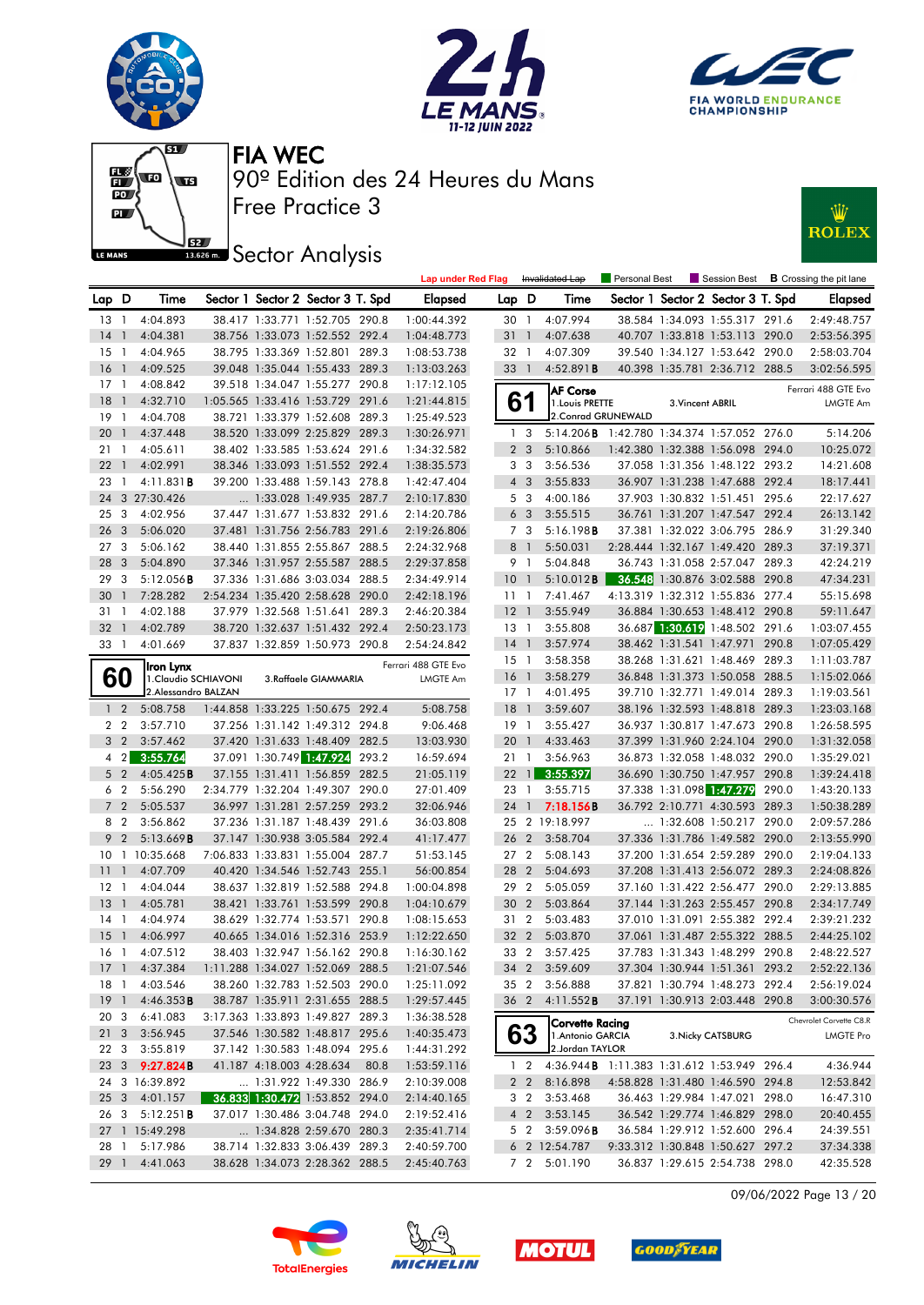











|                 |                |                                                         |                                  |                                   | <b>Lap under Red Flag</b> |                 |                         | Invalidated Lap        | Personal Best                         | Session Best                      |       | <b>B</b> Crossing the pit lane |
|-----------------|----------------|---------------------------------------------------------|----------------------------------|-----------------------------------|---------------------------|-----------------|-------------------------|------------------------|---------------------------------------|-----------------------------------|-------|--------------------------------|
| Lap D           |                | Time                                                    |                                  | Sector 1 Sector 2 Sector 3 T. Spd | <b>Elapsed</b>            | Lap D           |                         | Time                   |                                       | Sector 1 Sector 2 Sector 3 T. Spd |       | <b>Elapsed</b>                 |
|                 | 8 2            | 5:00.787                                                |                                  | 36.710 1:29.612 2:54.465 295.6    | 47:36.315                 |                 |                         | 2 1 42:55.976 <b>B</b> |                                       | 1:26.092 2:57.931 314.5           |       | 2:32:24.731                    |
| 9               | $\overline{2}$ | 3:53.885                                                |                                  | 36.499 1:30.709 1:46.677 298.8    | 51:30.200                 |                 | 3 1                     | 6:19.152               |                                       | 2:06.375 1:24.503 2:48.274 314.5  |       | 2:38:43.883                    |
| 10              | $\overline{2}$ | 3:53.410                                                |                                  | 36.728 1:30.219 1:46.463 298.0    | 55:23.610                 |                 | 4 <sub>1</sub>          | 4:47.983               |                                       | 34.541 1:23.625 2:49.817 317.2    |       | 2:43:31.866                    |
| 11              | $\overline{2}$ | 3:58.461B                                               |                                  | 36.418 1:29.457 1:52.586 297.2    | 59:22.071                 | 5               | $\overline{1}$          | 3:42.671               |                                       | 36.225 1:25.526 1:40.920 317.2    |       | 2:47:14.537                    |
|                 |                | 12 2 23:07.419                                          |                                  | 1:30.738 1:48.230 297.2           | 1:22:29.490               |                 | 6 <sub>1</sub>          | 3:36.451               |                                       | 34.117 1:23.327 1:39.007          | 319.1 | 2:50:50.988                    |
| 13              | $\overline{2}$ | 3:53.996                                                |                                  | 36.929 1:30.260 1:46.807 296.4    | 1:26:23.486               |                 | 7 <sup>1</sup>          | 3:37.382               |                                       | 34.000 1:22.916 1:40.466 322.0    |       | 2:54:28.370                    |
| 14              | 2              | 4:27.479                                                |                                  | 36.895 1:29.746 2:20.838 296.4    | 1:30:50.965               | 8               | $\overline{1}$          | 3:39.718               |                                       | 35.119 1:23.751 1:40.848 320.1    |       | 2:58:08.088                    |
| 15              | $\overline{2}$ | 3:53.264                                                |                                  | 36.608 1:30.020 1:46.636 295.6    | 1:34:44.229               |                 | 9 <sub>1</sub>          | 4:10.967               |                                       | 35.834 1:24.646 2:10.487 316.3    |       | 3:02:19.055                    |
| 16              | $\overline{2}$ | 3:53.697                                                |                                  | 36.653 1:29.523 1:47.521 297.2    | 1:38:37.926               |                 |                         | <b>JMW Motorsport</b>  |                                       |                                   |       | Ferrari 488 GTE Evo            |
| 17              | $\overline{2}$ | $4:00.010$ <b>B</b>                                     |                                  | 37.158 1:30.101 1:52.751 294.0    | 1:42:37.936               |                 | 66                      |                        | 1. Renger VAN DER ZANDE 3. Jason HART |                                   |       | <b>LMGTE Am</b>                |
| 18              | $\overline{1}$ | 9:12.106B                                               | 1:43.798 2:56.927 4:31.381 293.2 |                                   | 1:51:50.042               |                 |                         | 2.Mark KVAMME          |                                       |                                   |       |                                |
| 19              |                | 1 18:46.082                                             |                                  | $\ldots$ 1:32.587 1:48.388 293.2  | 2:10:36.124               |                 | $1\quad$                | 5:12.491               |                                       | 1:34.701 1:40.781 1:57.009 274.6  |       | 5:12.491                       |
| 20              | $\overline{1}$ | 4:02.574                                                |                                  | 37.010 1:29.980 1:55.584 298.0    | 2:14:38.698               |                 | 2 <sub>1</sub>          | 4:15.255B              |                                       | 38.014 1:33.105 2:04.136 289.3    |       | 9:27.746                       |
| 21              | -1             | 5:04.301                                                |                                  | 36.540 1:29.570 2:58.191 298.0    | 2:19:42.999               |                 | 3 1                     | 6:34.038               |                                       | 2:57.764 1:41.234 1:55.040 244.2  |       | 16:01.784                      |
| 22              | $\overline{1}$ | 5:01.454                                                |                                  | 36.624 1:29.346 2:55.484 298.0    | 2:24:44.453               |                 | $4-1$                   | 4:05.033               |                                       | 38.663 1:36.259 1:50.111 275.3    |       | 20:06.817                      |
| 23              | $\overline{1}$ | 5:07.789B                                               |                                  | 36.799 1:29.987 3:01.003 298.0    | 2:29:52.242               |                 | 5 <sub>1</sub>          | 4:16.970 <b>B</b>      |                                       | 37.655 1:34.887 2:04.428 288.5    |       | 24:23.787                      |
| 24              |                | 1 18:26.790                                             |                                  | 1:31.424 1:48.085 295.6           | 2:48:19.032               |                 | 6 <sup>1</sup>          | 5:43.283               |                                       | 1:28.046 1:38.071 2:37.166 224.4  |       | 30:07.070                      |
| 25              | $\mathbf{1}$   | 3:53.323                                                |                                  | 36.773 1:29.698 1:46.852 298.0    | 2:52:12.355               |                 |                         | 7 1 3:57.696           |                                       | 37.123 1:31.618 1:48.955 289.3    |       | 34:04.766                      |
| 26              | $\mathbf{u}$   | 3:52.824                                                |                                  | 36.465 1:29.966 1:46.393 297.2    | 2:56:05.179               |                 | 8 <sup>1</sup>          | 4:26.766B              |                                       | 37.070 1:31.325 2:18.371 290.0    |       | 38:31.532                      |
| 27              | $\overline{1}$ | 3:52.845                                                |                                  | 36.851 1:29.392 1:46.602 296.4    | 2:59:58.024               |                 |                         | 9 1 24:08.851          |                                       | 1:38.592 1:50.169                 | 284.7 | 1:02:40.383                    |
| 28              | $\overline{1}$ | 4:25.817B                                               |                                  | 37.452 1:29.696 2:18.669 296.4    | 3:04:23.841               | 10              | $\overline{1}$          | 3:58.241               |                                       | 37.566 1:31.666 1:49.009 289.3    |       | 1:06:38.624                    |
|                 |                | <b>Corvette Racing</b>                                  |                                  |                                   | Chevrolet Corvette C8.R   | 111             |                         | 4:11.732B              |                                       | 37.504 1:31.446 2:02.782 292.4    |       | 1:10:50.356                    |
|                 | 64             | 1. Tommy MILNER                                         |                                  | 3. Alexander SIMS                 | <b>LMGTE Pro</b>          | 12 <sub>2</sub> |                         | 6:12.282               |                                       | 2:38.341 1:35.195 1:58.746 283.2  |       | 1:17:02.638                    |
|                 |                | 2. Nick TANDY                                           |                                  |                                   |                           | 13 2            |                         | 4:36.077               |                                       | 1:06.257 1:35.897 1:53.923 281.0  |       | 1:21:38.715                    |
|                 |                | 1 2 11:03.681 <b>B</b> 7:34.318 1:33.905 1:55.458 281.0 |                                  |                                   | 11:03.681                 | $14 \quad 2$    |                         | 4:05.116               |                                       | 38.825 1:33.939 1:52.352 284.7    |       | 1:25:43.831                    |
|                 | $2\quad 2$     | 8:22.643                                                |                                  | 5:03.442 1:31.384 1:47.817 285.4  | 19:26.324                 | 15 <sub>2</sub> |                         | 4:38.725               |                                       | 38.979 1:33.830 2:25.916 284.7    |       | 1:30:22.556                    |
| 3 <sub>2</sub>  |                | 3:53.225                                                |                                  | 37.020 1:29.716 1:46.489 298.8    | 23:19.549                 | 16              | $\overline{2}$          | 4:07.126               |                                       | 39.026 1:33.881 1:54.219 283.9    |       | 1:34:29.682                    |
|                 | $4 \quad 2$    | 3:52.307                                                |                                  | 36.736 1:29.480 1:46.091 299.7    | 27:11.856                 | 17 <sub>2</sub> |                         | 4:07.889               |                                       | 38.754 1:36.357 1:52.778 289.3    |       | 1:38:37.571                    |
|                 | 5 2            | 5:07.603B                                               |                                  | 36.925 1:29.971 3:00.707 300.5    | 32:19.459                 | 18              | $\overline{2}$          | 4:03.735               |                                       | 38.658 1:33.059 1:52.018 291.6    |       | 1:42:41.306                    |
|                 |                | 6 2 19:43.616                                           |                                  | 1:34.800 1:50.684 287.7           | 52:03.075                 | 19              | $\overline{2}$          | 6:10.887B              |                                       | 38.681 1:33.701 3:58.505 285.4    |       | 1:48:52.193                    |
|                 | 7 <sub>2</sub> | 3:54.318                                                |                                  | 36.885 1:29.560 1:47.873 298.8    | 55:57.393                 | 20              |                         | 3 21:14.055            |                                       | 1:39.527 1:57.968 281.0           |       | 2:10:06.248                    |
| 8 2             |                | 3:56.668                                                |                                  | 38.004 1:30.028 1:48.636 296.4    | 59:54.061                 | 21              | $\overline{\mathbf{3}}$ | 3:58.461               |                                       | 37.578 1:32.151 1:48.732 294.0    |       | 2:14:04.709                    |
|                 | 9 <sub>2</sub> | 3:52.674                                                |                                  | 36.664 1:29.840 1:46.170 299.7    | 1:03:46.735               | 22 <sub>3</sub> |                         | 5:05.953               |                                       | 37.335 1:32.180 2:56.438 287.7    |       | 2:19:10.662                    |
| 10              | $\overline{2}$ | 3:53.014                                                |                                  | 36.523 1:29.685 1:46.806 298.0    | 1:07:39.749               | 233             |                         | 5:04.750               |                                       | 37.277 1:31.737 2:55.736 289.3    |       | 2:24:15.412                    |
| 11              | $\overline{2}$ | 3:59.399B                                               |                                  | 36.873 1:29.882 1:52.644 284.7    | 1:11:39.148               | 24 3            |                         | 5:06.688               |                                       | 37.364 1:32.640 2:56.684 287.7    |       | 2:29:22.100                    |
|                 |                | 12 2 24:31.127                                          |                                  | 1:30.204 1:46.788 297.2           | 1:36:10.275               | 25              | - 3                     | 5:04.972               |                                       | 37.379 1:31.897 2:55.696 288.5    |       | 2:34:27.072                    |
| 13              | $\overline{2}$ | 3:53.600                                                |                                  | 37.038 1:30.047 1:46.515 296.4    | 1:40:03.875               | 26 <sub>3</sub> |                         | 5:04.649               |                                       | 37.160 1:31.627 2:55.862 286.9    |       | 2:39:31.721                    |
| 14              | 2              | 3:52.521                                                |                                  | 36.597 1:29.729 1:46.195 298.0    | 1:43:56.396               | 27              | - 3                     | 5:11.447B              |                                       | 37.340 1:31.776 3:02.331 286.9    |       | 2:44:43.168                    |
| 15              | $\overline{2}$ | 8:17.631B                                               |                                  | 36.676 3:10.574 4:30.381 298.0    | 1:52:14.027               | 28              |                         | 2 10:05.211            |                                       | 6:38.403 1:34.546 1:52.262 285.4  |       | 2:54:48.379                    |
|                 |                | 16 3 18:54.645                                          |                                  | 1:35.371 1:51.252 288.5           | 2:11:08.672               |                 |                         | 29 2 4:04.095          |                                       | 37.698 1:33.911 1:52.486 286.9    |       | 2:58:52.474                    |
| 17 3            |                | 4:01.968                                                |                                  | 37.401 1:30.775 1:53.792 295.6    | 2:15:10.640               |                 |                         | 30 2 4:39.110B         |                                       | 38.729 1:33.173 2:27.208 289.3    |       | 3:03:31.584                    |
| 18 3            |                | 5:02.579                                                |                                  | 36.922 1:29.866 2:55.791 296.4    | 2:20:13.219               |                 |                         | Spirit of Race         |                                       |                                   |       | Ferrari 488 GTE Evo            |
| 19 <sup>3</sup> |                | 5:01.274                                                |                                  | 36.788 1:30.473 2:54.013 296.4    | 2:25:14.493               |                 |                         | 1. Franck DEZOTEUX     |                                       | 3. Gabriel AUBRY                  |       | <b>LMGTE Am</b>                |
| 20 <sub>3</sub> |                | 5:10.054B                                               |                                  | 36.797 1:30.073 3:03.184 296.4    | 2:30:24.547               |                 |                         | 2. Pierre RAGUES       |                                       |                                   |       |                                |
| 213             |                | 7:09.289                                                |                                  | 2:44.268 1:30.155 2:54.866 296.4  | 2:37:33.836               |                 | $1\quad 2$              | 4:29.784               |                                       | 1:04.318 1:34.232 1:51.234 289.3  |       | 4:29.784                       |
| 22 3            |                | 5:03.991                                                |                                  | 36.873 1:30.041 2:57.077 296.4    | 2:42:37.827               |                 | 2 <sub>2</sub>          | 4:00.305               |                                       | 38.880 1:32.022 1:49.403 290.8    |       | 8:30.089                       |
| 23 3            |                | 3:54.851                                                |                                  | 37.052 1:30.296 1:47.503 297.2    | 2:46:32.678               |                 | 3 2                     | 3:57.475               |                                       | 37.204 1:31.503 1:48.768 292.4    |       | 12:27.564                      |
| 24 3            |                | 3:54.801                                                |                                  | 36.874 1:30.888 1:47.039 293.2    | 2:50:27.479               |                 | $4\quad2$               | $4:02.456$ B           |                                       | 37.075 1:31.066 1:54.315 294.0    |       | 16:30.020                      |
| 25 3            |                | 4:00.631B                                               |                                  | 37.577 1:29.565 1:53.489 300.5    | 2:54:28.110               |                 |                         | 5 2 4:51.877           |                                       | 1:26.970 1:31.400 1:53.507 295.6  |       | 21:21.897                      |
|                 |                | Panis Racing                                            |                                  |                                   | Oreca 07 - Gibson         |                 | 6 2                     | 3:55.748               |                                       | 36.845 1:30.689 1:48.214 293.2    |       | 25:17.645                      |
|                 | 65             | 1. Julien CANAL                                         |                                  | 3.Job VAN UITERT                  | LMP <sub>2</sub>          |                 |                         | 7 2 4:33.248           |                                       | 36.912 1:31.515 2:24.821 288.5    |       | 29:50.893                      |
|                 |                | 2. Nicolas JAMIN                                        |                                  |                                   |                           |                 |                         | 8 2 3:55.531           |                                       | 36.867 1:31.075 1:47.589 291.6    |       | 33:46.424                      |
|                 |                | $1 \quad 1$ :49:28.75B                                  |                                  | $\ldots$ 1:28.140 4:27.410 258.2  | 1:49:28.755               |                 |                         | 9 2 4:02.381 <b>B</b>  |                                       | 36.957 1:30.286 1:55.138 295.6    |       | 37:48.805                      |

09/06/2022 Page 14 / 20







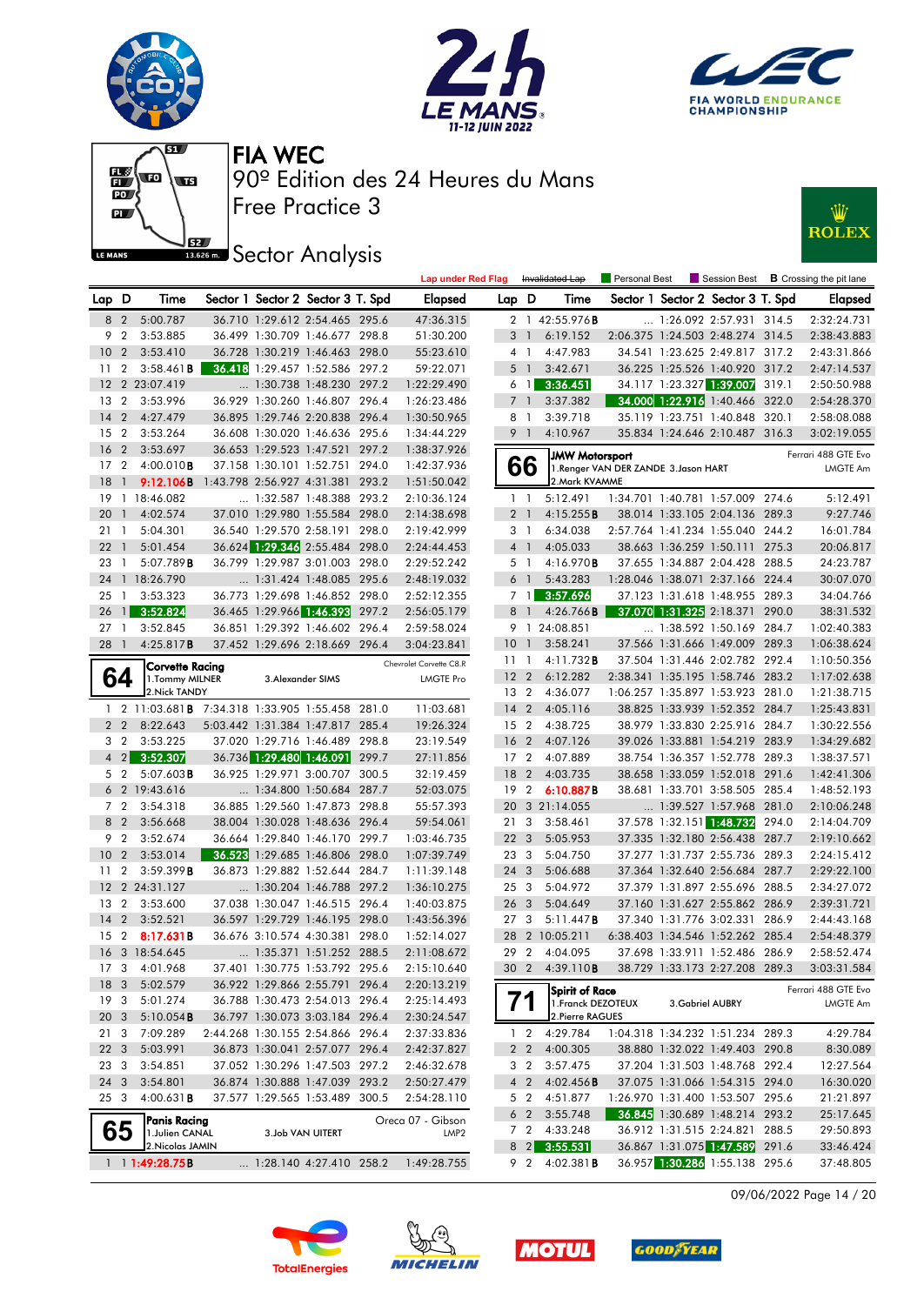











|                 |                 |                          |                            |                                   |       | Lap under Red Flag  |                 |                         | Invalidated Lap      | Personal Best           |                          |                                   |       | $\blacksquare$ Session Best $\blacksquare$ Crossing the pit lane |
|-----------------|-----------------|--------------------------|----------------------------|-----------------------------------|-------|---------------------|-----------------|-------------------------|----------------------|-------------------------|--------------------------|-----------------------------------|-------|------------------------------------------------------------------|
| Lap D           |                 | Time                     |                            | Sector 1 Sector 2 Sector 3 T. Spd |       | <b>Elapsed</b>      | Lap D           |                         | Time                 |                         |                          | Sector 1 Sector 2 Sector 3 T. Spd |       | <b>Elapsed</b>                                                   |
| 10 <sub>1</sub> |                 | 8:16.737                 |                            | 3:42.124 1:34.267 3:00.346 288.5  |       | 46:05.542           | 13              | $\overline{1}$          | 4:04.688             |                         |                          | 38.589 1:34.631 1:51.468 287.7    |       | 1:01:20.912                                                      |
| 11              | $\mathbf{1}$    | 4:03.993                 |                            | 38.101 1:33.550 1:52.342 288.5    |       | 50:09.535           | 14              | $\overline{1}$          | 4:03.611             |                         |                          | 38.494 1:33.030 1:52.087 288.5    |       | 1:05:24.523                                                      |
| 12              | $\mathbf{1}$    | 4:04.794                 |                            | 38.547 1:33.262 1:52.985 289.3    |       | 54:14.329           | 15              | $\overline{1}$          | $4:13.762$ B         |                         |                          | 38.249 1:33.862 2:01.651 287.7    |       | 1:09:38.285                                                      |
| $13-1$          |                 | 4:06.927                 |                            | 38.755 1:34.069 1:54.103 289.3    |       | 58:21.256           | 16 <sub>3</sub> |                         | 6:18.932             |                         |                          | 2:53.368 1:33.525 1:52.039 286.9  |       | 1:15:57.217                                                      |
| 14              | $\mathbf{1}$    | 4:06.085                 |                            | 38.683 1:33.910 1:53.492 290.8    |       | 1:02:27.341         | 17 <sub>3</sub> |                         | 4:28.113             |                         |                          | 1:05.647 1:32.907 1:49.559 286.2  |       | 1:20:25.330                                                      |
| 15              | $\mathbf{1}$    | 4:03.634                 |                            | 38.317 1:33.139 1:52.178 289.3    |       | 1:06:30.975         | 18              | $\overline{\mathbf{3}}$ | 3:58.787             |                         |                          | 37.640 1:32.145 1:49.002 286.9    |       | 1:24:24.117                                                      |
| 16              | $\mathbf{1}$    | 4:04.047                 |                            | 39.073 1:32.609 1:52.365 293.2    |       | 1:10:35.022         | 19              | -3                      | 3:58.336             |                         |                          | 37.283 1:31.832 1:49.221 285.4    |       | 1:28:22.453                                                      |
| $17-1$          |                 | 4:06.353                 |                            | 38.180 1:33.698 1:54.475 269.1    |       | 1:14:41.375         | 20              | $\overline{\mathbf{3}}$ | 4:15.421             |                         |                          | 37.378 1:31.840 2:06.203 286.9    |       | 1:32:37.874                                                      |
| 18              | $\mathbf{1}$    | 4:06.571                 |                            | 38.628 1:32.639 1:55.304 292.4    |       | 1:18:47.946         | 21              | 3                       | 3:58.282             |                         |                          | 37.482 1:31.673 1:49.127 288.5    |       | 1:36:36.156                                                      |
| 19              | $\mathbf{1}$    | 4:04.788                 |                            | 40.132 1:32.356 1:52.300 294.0    |       | 1:22:52.734         | 22 <sub>3</sub> |                         | 3:57.070             |                         |                          | 37.331 1:31.624 1:48.115          | 290.0 | 1:40:33.226                                                      |
| 20              | $\mathbf{1}$    | 4:04.483                 |                            | 38.227 1:33.380 1:52.876 273.2    |       | 1:26:57.217         | 23              | $\frac{3}{3}$           | 3:56.893             |                         |                          | 37.283 1:31.344 1:48.266 289.3    |       | 1:44:30.119                                                      |
| 21 1            |                 | 4:38.839                 |                            | 38.464 1:34.512 2:25.863 273.9    |       | 1:31:36.056         | 24 3            |                         | 9:23.663B            |                         | 37.818 4:16.891 4:28.954 |                                   | 80.7  | 1:53:53.782                                                      |
| 22              | $\mathbf{1}$    | 4:06.577                 |                            | 38.960 1:34.861 1:52.756 290.8    |       | 1:35:42.633         |                 |                         | 25 3 16:22.107       |                         |                          | 1:37.799 1:51.974 238.8           |       | 2:10:15.889                                                      |
| 23              | $\mathbf{1}$    | $4:11.248$ <b>B</b>      |                            | 38.351 1:33.338 1:59.559 290.8    |       | 1:39:53.881         | 26 <sub>3</sub> |                         | 4:03.504             |                         |                          | 37.247 1:31.705 1:54.552          | 286.9 | 2:14:19.393                                                      |
| 24              | 3               | 5:12.483                 |                            | 1:49.056 1:32.111 1:51.316        | 289.3 | 1:45:06.364         | 273             |                         | 5:11.948 <b>B</b>    |                         |                          | 37.203 1:31.579 3:03.166 287.7    |       | 2:19:31.341                                                      |
| 25              |                 | $3 \; 10:21.481B$        | 1:24.625 4:18.075 4:38.781 |                                   | 80.7  | 1:55:27.845         |                 |                         |                      | Dempsey - Proton Racing |                          |                                   |       | Porsche 911 RSR - 19                                             |
| 26              |                 | 3 13:47.951              |                            | 1:34.982 1:51.674 286.9           |       | 2:09:15.796         | $\prime\prime$  |                         | 1. Christian RIED    |                         |                          | 3. Harry TINCKNELL                |       | <b>LMGTE Am</b>                                                  |
| 27              | 3               | 4:00.905                 |                            | 38.288 1:33.105 1:49.512 273.2    |       | 2:13:16.701         |                 |                         | 2. Sebastian PRIAULX |                         |                          |                                   |       |                                                                  |
| 28              | 3               | 5:07.107                 |                            | 37.850 1:31.976 2:57.281          | 293.2 | 2:18:23.808         |                 | 1 <sub>3</sub>          | 4:42.213             |                         |                          | 1:19.722 1:31.494 1:50.997 294.0  |       | 4:42.213                                                         |
| 29              | 3               | 5:05.051                 |                            | 37.533 1:31.484 2:56.034 290.0    |       | 2:23:28.859         |                 | 2 <sub>3</sub>          | 3:55.262             |                         |                          | 37.001 1:30.271 1:47.990 294.0    |       | 8:37.475                                                         |
| 30              | 3               | 5:04.352                 |                            | 37.228 1:31.542 2:55.582 290.8    |       | 2:28:33.211         |                 | 3 <sub>3</sub>          | 4:01.312B            |                         |                          | 36.657 1:30.172 1:54.483 294.0    |       | 12:38.787                                                        |
| 31              | 3               | 5:11.347B                |                            | 36.879 1:31.521 3:02.947 290.0    |       | 2:33:44.558         |                 | 4 3                     | 9:36.319             |                         |                          | 6:15.347 1:30.925 1:50.047 295.6  |       | 22:15.106                                                        |
| 32              | $\overline{2}$  | 6:15.124                 |                            | 1:47.872 1:31.748 2:55.504 291.6  |       | 2:39:59.682         |                 | 5 <sub>3</sub>          | 4:03.605B            |                         |                          | 36.754 1:30.260 1:56.591 295.6    |       | 26:18.711                                                        |
| 33              | $\overline{2}$  | 5:04.077                 |                            | 37.211 1:31.604 2:55.262 292.4    |       | 2:45:03.759         |                 |                         | 6 3 10:26.209        |                         |                          | 7:05.231 1:31.304 1:49.674 290.8  |       | 36:44.920                                                        |
| 34              | $\overline{2}$  | 3:58.150                 |                            | 37.199 1:31.824 1:49.127 290.0    |       | 2:49:01.909         | $\overline{7}$  | 3                       | 5:10.192B            |                         |                          | 37.108 1:30.444 3:02.640 293.2    |       | 41:55.112                                                        |
| 35              | 2               | 3:57.154                 |                            | 37.426 1:31.115 1:48.613 294.0    |       | 2:52:59.063         | 8               | $\overline{2}$          | 6:04.861             |                         |                          | 1:39.574 1:33.055 2:52.232 287.7  |       | 47:59.973                                                        |
| 36              | $\overline{2}$  | 3:56.298                 |                            | 37.093 1:30.995 1:48.210 291.6    |       | 2:56:55.361         | 9               | $\overline{2}$          | $4:02.468$ B         |                         |                          | 37.136 1:30.573 1:54.759 294.8    |       | 52:02.441                                                        |
| 37 2            |                 | 4:19.278                 |                            | 37.040 1:31.096 2:11.142 290.8    |       | 3:01:14.639         | 10 <sub>2</sub> |                         | 9:51.340             |                         |                          | 6:31.079 1:32.436 1:47.825 292.4  |       | 1:01:53.781                                                      |
|                 |                 | <b>Riley Motorsports</b> |                            |                                   |       | Ferrari 488 GTE Evo | 11 <sub>2</sub> |                         | 3:55.205             |                         |                          | 36.843 1:30.010 1:48.352 294.0    |       | 1:05:48.986                                                      |
|                 | $\overline{14}$ | 1.Felipe FRAGA           |                            | 3. Shane VAN GISBERGEN            |       | <b>LMGTE Pro</b>    | $12 \quad 2$    |                         | 3:55.164             |                         |                          | 37.256 1:30.499 1:47.409          | 294.8 | 1:09:44.150                                                      |
|                 |                 | 2.Sam BIRD               |                            |                                   |       |                     | 13 <sub>2</sub> |                         | 3:56.098             |                         |                          | 37.576 1:30.307 1:48.215 294.8    |       | 1:13:40.248                                                      |
|                 |                 | $1 \quad 3:13:51.488$ B  |                            | 1:50.438 2:02.793 180.6           |       | 2:13:51.488         | 14              | $\overline{2}$          | 3:56.772             |                         |                          | 37.271 1:30.674 1:48.827 294.8    |       | 1:17:37.020                                                      |
|                 | 2 <sub>3</sub>  | 7:15.594                 |                            | 2:36.285 1:38.813 3:00.496 252.2  |       | 2:21:07.082         | 15 <sub>2</sub> |                         | 4:23.737             |                         |                          | 1:05.088 1:30.897 1:47.752 298.0  |       | 1:22:00.757                                                      |
|                 | 3 <sup>3</sup>  | 5:07.654                 |                            | 37.601 1:33.446 2:56.607 269.1    |       | 2:26:14.736         | 16 2            |                         | 3:55.343             |                         |                          | 37.136 1:30.541 1:47.666 294.8    |       | 1:25:56.100                                                      |
| 4 3             |                 | $5:13.467$ <b>B</b>      |                            | 37.219 1:30.925 3:05.323 294.8    |       | 2:31:28.203         | 17 <sub>2</sub> |                         | 4:31.390             |                         |                          | 36.975 1:30.310 2:24.105 294.8    |       | 1:30:27.490                                                      |
| 5 <sub>1</sub>  |                 | 9:45.975                 |                            | 5:12.527 1:34.734 2:58.714 258.2  |       | 2:41:14.178         | 18 2            |                         | 3:59.530             |                         |                          | 38.113 1:31.384 1:50.033 294.8    |       | 1:34:27.020                                                      |
| 6               | $\mathbf{1}$    | 4:27.690                 |                            | 38.155 1:33.221 2:16.314          | 271.8 | 2:45:41.868         | 19              | $\overline{2}$          | 4:02.397B            |                         |                          | 36.866 1:31.005 1:54.526 295.6    |       | 1:38:29.417                                                      |
| 7 <sup>1</sup>  |                 | 4:07.626B                |                            | 38.386 1:31.941 1:57.299 258.2    |       | 2:49:49.494         | 20              | $\overline{1}$          | 5:29.568             |                         |                          | 2:03.797 1:33.829 1:51.942 291.6  |       | 1:43:58.985                                                      |
|                 |                 | Iron Lynx                |                            |                                   |       | Ferrari 488 GTE Evo | 21              | $\overline{1}$          | 8:21.855B            |                         |                          | 37.615 3:14.852 4:29.388 294.0    |       | 1:52:20.840                                                      |
|                 | 75              | 1. Pierre EHRET          |                            | <b>3. Nicolas VARRONE</b>         |       | LMGTE Am            |                 |                         | 22 1 17:09.637       |                         |                          | 1:33.429 1:52.230 291.6           |       | 2:09:30.477                                                      |
|                 |                 | 2.Christian HOOK         |                            |                                   |       |                     |                 |                         | 23 1 4:02.950        |                         |                          | 37.959 1:33.296 1:51.695 292.4    |       | 2:13:33.427                                                      |
|                 | $1\quad 2$      | 6:16.990                 |                            | 2:48.073 1:34.956 1:53.961 284.7  |       | 6:16.990            | 24 1            |                         | 5:08.179             |                         |                          | 37.712 1:32.522 2:57.945 293.2    |       | 2:18:41.606                                                      |
|                 | 2 <sub>2</sub>  | 4:03.154                 |                            | 38.476 1:33.011 1:51.667 286.2    |       | 10:20.144           | $25-1$          |                         | 5:08.989             |                         |                          | 37.893 1:33.351 2:57.745 292.4    |       | 2:23:50.595                                                      |
|                 | 3 2             | 4:03.789                 |                            | 38.156 1:33.421 1:52.212 289.3    |       | 14:23.933           | 26 1            |                         | 5:08.433             |                         |                          | 37.977 1:32.478 2:57.978 292.4    |       | 2:28:59.028                                                      |
|                 | 4 <sub>2</sub>  | 4:02.578                 |                            | 37.918 1:32.929 1:51.731 289.3    |       | 18:26.511           | $27-1$          |                         | 5:07.521             |                         |                          | 37.578 1:32.484 2:57.459 291.6    |       | 2:34:06.549                                                      |
|                 | 5 2             | 4:01.876                 |                            | 37.965 1:32.776 1:51.135 289.3    |       | 22:28.387           | 28 1            |                         | 5:06.386             |                         |                          | 37.443 1:32.251 2:56.692 291.6    |       | 2:39:12.935                                                      |
|                 | 6 <sub>2</sub>  | 4:02.003                 |                            | 37.626 1:32.717 1:51.660 287.7    |       | 26:30.390           | 29 1            |                         | 5:06.848             |                         |                          | 37.512 1:32.229 2:57.107 290.8    |       | 2:44:19.783                                                      |
|                 | 7 2             | 5:22.283B                |                            | 38.281 1:33.266 3:10.736 287.7    |       | 31:52.673           | 30 1            |                         | 4:01.103             |                         |                          | 37.417 1:32.694 1:50.992 290.0    |       | 2:48:20.886                                                      |
| 8 1             |                 | 7:48.971                 |                            | 3:12.029 1:35.097 3:01.845 283.9  |       | 39:41.644           | 31 1            |                         | 4:00.632             |                         |                          | 37.705 1:31.738 1:51.189 290.8    |       | 2:52:21.518                                                      |
| 9 1             |                 | 5:14.378                 |                            | 39.056 1:34.893 3:00.429 283.9    |       | 44:56.022           | 32 1            |                         | 4:10.114B            |                         |                          | 38.069 1:33.209 1:58.836 250.4    |       | 2:56:31.632                                                      |
| 10 <sub>1</sub> |                 | 4:07.666                 |                            | 38.860 1:34.818 1:53.988 283.2    |       | 49:03.688           | 33 3            |                         | 5:36.903             |                         |                          | 1:48.070 1:32.289 2:16.544 290.8  |       | 3:02:08.535                                                      |
| $11-1$          |                 | 4:08.151                 |                            | 40.022 1:34.327 1:53.802 287.7    |       | 53:11.839           |                 |                         |                      |                         |                          |                                   |       |                                                                  |





12 1 4:04.385 38.468 1:33.825 1:52.092 286.9 57:16.224





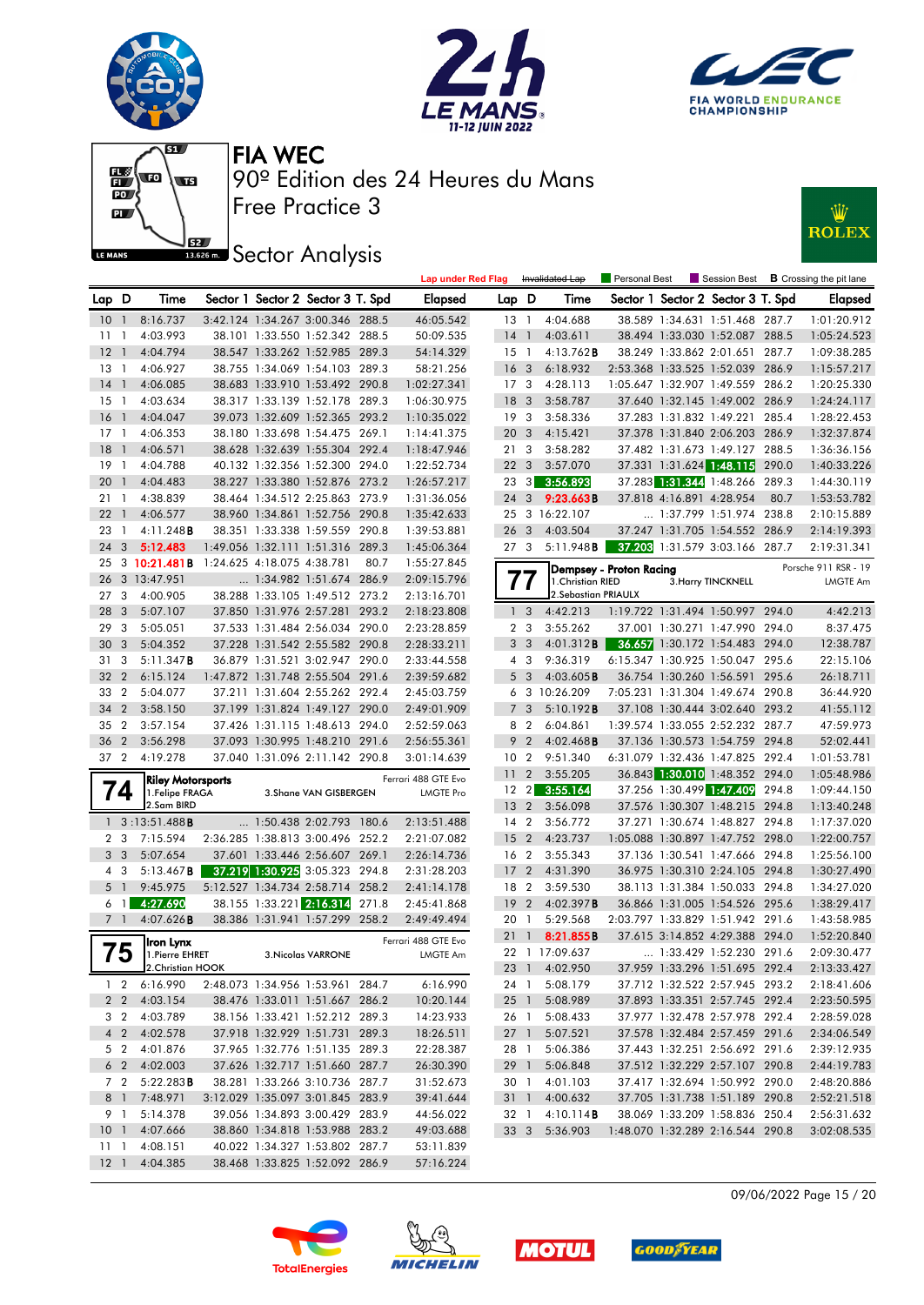











|                 |                |                           |                                 |                                   |       | <b>Lap under Red Flag</b> |                 |                         | Invalidated Lap     | Personal Best |                          | Session Best                      |       | <b>B</b> Crossing the pit lane |
|-----------------|----------------|---------------------------|---------------------------------|-----------------------------------|-------|---------------------------|-----------------|-------------------------|---------------------|---------------|--------------------------|-----------------------------------|-------|--------------------------------|
| Lap D           |                | Time                      |                                 | Sector 1 Sector 2 Sector 3 T. Spd |       | Elapsed                   | Lap D           |                         | Time                |               |                          | Sector 1 Sector 2 Sector 3 T. Spd |       | <b>Elapsed</b>                 |
|                 |                | <b>WeatherTech Racing</b> |                                 |                                   |       | Porsche 911 RSR - 19      | 18              | $\overline{1}$          | 3:55.382            |               |                          | 37.001 1:30.714 1:47.667 292.4    |       | 1:26:37.471                    |
|                 | <b>g</b>       | 1. Cooper MACNEIL         |                                 | 3. Thomas MERRILL                 |       | <b>LMGTE Am</b>           | 19              | $\overline{1}$          | 4:30.819            |               |                          | 37.034 1:30.869 2:22.916 291.6    |       | 1:31:08.290                    |
|                 |                | 2.Julien ANDLAUER         |                                 |                                   |       |                           | 20              | $\overline{1}$          | 3:55.329            |               |                          | 37.006 1:30.930 1:47.393 290.8    |       | 1:35:03.619                    |
| $1\quad$        |                | 7:41.044                  | 4:06.947 1:37.206 1:56.891      |                                   | 259.4 | 7:41.044                  | 21              | $\overline{1}$          | 3:55.269            |               |                          | 36.951 1:31.068 1:47.250          | 291.6 | 1:38:58.888                    |
| 2 <sub>1</sub>  |                | 4:11.484B                 |                                 | 39.305 1:33.869 1:58.310 294.8    |       | 11:52.528                 | 22              | $\overline{1}$          | 3:55.621            |               |                          | 36.963 1:30.701 1:47.957          | 292.4 | 1:42:54.509                    |
| 31              |                | 5:17.022                  |                                 | 1:52.922 1:32.915 1:51.185 291.6  |       | 17:09.550                 | 23 1            |                         | 6:35.779B           |               |                          | 37.722 1:31.210 4:26.847 290.0    |       | 1:49:30.288                    |
| $\overline{4}$  | $\mathbf{1}$   | 3:58.364                  |                                 | 37.439 1:31.204 1:49.721          | 297.2 | 21:07.914                 |                 |                         | <b>AF Corse</b>     |               |                          |                                   |       | Oreca 07 - Gibson              |
| 5 1             |                | 3:58.370                  |                                 | 37.331 1:31.362 1:49.677          | 295.6 | 25:06.284                 |                 | 83                      | 1. François PERRODO |               |                          | 3. Alessio ROVERA                 |       | LMP2 P/A                       |
| 6               | $\overline{1}$ | 4:08.522                  |                                 | 37.381 1:31.248 1:59.893 295.6    |       | 29:14.806                 |                 |                         | 2. Nicklas NIELSEN  |               |                          |                                   |       |                                |
| 7 <sub>1</sub>  |                | 4:27.335                  |                                 | 37.850 1:31.721 2:17.764 295.6    |       | 33:42.141                 |                 | 1 <sub>2</sub>          | 3:57.522            |               |                          | 43.519 1:28.507 1:45.496 267.1    |       | 3:57.522                       |
| 8               | $\overline{1}$ | 4:00.915                  |                                 | 38.104 1:31.424 1:51.387 295.6    |       | 37:43.056                 |                 | 2 <sub>2</sub>          | 3:37.927            |               |                          | 33.901 1:24.075 1:39.951          | 321.0 | 7:35.449                       |
| 9 1             |                | 5:06.322                  |                                 | 37.660 1:31.416 2:57.246          | 294.8 | 42:49.378                 |                 | 3 <sub>2</sub>          | 3:33.034            |               |                          | 33.646 1:23.030 1:36.358          | 319.1 | 11:08.483                      |
| 10              | $\mathbf{1}$   | 5:03.632                  | 37.390 1:31.441 2:54.801        |                                   | 294.0 | 47:53.010                 |                 | $4 \quad 2$             | 3:32.349            |               |                          | 33.538 1:22.253 1:36.558 319.1    |       | 14:40.832                      |
| 11              | - 1            | 3:57.961                  |                                 | 37.592 1:30.860 1:49.509 297.2    |       | 51:50.971                 |                 | 5 <sub>2</sub>          | 3:43.204B           |               |                          | 33.630 1:22.576 1:46.998 320.1    |       | 18:24.036                      |
| 12              | $\mathbf{1}$   | 4:02.899                  |                                 | 38.765 1:33.550 1:50.584 254.5    |       | 55:53.870                 |                 |                         | 6 2 15:05.270       |               |                          | $\ldots$ 1:25.348 2:08.469 296.4  |       | 33:29.306                      |
| 13              | - 1            | 3:57.487                  |                                 | 37.416 1:30.667 1:49.404          | 297.2 | 59:51.357                 |                 | 7 <sub>2</sub>          | 3:37.412            |               |                          | 33.863 1:22.517 1:41.032 322.0    |       | 37:06.718                      |
| 14              | -1             | 3:59.846                  |                                 | 37.648 1:31.328 1:50.870 295.6    |       | 1:03:51.203               |                 | 8 2                     | 4:45.379            |               |                          | 33.737 1:22.956 2:48.686 319.1    |       | 41:52.097                      |
| 15              | - 1            | $4:08.271$ B              |                                 | 38.289 1:31.752 1:58.230 294.0    |       | 1:07:59.474               |                 | 9 <sub>2</sub>          | 4:54.715B           |               |                          | 33.738 1:23.237 2:57.740 318.2    |       | 46:46.812                      |
| 16              | $\overline{2}$ | 5:07.011                  | 1:44.790 1:32.020 1:50.201      |                                   | 293.2 | 1:13:06.485               | 10              | $\overline{1}$          | 5:32.701            |               |                          | 2:24.008 1:26.012 1:42.681 305.6  |       | 52:19.513                      |
| 17              | $\overline{2}$ | 4:05.609B                 |                                 | 37.175 1:31.749 1:56.685 292.4    |       | 1:17:12.094               | 11              | $\overline{1}$          | 3:41.659            |               |                          | 35.298 1:24.651 1:41.710 317.2    |       | 56:01.172                      |
| 18              | $\overline{2}$ | 5:19.468                  |                                 | 1:58.732 1:31.973 1:48.763 289.3  |       | 1:22:31.562               | $12-1$          |                         | 3:47.003            |               |                          | 35.173 1:27.487 1:44.343 314.5    |       | 59:48.175                      |
| 19              | $\overline{2}$ | 3:58.489                  |                                 | 37.690 1:31.381 1:49.418 294.8    |       | 1:26:30.051               | 13              | $\overline{1}$          | 3:41.778            |               |                          | 34.979 1:25.165 1:41.634 317.2    |       | 1:03:29.953                    |
| 20              | $\overline{2}$ | 4:28.574                  |                                 | 36.921 1:31.394 2:20.259 295.6    |       | 1:30:58.625               | 14              | $\overline{1}$          | 3:40.989            |               |                          | 35.049 1:24.521 1:41.419          | 321.0 | 1:07:10.942                    |
| 21              | $\overline{2}$ | 3:57.105                  |                                 | 36.806 1:30.814 1:49.485 288.5    |       | 1:34:55.730               | 15              | $\overline{1}$          | 3:41.325            |               |                          | 35.009 1:24.732 1:41.584          | 320.1 | 1:10:52.267                    |
| 22              | $\overline{2}$ | 3:56.201                  |                                 | 36.995 1:30.932 1:48.274          | 295.6 | 1:38:51.931               | $16-1$          |                         | 3:42.292            |               |                          | 34.886 1:24.402 1:43.004 318.2    |       | 1:14:34.559                    |
| 23              | $\overline{2}$ | 4:03.517B                 |                                 | 37.089 1:30.726 1:55.702 296.4    |       | 1:42:55.448               | 17              | $\overline{1}$          | 3:47.835B           |               | 35.150 1:24.544 1:48.141 |                                   | 320.1 | 1:18:22.394                    |
| 24              |                | 2 28:46.690B              |                                 | $\ldots$ 1:33.107 1:55.099        | 283.9 | 2:11:42.138               | 18              | -3                      | 7:13.453B           |               |                          | 3:53.668 1:29.721 1:50.064 267.1  |       | 1:25:35.847                    |
| 25              |                | 2 23:11.223               | $\frac{1}{2}$ 1:30.654 2:55.501 |                                   | 286.9 | 2:34:53.361               | 19              | 3                       | 5:03.007            |               |                          | 1:21.825 1:23.542 2:17.640 317.2  |       | 1:30:38.854                    |
| 26              | $\overline{2}$ | 5:03.996                  |                                 | 37.376 1:31.118 2:55.502 294.0    |       | 2:39:57.357               | 20 3            |                         | 3:38.786            |               |                          | 34.515 1:24.651 1:39.620 320.1    |       | 1:34:17.640                    |
| 27              | $\overline{2}$ | $5:08.772$ B              |                                 | 36.856 1:31.221 3:00.695 294.8    |       | 2:45:06.129               | 21              | $\overline{3}$          | 3:38.459            |               |                          | 35.469 1:24.104 1:38.886 315.4    |       | 1:37:56.099                    |
| 28              | $\overline{2}$ | 4:46.562                  |                                 | 1:26.488 1:31.079 1:48.995        | 294.8 | 2:49:52.691               | 22 3            |                         | 3:35.174            |               |                          | 33.908 1:22.777 1:38.489          | 318.2 | 1:41:31.273                    |
| 29              | $\overline{2}$ | 3:59.774                  |                                 | 38.473 1:32.611 1:48.690 286.2    |       | 2:53:52.465               | 23              | $\overline{\mathbf{3}}$ | 3:45.754B           |               |                          | 34.118 1:23.192 1:48.444 321.0    |       | 1:45:17.027                    |
| 30              | $\overline{2}$ | $4:02.408$ B              |                                 | 37.052 1:31.231 1:54.125 293.2    |       | 2:57:54.873               |                 |                         | 24 3 23:57.630      |               |                          | 1:25.568 1:43.898 313.6           |       | 2:09:14.657                    |
|                 |                | Iron Lynx                 |                                 |                                   |       | Ferrari 488 GTE Evo       | 25 <sub>3</sub> |                         | 3:38.261            |               |                          | 34.391 1:23.833 1:40.037 319.1    |       | 2:12:52.918                    |
| 80              |                | 1. Matteo CRESSONI        |                                 | 3. Richard HEISTAND               |       | LMGTE Am                  | 26 3            |                         | 4:53.711            |               |                          | 36.477 1:24.577 2:52.657 321.0    |       | 2:17:46.629                    |
|                 |                | 2. Giancarlo FISICHELLA   |                                 |                                   |       |                           | 27 <sub>3</sub> |                         | 4:53.985B           |               |                          | 34.103 1:23.386 2:56.496 318.2    |       | 2:22:40.614                    |
| 1 <sup>3</sup>  |                | 5:02.863                  |                                 | 1:34.150 1:37.239 1:51.474 269.8  |       | 5:02.863                  | 28 1            |                         | 9:25.395            |               |                          | 5:08.136 1:26.264 2:50.995 314.5  |       | 2:32:06.009                    |
| 2 <sub>3</sub>  |                | 4:03.106                  |                                 | 38.228 1:32.774 1:52.104 288.5    |       | 9:05.969                  | 29              | $\overline{1}$          | 4:53.565            |               |                          | 35.382 1:26.075 2:52.108 308.2    |       | 2:36:59.574                    |
| 3               | -3             | 3:58.704                  |                                 | 37.461 1:31.680 1:49.563          | 288.5 | 13:04.673                 | 30              | -1                      | 5:08.254B           |               | 35.183 1:25.352 3:07.719 |                                   | 315.4 | 2:42:07.828                    |
| 4 3             |                | 3:56.796                  |                                 | 37.338 1:31.065 1:48.393 292.4    |       | 17:01.469                 | 31              | $\mathbf{1}$            | 4:25.123            |               |                          | 1:18.118 1:25.152 1:41.853 320.1  |       | 2:46:32.951                    |
| 53              |                | 3:56.955                  |                                 | 37.098 1:30.907 1:48.950 293.2    |       | 20:58.424                 | 32 1            |                         | <del>3:41.710</del> |               |                          | 34.845 1:24.501 1:42.364 319.1    |       | 2:50:14.661                    |
| 6 3             |                | 3:56.019                  |                                 | 37.059 1:30.989 1:47.971 291.6    |       | 24:54.443                 | 33 1            |                         | 3:43.519            |               |                          | 35.324 1:25.078 1:43.117 315.4    |       | 2:53:58.180                    |
| 7 3             |                | 4:10.645B                 |                                 | 37.346 1:31.210 2:02.089 291.6    |       | 29:05.088                 | 34 1            |                         | 3:43.075            |               |                          | 37.532 1:24.652 1:40.891 316.3    |       | 2:57:41.255                    |
| 8 3             |                | 5:08.103                  |                                 | 1:46.166 1:32.852 1:49.085 292.4  |       | 34:13.191                 | $35 \quad 1$    |                         | 4:19.561B           |               |                          | 34.623 1:24.289 2:20.649 319.1    |       | 3:02:00.816                    |
| 93              |                | $4:46.408$ <b>B</b>       |                                 | 36.817 1:31.116 2:38.475 289.3    |       | 38:59.599                 |                 |                         | <b>Iron Dames</b>   |               |                          |                                   |       | Ferrari 488 GTE Evo            |
|                 |                | 10 3 10:57.561            |                                 | 7:32.605 1:34.163 1:50.793 281.7  |       | 49:57.160                 |                 | 85                      | 1.Rahel FREY        |               | 3.Sarah BOVY             |                                   |       | LMGTE Am                       |
| 11 <sub>3</sub> |                | 4:00.918                  |                                 | 37.527 1:32.309 1:51.082 287.7    |       | 53:58.078                 |                 |                         | 2. Michelle GATTING |               |                          |                                   |       |                                |
| 12 <sub>3</sub> |                | 4:05.106B                 |                                 | 37.111 1:31.282 1:56.713 287.7    |       | 58:03.184                 |                 | $1\quad 2$              | 5:04.721            |               |                          | 1:35.274 1:38.071 1:51.376 265.1  |       | 5:04.721                       |
| 13 1            |                | 6:14.935                  |                                 | 2:54.726 1:31.856 1:48.353 288.5  |       | 1:04:18.119               |                 | 2 2                     | 4:04.417            |               |                          | 37.373 1:32.261 1:54.783 282.5    |       | 9:09.138                       |
| 14 1            |                | 3:58.554                  |                                 | 37.817 1:31.792 1:48.945 293.2    |       | 1:08:16.673               |                 | 3 2                     | 3:56.735            |               |                          | 37.269 1:31.531 1:47.935 291.6    |       | 13:05.873                      |
| $15-1$          |                | 3:59.766                  |                                 | 39.914 1:31.415 1:48.437 293.2    |       | 1:12:16.439               |                 | $4\quad2$               | 3:56.531            |               |                          | 37.956 1:30.631 1:47.944 293.2    |       | 17:02.404                      |
| 16 <sub>1</sub> |                | 4:05.144B<br>6:20.506     |                                 | 37.745 1:31.745 1:55.654 289.3    |       | 1:16:21.583               |                 |                         | 5 2 3:57.034        |               |                          | 36.986 1:30.972 1:49.076 298.0    |       | 20:59.438                      |
| $17-1$          |                |                           |                                 | 2:56.650 1:32.121 1:51.735 289.3  |       | 1:22:42.089               |                 |                         | 6 2 3:59.494        |               |                          | 39.691 1:31.212 1:48.591 291.6    |       | 24:58.932                      |

09/06/2022 Page 16 / 20







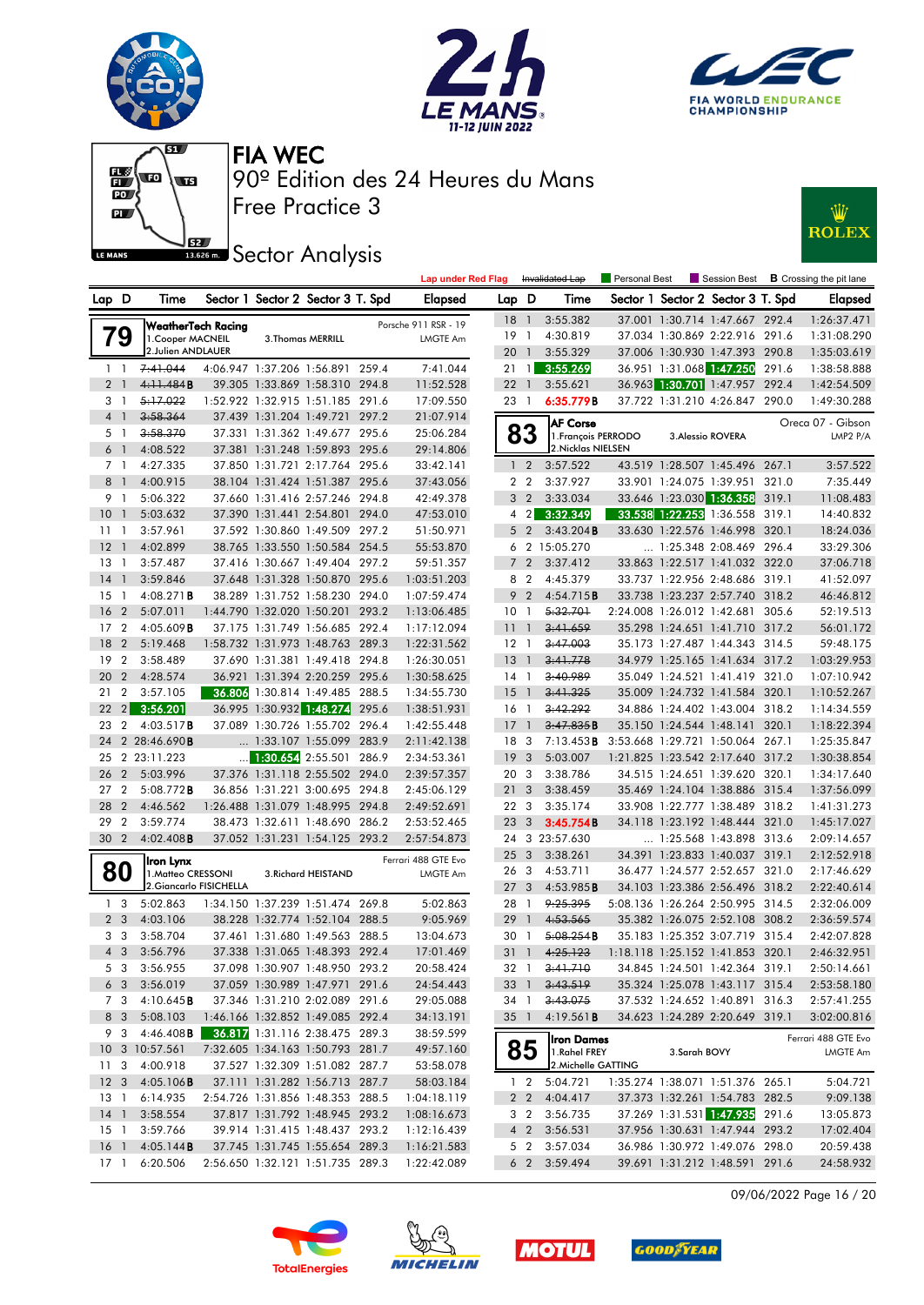











|                 |                |                                          |                            |                                   |       | <b>Lap under Red Flag</b> |                 |                | Invalidated Lap        | Personal Best           |                          |                                   |       | Session Best <b>B</b> Crossing the pit lane |
|-----------------|----------------|------------------------------------------|----------------------------|-----------------------------------|-------|---------------------------|-----------------|----------------|------------------------|-------------------------|--------------------------|-----------------------------------|-------|---------------------------------------------|
| Lap D           |                | Time                                     |                            | Sector 1 Sector 2 Sector 3 T. Spd |       | <b>Elapsed</b>            | Lap D           |                | Time                   |                         |                          | Sector 1 Sector 2 Sector 3 T. Spd |       | <b>Elapsed</b>                              |
|                 |                | 7 2 4:00.181                             |                            | 36.917 1:30.608 1:52.656 293.2    |       | 28:59.113                 |                 |                | 20 2 3:56.098          |                         |                          | 37.353 1:30.503 1:48.242 294.8    |       | 1:40:20.960                                 |
|                 | 8 2            | 4:34.656                                 |                            | 36.988 1:30.909 2:26.759 291.6    |       | 33:33.769                 | 21              |                | 2 3:55.575             |                         |                          | 37.060 1:30.202 1:48.313 294.8    |       | 1:44:16.535                                 |
| 9               | $\overline{2}$ | 4:04.329B                                |                            | 37.028 1:31.685 1:55.616          | 294.8 | 37:38.098                 | 22 2            |                | 8:51.691B              |                         | 37.262 3:44.746 4:29.683 |                                   | 80.4  | 1:53:08.226                                 |
| 10 <sup>°</sup> | $\overline{2}$ | 7:52.803                                 |                            | 3:23.851 1:32.063 2:56.889 288.5  |       | 45:30.901                 |                 |                | 23 2 18:14.189         |                         |                          | 1:32.600 1:50.060 291.6           |       | 2:11:22.415                                 |
| 11              | $\overline{2}$ | 3:56.862                                 |                            | 37.059 1:31.237 1:48.566 287.7    |       | 49:27.763                 | 24 2            |                | 4:01.981               |                         |                          | 36.943 1:30.412 1:54.626 294.8    |       | 2:15:24.396                                 |
| 12              | $\overline{2}$ | 3:56.989                                 |                            | 37.343 1:31.037 1:48.609 292.4    |       | 53:24.752                 | 25 <sub>2</sub> |                | 5:03.791               |                         |                          | 37.141 1:30.178 2:56.472 294.8    |       | 2:20:28.187                                 |
| 13              | $\overline{2}$ | 3:55.629                                 |                            | 37.021 1:30.519 1:48.089 293.2    |       | 57:20.381                 | 26 2            |                | 5:02.495               |                         |                          | 36.802 1:30.664 2:55.029 295.6    |       | 2:25:30.682                                 |
| 14              | $\overline{2}$ | $4:03.712$ B                             |                            | 37.475 1:30.791 1:55.446 292.4    |       | 1:01:24.093               | 27 <sub>2</sub> |                | 5:03.180               |                         |                          | 36.984 1:30.527 2:55.669 294.8    |       | 2:30:33.862                                 |
| 15 <sup>3</sup> |                | 5:07.019                                 |                            | 1:43.287 1:33.292 1:50.440 289.3  |       | 1:06:31.112               | 28 2            |                | 5:01.675               |                         |                          | 36.770 1:30.589 2:54.316 295.6    |       | 2:35:35.537                                 |
| 16              | 3              | 4:00.491                                 |                            | 37.847 1:32.626 1:50.018 287.7    |       | 1:10:31.603               | 29 2            |                | 5:04.161               |                         |                          | 36.906 1:31.101 2:56.154 294.0    |       | 2:40:39.698                                 |
| 17              | 3              | 4:04.021                                 |                            | 37.920 1:34.060 1:52.041 288.5    |       | 1:14:35.624               | 30 2            |                | 4:45.116               |                         |                          | 36.965 1:30.459 2:37.692 293.2    |       | 2:45:24.814                                 |
| 18              | 3              | 4:01.140                                 |                            | 37.996 1:31.952 1:51.192 288.5    |       | 1:18:36.764               | 31              | $\overline{2}$ | 3:56.466               |                         |                          | 37.162 1:30.225 1:49.079 294.8    |       | 2:49:21.280                                 |
| 19 <sup>3</sup> |                | 4:09.430                                 |                            | 46.400 1:32.758 1:50.272 290.8    |       | 1:22:46.194               | 32 2            |                | 3:57.518               |                         |                          | 38.633 1:30.943 1:47.942 294.0    |       | 2:53:18.798                                 |
| 20              | 3              | 3:59.159                                 |                            | 37.946 1:31.700 1:49.513 290.8    |       | 1:26:45.353               | 33 2            |                | 4:00.699B              |                         |                          | 36.841 1:30.379 1:53.479 294.0    |       | 2:57:19.497                                 |
| 21              | 3              | 4:30.997                                 |                            | 37.503 1:31.412 2:22.082 289.3    |       | 1:31:16.350               |                 |                |                        | Dempsey - Proton Racing |                          |                                   |       | Porsche 911 RSR - 19                        |
| 22              | 3              | 3:58.921                                 |                            | 37.378 1:31.341 1:50.202 290.8    |       | 1:35:15.271               |                 | 88             | 1. Fred POORDAD        |                         | 3.Jan HEYLEN             |                                   |       | LMGTE Am                                    |
| 23              | - 3            | 3:58.838                                 |                            | 37.471 1:31.657 1:49.710 288.5    |       | 1:39:14.109               |                 |                | 2. Maxwell ROOT        |                         |                          |                                   |       |                                             |
| 24              | 3              | $4:04.047$ B                             |                            | 37.529 1:31.234 1:55.284 292.4    |       | 1:43:18.156               |                 | $1\quad$       | 5:02.064               |                         |                          | 1:30.158 1:35.782 1:56.124 279.5  |       | 5:02.064                                    |
| 25              |                | $1\,10:45.878B$                          | 1:58.710 4:18.174 4:28.994 |                                   | 80.6  | 1:54:04.034               |                 | 2 <sub>1</sub> | 4:05.874               |                         |                          | 38.171 1:33.038 1:54.665 291.6    |       | 9:07.938                                    |
| 26              |                | 1 15:21.431                              |                            | 1:36.223 1:52.601 266.5           |       | 2:09:25.465               |                 | 3 1            | 4:04.835               |                         |                          | 38.208 1:33.837 1:52.790 288.5    |       | 13:12.773                                   |
| 27              | -1             | 4:00.549                                 |                            | 37.807 1:32.670 1:50.072 290.0    |       | 2:13:26.014               |                 | 4 1            | 4:03.139               |                         |                          | 38.127 1:32.428 1:52.584 294.8    |       | 17:15.912                                   |
| 28              | $\overline{1}$ | 5:08.090                                 |                            | 37.931 1:32.342 2:57.817 289.3    |       | 2:18:34.104               |                 | 5 <sub>1</sub> | 4:02.631               |                         |                          | 37.922 1:32.258 1:52.451 294.8    |       | 21:18.543                                   |
| 29              | -1             | 5:14.969B                                |                            | 37.731 1:32.011 3:05.227 288.5    |       | 2:23:49.073               |                 | 6 1            | 4:02.661               |                         |                          | 37.843 1:32.057 1:52.761          | 295.6 | 25:21.204                                   |
| 30              | $\overline{1}$ | 8:40.905                                 |                            | 4:10.079 1:33.157 2:57.669 290.8  |       | 2:32:29.978               |                 | 7 1            | 5:02.253               |                         |                          | 38.947 1:32.527 2:50.779 294.8    |       | 30:23.457                                   |
| 31              | -1             | 5:08.570                                 |                            | 39.559 1:31.302 2:57.709 292.4    |       | 2:37:38.548               |                 | 8 1            | 4:03.020               |                         |                          | 38.023 1:32.954 1:52.043 294.8    |       | 34:26.477                                   |
| 32              | $\overline{1}$ | 5:05.822                                 |                            | 37.412 1:31.249 2:57.161 291.6    |       | 2:42:44.370               |                 | 9 1            | 5:11.009               |                         |                          | 38.514 1:32.883 2:59.612 292.4    |       | 39:37.486                                   |
| 33              | -1             | 3:57.446                                 |                            | 37.030 1:31.354 1:49.062 289.3    |       | 2:46:41.816               | 10              | $\overline{1}$ | 5:26.138B              |                         |                          | 37.699 1:33.903 3:14.536 290.8    |       | 45:03.624                                   |
| 34              | $\overline{1}$ | 3:56.844                                 |                            | 37.331 1:30.640 1:48.873 294.0    |       | 2:50:38.660               | 11 <sub>2</sub> |                | 8:06.631               |                         |                          | 4:39.782 1:35.065 1:51.784 262.6  |       | 53:10.255                                   |
| 35              | $\overline{1}$ | 3:59.329                                 |                            | 36.975 1:31.147 1:51.207 286.2    |       | 2:54:37.989               | 12 <sup>2</sup> |                | 3:56.194               |                         |                          | 36.984 1:31.230 1:47.980 294.0    |       | 57:06.449                                   |
| 36              | $\overline{1}$ | 3:57.110                                 |                            | 37.143 1:30.940 1:49.027 290.0    |       | 2:58:35.099               | 13 2            |                | 3:55.802               |                         |                          | 37.192 1:30.664 1:47.946 294.0    |       | 1:01:02.251                                 |
| 37 1            |                | 4:30.275B                                |                            | 37.319 1:31.371 2:21.585 289.3    |       | 3:03:05.374               | 14 <sub>2</sub> |                | 4:02.773B              |                         |                          | 36.911 1:30.858 1:55.004 294.0    |       | 1:05:05.024                                 |
|                 |                | <b>GR Racing</b>                         |                            |                                   |       | Porsche 911 RSR - 19      | 15 2            |                | 6:38.727               |                         |                          | 3:16.802 1:32.725 1:49.200 278.1  |       | 1:11:43.751                                 |
|                 | 86             | 1. Michael WAINWRIGHT 3. Benjamin BARKER |                            |                                   |       | LMGTE Am                  | 16 <sub>2</sub> |                | 4:00.256               |                         |                          | 37.034 1:31.111 1:52.111 291.6    |       | 1:15:44.007                                 |
|                 |                | 2. Riccardo PERA                         |                            |                                   |       |                           | 17 2            |                | 4:31.573               |                         |                          | 1:08.842 1:33.126 1:49.605 271.8  |       | 1:20:15.580                                 |
| 1 <sub>2</sub>  |                | 4:37.859                                 |                            | 1:17.319 1:32.006 1:48.534 294.8  |       | 4:37.859                  | 18 2            |                | 3:58.584               |                         |                          | 37.148 1:32.004 1:49.432 291.6    |       | 1:24:14.164                                 |
| 2 <sub>2</sub>  |                | 3:55.619                                 |                            | 36.620 1:30.148 1:48.851 294.8    |       | 8:33.478                  | 19 2            |                | 4:06.612B              |                         |                          | 37.106 1:31.484 1:58.022 291.6    |       | 1:28:20.776                                 |
| 3 <sub>2</sub>  |                | 3:56.054                                 |                            | 36.886 1:30.224 1:48.944 295.6    |       | 12:29.532                 | 20 3            |                | 5:06.871               |                         |                          | 1:45.832 1:31.849 1:49.190 288.5  |       | 1:33:27.647                                 |
| $4\quad2$       |                | 4:02.480B                                |                            | 37.086 1:30.243 1:55.151 298.0    |       | 16:32.012                 | 21 3            |                | 3:59.025               |                         |                          | 37.308 1:31.125 1:50.592 291.6    |       | 1:37:26.672                                 |
|                 |                | 5 2 14:42.856                            |                            | 1:31.684 2:57.081 286.9           |       | 31:14.868                 | 22 <sub>3</sub> |                | 3:55.478               |                         |                          | 36.871 1:30.382 1:48.225 294.0    |       | 1:41:22.150                                 |
|                 |                | 6 2 3:58.207                             |                            | 37.190 1:31.131 1:49.886 294.8    |       | 35:13.075                 |                 |                | 23 3 4:31.741B         |                         |                          | 37.771 1:30.916 2:23.054 293.2    |       | 1:45:53.891                                 |
|                 |                | 7 2 5:03.151                             |                            | 37.062 1:30.787 2:55.302 292.4    |       | 40:16.226                 |                 |                | 24 3 23:49.004         |                         |                          | 1:31.643 1:50.839 294.0           |       | 2:09:42.895                                 |
|                 |                | 8 2 5:10.376 <b>B</b>                    |                            | 37.142 1:30.854 3:02.380 293.2    |       | 45:26.602                 |                 |                | 25 3 3:55.315          |                         |                          | 37.335 1:30.354 1:47.626 295.6    |       | 2:13:38.210                                 |
|                 |                | 9 1 6:23.433                             |                            | 2:55.557 1:34.995 1:52.881 287.7  |       | 51:50.035                 |                 |                | 26 3 5:11.808 <b>B</b> |                         |                          | 37.118 1:30.985 3:03.705 296.4    |       | 2:18:50.018                                 |
|                 |                | 10 1 4:06.528                            |                            | 39.169 1:34.477 1:52.882 287.7    |       | 55:56.563                 |                 |                | 27 1 6:49.865          |                         |                          | 2:06.787 1:40.181 3:02.897 291.6  |       | 2:25:39.883                                 |
|                 |                | 11 1 4:02.320                            |                            | 38.519 1:32.746 1:51.055 293.2    |       | 59:58.883                 |                 |                | 28 1 5:16.811          |                         |                          | 38.240 1:33.050 3:05.521 292.4    |       | 2:30:56.694                                 |
|                 |                | 12 1 4:01.670                            |                            | 38.213 1:32.418 1:51.039 293.2    |       | 1:04:00.553               |                 | 29 1           | 5:14.864               |                         |                          | 38.064 1:32.782 3:04.018 292.4    |       | 2:36:11.558                                 |
|                 |                | 13 1 4:01.657                            |                            | 38.380 1:32.340 1:50.937 294.0    |       | 1:08:02.210               |                 |                | 30 1 5:13.612          |                         |                          | 37.821 1:31.990 3:03.801 292.4    |       | 2:41:25.170                                 |
|                 |                | 14 1 4:01.250                            |                            | 38.062 1:32.356 1:50.832 292.4    |       | 1:12:03.460               |                 |                | 31 1 4:19.907          |                         |                          | 38.289 1:33.680 2:07.938 293.2    |       | 2:45:45.077                                 |
|                 |                | 15 1 4:13.933 <b>B</b>                   |                            | 37.750 1:34.516 2:01.667 293.2    |       | 1:16:17.393               |                 |                | 32 1 4:05.045          |                         |                          | 38.080 1:32.283 1:54.682 295.6    |       | 2:49:50.122                                 |
|                 |                | 16 3 6:20.505                            |                            | 2:55.921 1:32.666 1:51.918 263.2  |       | 1:22:37.898               |                 | 33 1           | 4:12.365               |                         |                          | 40.581 1:34.570 1:57.214 282.5    |       | 2:54:02.487                                 |
|                 |                | 17 3 3:56.907                            |                            | 37.779 1:31.595 1:47.533 294.8    |       | 1:26:34.805               |                 |                | 34 1 4:05.645          |                         |                          | 38.382 1:32.767 1:54.496 288.5    |       | 2:58:08.132                                 |
|                 |                | 18 3 4:34.436 <b>B</b>                   |                            | 36.845 1:30.567 2:27.024 294.0    |       | 1:31:09.241               |                 |                | 35 1 4:42.939 <b>B</b> |                         |                          | 38.095 1:32.291 2:32.553 290.0    |       | 3:02:51.071                                 |

09/06/2022 Page 17 / 20



19 2 5:15.621 1:54.686 1:31.179 1:49.756 294.0 1:36:24.862



**MICHELIN** 

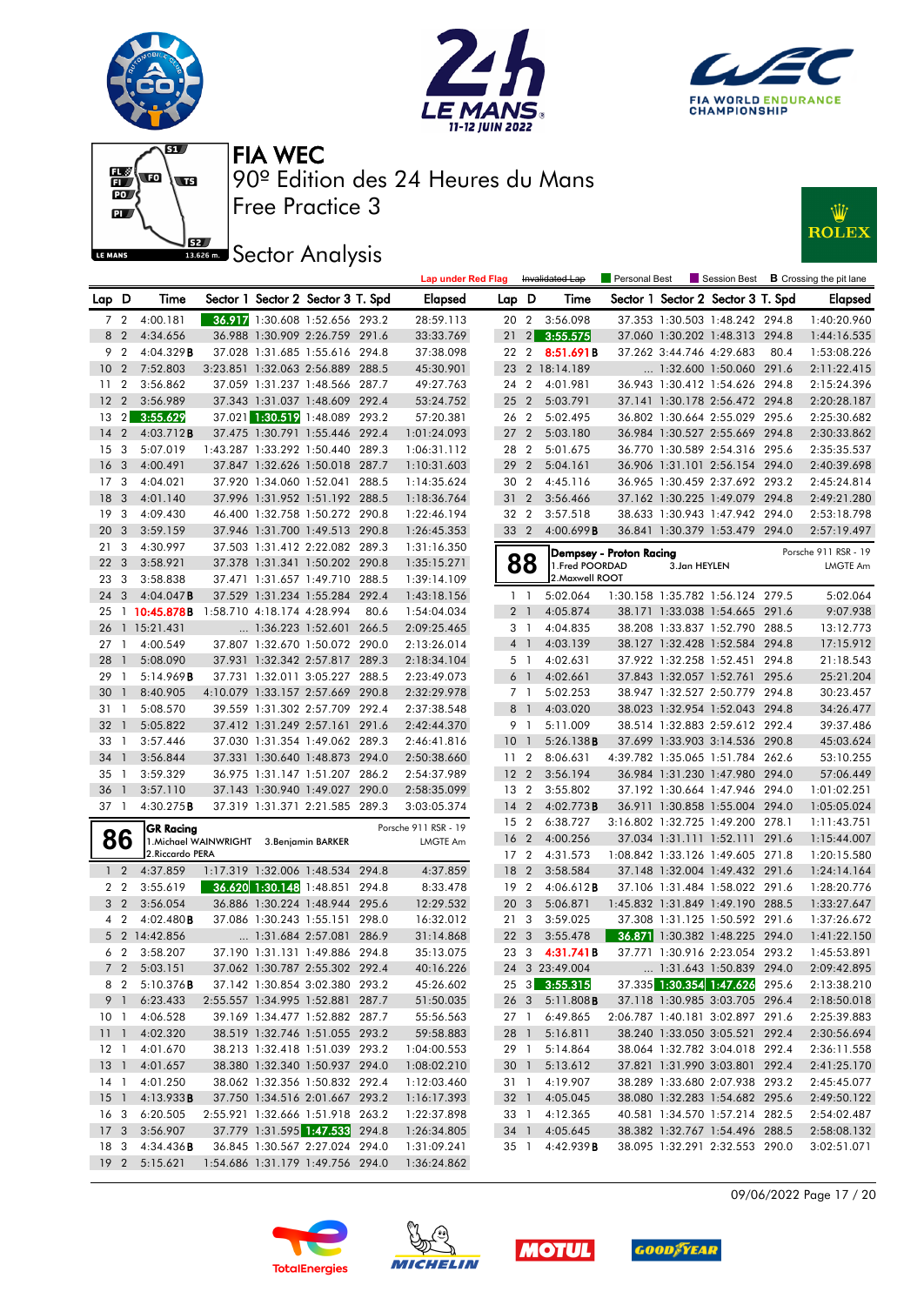







**JEZ**<br>BREAD Sector Analysis



|                 |                                  |                      |                                  |                                   |                           |       | <b>Lap under Red Flag</b>  |                 |                         | Invalidated Lap                             | Personal Best         |                |                                   |      | Session Best $\,$ <b>B</b> Crossing the pit lane |
|-----------------|----------------------------------|----------------------|----------------------------------|-----------------------------------|---------------------------|-------|----------------------------|-----------------|-------------------------|---------------------------------------------|-----------------------|----------------|-----------------------------------|------|--------------------------------------------------|
| Lap D           |                                  | Time                 |                                  | Sector 1 Sector 2 Sector 3 T. Spd |                           |       | <b>Elapsed</b>             | Lap D           |                         | Time                                        |                       |                | Sector 1 Sector 2 Sector 3 T. Spd |      | <b>Elapsed</b>                                   |
|                 |                                  | Porsche GT Team      |                                  |                                   |                           |       | Porsche 911 RSR - 19       |                 | 16 1                    | 3:53.351                                    |                       |                | 36.723 1:29.365 1:47.263 294.8    |      | 1:26:05.369                                      |
| 91              |                                  | 1. Gianmaria BRUNI   |                                  |                                   | 3. Frédéric MAKOWIECKI    |       | <b>LMGTE Pro</b>           | 17              | $\overline{1}$          | 4:25.847                                    |                       |                | 36.993 1:29.406 2:19.448 298.8    |      | 1:30:31.216                                      |
|                 |                                  | 2. Richard LIETZ     |                                  |                                   |                           |       |                            | 18 1            |                         | 3:54.535                                    |                       |                | 37.077 1:29.243 1:48.215 303.9    |      | 1:34:25.751                                      |
| 1 <sub>1</sub>  |                                  | 9:14.286             |                                  | 5:57.273 1:30.005 1:47.008 298.0  |                           |       | 9:14.286                   | 19              | $\overline{1}$          | 3:53.812                                    |                       |                | 36.648 1:29.930 1:47.234 298.8    |      | 1:38:19.563                                      |
|                 | 2 1                              | 3:53.284             |                                  | 36.666 1:29.422 1:47.196 302.2    |                           |       | 13:07.570                  | 20 1            |                         | $4:03.773$ B                                |                       |                | 36.634 1:29.571 1:57.568 298.0    |      | 1:42:23.336                                      |
| 3 <sup>1</sup>  |                                  | 3:56.071             |                                  | 38.073 1:30.005 1:47.993 300.5    |                           |       | 17:03.641                  | 21              | $\overline{1}$          | 8:17.852B                                   |                       |                | 1:37.099 2:13.162 4:27.591 299.7  |      | 1:50:41.188                                      |
|                 | 4 1                              | 3:54.189             |                                  | 36.646 1:29.673 1:47.870 304.7    |                           |       | 20:57.830                  |                 |                         | 22 1 20:30.182                              |                       |                | 1:30.845 1:48.277 297.2           |      | 2:11:11.370                                      |
|                 | 5 <sub>1</sub>                   | 3:53.591             |                                  | 36.587 1:29.052 1:47.952 299.7    |                           |       | 24:51.421                  | $23 \quad 1$    |                         | 4:01.676                                    |                       |                | 36.893 1:29.743 1:55.040 298.0    |      | 2:15:13.046                                      |
| 6 <sub>1</sub>  |                                  | 3:53.677             |                                  | 36.656 1:29.545 1:47.476 299.7    |                           |       | 28:45.098                  |                 | 24 1                    | 5:02.485                                    |                       |                | 36.976 1:29.458 2:56.051 299.7    |      | 2:20:15.531                                      |
| $7^{\circ}$     | $\mathbf{1}$                     | 4:47.676B            |                                  | 36.693 1:30.057 2:40.926 300.5    |                           |       | 33:32.774                  | 25              | $\overline{1}$          | 5:00.879                                    |                       |                | 36.968 1:29.351 2:54.560 299.7    |      | 2:25:16.410                                      |
|                 |                                  | 8 1 10:36.818        |                                  | 6:10.526 1:30.156 2:56.136 297.2  |                           |       | 44:09.592                  | 26 1            |                         | 5:00.793                                    |                       |                | 36.866 1:29.450 2:54.477 298.0    |      | 2:30:17.203                                      |
| 9 1             |                                  | 4:16.911             |                                  | 36.362 1:29.120 2:11.429 299.7    |                           |       | 48:26.503                  | $27-1$          |                         | 5:09.496B                                   |                       |                | 36.855 1:29.706 3:02.935 298.0    |      | 2:35:26.699                                      |
| 10              | $\overline{1}$                   | 3:53.773             |                                  | 37.148 1:29.463 1:47.162 299.7    |                           |       | 52:20.276                  |                 | 283                     | 8:08.791                                    |                       |                | 3:41.230 1:30.437 2:57.124 297.2  |      | 2:43:35.490                                      |
| 11              | $\mathbf{1}$                     | 3:53.791             |                                  | 37.380 1:29.341 1:47.070 298.0    |                           |       | 56:14.067                  | 29 3            |                         | 3:53.999                                    |                       |                | 36.855 1:29.611 1:47.533 298.8    |      | 2:47:29.489                                      |
| 12 1            |                                  | 3:58.019B            |                                  | 36.544 1:28.918 1:52.557 298.8    |                           |       | 1:00:12.086                | 30 3            |                         | 3:54.182                                    |                       |                | 36.616 1:29.515 1:48.051 298.8    |      | 2:51:23.671                                      |
| 13              |                                  | 1 10:02.650          |                                  | 6:45.728 1:30.028 1:46.894 297.2  |                           |       | 1:10:14.736                |                 | 31 <sub>3</sub>         | 3:53.340                                    |                       |                | 36.717 1:29.158 1:47.465 299.7    |      | 2:55:17.011                                      |
| 14              | $\overline{1}$                   | 3:54.069             |                                  | 36.653 1:29.227 1:48.189 298.0    |                           |       | 1:14:08.805                |                 | 32 3                    | 3:54.472                                    |                       |                | 36.820 1:29.447 1:48.205 299.7    |      | 2:59:11.483                                      |
| 15              | $\mathbf{1}$                     | 3:54.623             |                                  | 37.179 1:29.131 1:48.313 298.0    |                           |       | 1:18:03.428                |                 | 33 3                    | 4:23.606                                    |                       |                | 36.771 1:29.443 2:17.392 298.0    |      | 3:03:35.089                                      |
| 16              | $\overline{1}$                   | 4:28.030B            | 1:05.212 1:29.233 1:53.585 298.8 | $\ldots$ 1:31.931 1:47.703 278.1  |                           |       | 1:22:31.458                |                 |                         | <b>Proton Competition</b>                   |                       |                |                                   |      | Porsche 911 RSR - 19                             |
| 17<br>18        |                                  | 2 14:26.350          |                                  | 36.577 1:29.713 1:46.497          |                           | 297.2 | 1:36:57.808                |                 | 93                      | 2. Matt CAMPBELL                            | 1. Michael FASSBENDER |                | 3.Zacharie ROBICHON               |      | <b>LMGTE Am</b>                                  |
| 19              | 2 <sub>l</sub><br>$\overline{2}$ | 3:52.787<br>3:53.659 |                                  | 36.761 1:29.842 1:47.056          |                           | 297.2 | 1:40:50.595<br>1:44:44.254 |                 |                         | 1 2 32:38.115 <b>B</b>                      |                       |                | $\ldots$ 1:39.424 3:05.843 203.7  |      | 32:38.115                                        |
| 20              | 2                                | 9:44.243B            |                                  | 56.242 4:17.941 4:30.060          |                           | 80.9  | 1:54:28.497                |                 |                         | 2 2 19:59.570                               |                       |                | 1:36.036 1:51.336 210.5           |      | 52:37.685                                        |
| 21              |                                  | 2 16:52.127          |                                  | 1:31.063 1:47.445 297.2           |                           |       | 2:11:20.624                | 3               | $\overline{2}$          | 4:02.619                                    |                       |                | 37.740 1:32.894 1:51.985 260.0    |      | 56:40.304                                        |
| 22              | $\overline{2}$                   | 4:00.195             |                                  | 36.612 1:29.756 1:53.827 298.0    |                           |       | 2:15:20.819                | $\overline{4}$  | $\overline{2}$          | 4:03.265B                                   |                       |                | 37.906 1:31.022 1:54.337 291.6    |      | 1:00:43.569                                      |
| 23              | $\overline{2}$                   | 5:04.900             |                                  | 36.717 1:29.741 2:58.442 298.8    |                           |       | 2:20:25.719                |                 |                         | 5 2 17:32.373                               |                       |                | 1:32.246 1:51.063 270.4           |      | 1:18:15.942                                      |
| 24              | $\overline{2}$                   | 5:01.866             |                                  | 36.815 1:29.790 2:55.261 298.0    |                           |       | 2:25:27.585                |                 | 6 <sub>2</sub>          | 4:18.426                                    |                       |                | 57.857 1:30.344 1:50.225 294.0    |      | 1:22:34.368                                      |
| 25              | $\overline{2}$                   | 5:03.690             |                                  | 36.927 1:29.654 2:57.109 297.2    |                           |       | 2:30:31.275                |                 | 7 <sub>2</sub>          | $4:04.158$ B                                |                       |                | 37.429 1:31.317 1:55.412 296.4    |      | 1:26:38.526                                      |
| 26              | $\overline{2}$                   | 5:00.948             |                                  | 36.687 1:29.851 2:54.410 296.4    |                           |       | 2:35:32.223                | 8               | $\overline{\mathbf{3}}$ | 6:00.739                                    |                       |                | 2:17.385 1:32.204 2:11.150 291.6  |      | 1:32:39.265                                      |
| 27              | $\overline{2}$                   | 5:03.502             |                                  | 36.574 1:30.794 2:56.134 298.0    |                           |       | 2:40:35.725                |                 | 9 3                     | 3:56.538                                    |                       |                | 37.156 1:31.110 1:48.272 297.2    |      | 1:36:35.803                                      |
| 28              | $\overline{2}$                   | 4:46.684             |                                  | 36.861 1:29.874 2:39.949 296.4    |                           |       | 2:45:22.409                | 10 <sub>3</sub> |                         | 3:56.039                                    |                       |                | 36.975 1:30.778 1:48.286 293.2    |      | 1:40:31.842                                      |
| 29              | $\overline{2}$                   | 3:53.868             |                                  | 36.878 1:29.879 1:47.111 281.7    |                           |       | 2:49:16.277                | 11              | $\overline{\mathbf{3}}$ | 3:57.013                                    |                       |                | 37.030 1:30.433 1:49.550 294.8    |      | 1:44:28.855                                      |
| 30              | $\overline{2}$                   | 3:53.224             |                                  | 36.881 1:29.575 1:46.768 298.0    |                           |       | 2:53:09.501                | 12              | $\mathbf{3}$            | 9:24.200B                                   |                       |                | 37.370 4:16.779 4:30.051          | 80.3 | 1:53:53.055                                      |
| 31              | $\overline{2}$                   | 3:53.855             |                                  | 36.508 1:29.925 1:47.422 298.0    |                           |       | 2:57:03.356                |                 |                         | 13 1 16:11.558                              |                       |                | $\ldots$ 1:36.684 1:55.462 272.5  |      | 2:10:04.613                                      |
| 32 2            |                                  | 4:29.091B            |                                  | 36.666 1:29.965 2:22.460 297.2    |                           |       | 3:01:32.447                | 14              | $\overline{1}$          | 4:06.658                                    |                       |                | 38.431 1:34.604 1:53.623 272.5    |      | 2:14:11.271                                      |
|                 |                                  | Porsche GT Team      |                                  |                                   |                           |       | Porsche 911 RSR - 19       |                 | $15-1$                  | 5:15.135                                    |                       |                | 38.427 1:34.715 3:01.993 290.0    |      | 2:19:26.406                                      |
|                 | 92                               |                      | 1. Michael CHRISTENSEN           |                                   | <b>3.Laurens VANTHOOR</b> |       | <b>LMGTE Pro</b>           | 16              | $\overline{1}$          | 5:17.784                                    |                       |                | 40.379 1:35.087 3:02.318 287.7    |      | 2:24:44.190                                      |
|                 |                                  | 2.Kevin ESTRE        |                                  |                                   |                           |       |                            |                 | $17-1$                  | 5:24.425                                    |                       |                | 39.328 1:37.680 3:07.417 227.3    |      | 2:30:08.615                                      |
|                 | 1 <sub>2</sub>                   | 6:45.253             |                                  | 3:27.531 1:29.923 1:47.799 296.4  |                           |       | 6:45.253                   | 18 <sup>1</sup> |                         | 5:16.794                                    |                       |                | 38.832 1:35.414 3:02.548 281.7    |      | 2:35:25.409                                      |
|                 | 2 <sub>2</sub>                   | 3:55.188             |                                  | 37.254 1:30.275 1:47.659 298.8    |                           |       | 10:40.441                  |                 | 19 1                    | 5:23.008                                    |                       |                | 38.937 1:38.852 3:05.219 282.5    |      | 2:40:48.417                                      |
|                 | 3 <sub>2</sub>                   | 4:00.820B            |                                  | 36.666 1:31.392 1:52.762 298.8    |                           |       | 14:41.261                  |                 |                         | 20 1 4:49.431                               |                       |                | 38.980 1:36.076 2:34.375 276.7    |      | 2:45:37.848                                      |
|                 |                                  | 4 2 16:22.580        |                                  | 1:30.548 2:54.255 298.0           |                           |       | 31:03.841                  |                 |                         | 21 1 4:10.471                               |                       |                | 38.823 1:34.882 1:56.766 258.2    |      | 2:49:48.319                                      |
|                 |                                  | 5 2 3:55.715         |                                  | 37.229 1:30.180 1:48.306 300.5    |                           |       | 34:59.556                  |                 |                         | 22 1 4:16.077                               |                       |                | 40.339 1:39.290 1:56.448 278.8    |      | 2:54:04.396                                      |
|                 | 6 2                              | 5:09.977 <b>B</b>    |                                  | 37.091 1:29.858 3:03.028 298.8    |                           |       | 40:09.533                  |                 |                         | 23 1 4:11.102                               |                       |                | 39.619 1:36.280 1:55.203 263.9    |      | 2:58:15.498                                      |
|                 |                                  | 7 1 10:21.313        |                                  | 7:03.029 1:30.284 1:48.000 297.2  |                           |       | 50:30.846                  |                 | 24 1                    | 4:48.773B                                   |                       |                | 39.399 1:35.476 2:33.898 276.7    |      | 3:03:04.271                                      |
|                 | 8 1                              | 3:54.552             |                                  | 36.786 1:29.219 1:48.547 298.0    |                           |       | 54:25.398                  |                 |                         | Northwest AMR                               |                       |                |                                   |      | Aston Martin VANTAGE AMR                         |
|                 | 9 1                              | 3:53.473             |                                  | 36.785 1:29.220 1:47.468 298.0    |                           |       | 58:18.871                  |                 | 98                      | 1. Paul DALLA LANA                          |                       | 3. Nicki THIIM |                                   |      | LMGTE Am                                         |
|                 |                                  | 10 1 3:52.898        |                                  | 36.798 1:29.249 1:46.851 298.8    |                           |       | 1:02:11.769                |                 |                         | 2. David PITTARD                            |                       |                |                                   |      |                                                  |
| 111             |                                  | 3:54.855             |                                  | 36.978 1:29.285 1:48.592 298.8    |                           |       | 1:06:06.624                |                 | $1\quad 2$              | 5:12.835 B 1:40.834 1:35.415 1:56.586 261.3 |                       |                |                                   |      | 5:12.835                                         |
|                 |                                  | 12 1 3:53.335        |                                  | 36.878 1:29.345 1:47.112 299.7    |                           |       | 1:09:59.959                |                 |                         | 2 1 7:36.932                                |                       |                | 4:10.884 1:35.445 1:50.603 286.9  |      | 12:49.767                                        |
|                 |                                  | 13 1 3:55.558        |                                  | 36.772 1:30.340 1:48.446 298.8    |                           |       | 1:13:55.517                |                 | 3 1                     | 4:00.808                                    |                       |                | 37.861 1:33.042 1:49.905 288.5    |      | 16:50.575                                        |
| 14 1            |                                  | 3:54.781             |                                  | 36.830 1:29.385 1:48.566 298.8    |                           |       | 1:17:50.298                |                 | 4 1                     | 3:59.456<br>5 1 3:59.450                    |                       |                | 36.987 1:32.287 1:50.182 290.8    |      | 20:50.031                                        |
| 15 <sub>1</sub> |                                  | 4:21.720             |                                  | 1:04.538 1:29.521 1:47.661 298.8  |                           |       | 1:22:12.018                |                 |                         |                                             |                       |                | 37.463 1:32.392 1:49.595 290.0    |      | 24:49.481                                        |









09/06/2022 Page 18 / 20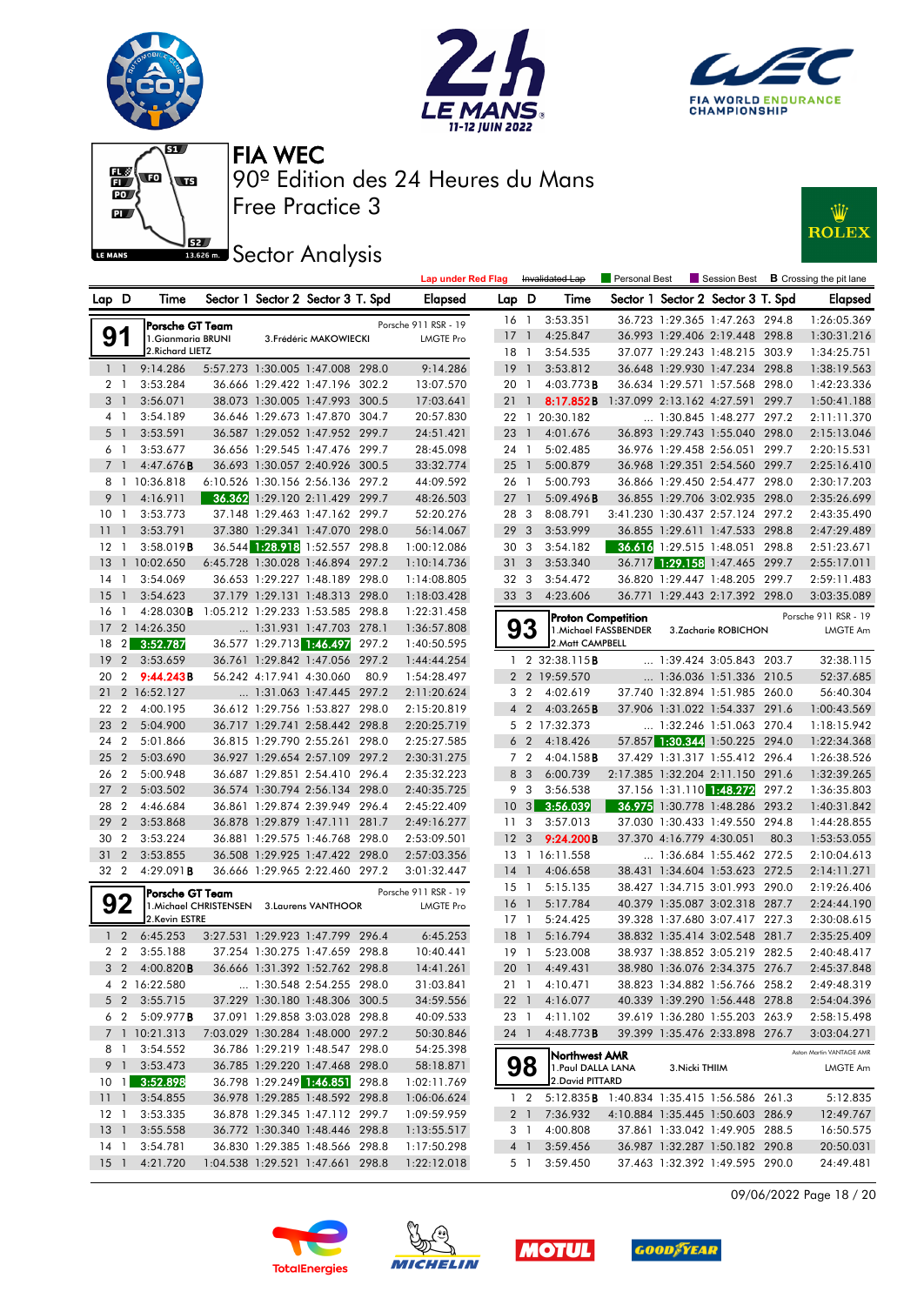







## **JEZ**<br>BREAD Sector Analysis



|                 |                         |                                              |                |                                                                    |       | <b>Lap under Red Flag</b> |                 |                | Invalidated Lap                                                            | Personal Best                              |                                                                  | Session Best <b>B</b> Crossing the pit lane |
|-----------------|-------------------------|----------------------------------------------|----------------|--------------------------------------------------------------------|-------|---------------------------|-----------------|----------------|----------------------------------------------------------------------------|--------------------------------------------|------------------------------------------------------------------|---------------------------------------------|
| Lap D           |                         | Time                                         |                | Sector 1 Sector 2 Sector 3 T. Spd                                  |       | <b>Elapsed</b>            | Lap D           |                | Time                                                                       |                                            | Sector 1 Sector 2 Sector 3 T. Spd                                | Elapsed                                     |
|                 | 6 1                     | 4:00.141                                     |                | 37.625 1:32.054 1:50.462 288.5                                     |       | 28:49.622                 | 26 2            |                | 3:57.175                                                                   |                                            | 38.312 1:30.980 1:47.883 294.8                                   | 2:13:13.178                                 |
|                 | 7 <sub>1</sub>          | 4:42.969                                     |                | 37.316 1:32.425 2:33.228 291.6                                     |       | 33:32.591                 | 27 2            |                | $5:13.663$ B                                                               |                                            | 39.239 1:31.118 3:03.306 294.0                                   | 2:18:26.841                                 |
| 8 <sup>1</sup>  |                         | 4:02.641                                     |                | 37.643 1:33.166 1:51.832 293.2                                     |       | 37:35.232                 | 28              | $\mathbf{1}$   | 9:30.265                                                                   |                                            | 4:57.599 1:33.487 2:59.179 290.8                                 | 2:27:57.106                                 |
| 9 1             |                         | 5:06.513                                     |                | 37.946 1:31.819 2:56.748 293.2                                     |       | 42:41.745                 | 29 1            |                | 5:09.002                                                                   |                                            | 37.838 1:32.402 2:58.762 273.2                                   | 2:33:06.108                                 |
| 10 <sub>1</sub> |                         | 5:07.023                                     |                | 37.702 1:32.207 2:57.114 289.3                                     |       | 47:48.768                 | 30 <sub>1</sub> |                | 5:09.554                                                                   |                                            | 38.159 1:32.283 2:59.112 292.4                                   | 2:38:15.662                                 |
| $11-1$          |                         | 4:01.542                                     |                | 37.809 1:31.943 1:51.790 294.8                                     |       | 51:50.310                 | 31 1            |                | 5:07.063                                                                   |                                            | 37.782 1:31.675 2:57.606 292.4                                   | 2:43:22.725                                 |
| $12-1$          |                         | 4:01.963                                     |                | 39.160 1:33.058 1:49.745 286.2                                     |       | 55:52.273                 | 32 <sub>1</sub> |                | 4:00.660                                                                   |                                            | 37.722 1:32.112 1:50.826 293.2                                   | 2:47:23.385                                 |
| $13-1$          |                         | 3:59.502                                     |                | 37.489 1:31.735 1:50.278 289.3                                     |       | 59:51.775                 | 33 1            |                | 4:00.954                                                                   |                                            | 37.688 1:32.066 1:51.200 294.0                                   | 2:51:24.339                                 |
| $14-1$          |                         | 3:59.711                                     |                | 37.600 1:31.958 1:50.153 293.2                                     |       | 1:03:51.486               | 34 1            |                | 3:58.867                                                                   |                                            | 37.812 1:31.315 1:49.740 294.8                                   | 2:55:23.206                                 |
| 15              | $\overline{1}$          | $4:08.464$ <b>B</b>                          |                | 38.193 1:33.174 1:57.097 293.2                                     |       | 1:07:59.950               | 35 1            |                | 3:58.223                                                                   |                                            | 37.452 1:31.192 1:49.579 298.8                                   | 2:59:21.429                                 |
| 16              |                         | 2 10:27.622                                  |                | 7:04.243 1:32.187 1:51.192 286.2                                   |       | 1:18:27.572               | 36 1            |                | 4:28.832                                                                   |                                            | 38.140 1:30.977 2:19.715 294.8                                   | 3:03:50.261                                 |
| 17              | $\overline{2}$          | 4:12.349                                     |                | 52.620 1:31.557 1:48.172 292.4                                     |       | 1:22:39.921               |                 |                | Glickenhaus Racing                                                         |                                            |                                                                  | Glickenhaus 007 LMH                         |
| 18              | $\overline{2}$          | 3:56.834                                     |                | 37.655 1:31.166 1:48.013 291.6                                     |       | 1:26:36.755               | 708             |                | 1.Olivier PLA                                                              |                                            | 3. Luis Felipe DERANI                                            | <b>HYPERCAR</b>                             |
| 19              | $\overline{2}$          | 4:29.158                                     |                | 37.180 1:30.969 2:21.009 290.0                                     |       | 1:31:05.913               |                 |                | 2. Romain DUMAS                                                            |                                            |                                                                  |                                             |
| 20 2            |                         | 3:56.143                                     |                | 37.396 1:30.833 1:47.914 288.5                                     |       | 1:35:02.056               |                 | $1\quad 2$     | 7:47.620B 4:25.299 1:31.981 1:50.340 265.1                                 |                                            |                                                                  | 7:47.620                                    |
| 21              | $\overline{2}$          | 3:55.332                                     |                | 36.832 1:31.014 1:47.486                                           | 290.0 | 1:38:57.388               |                 |                | 2 2 15:31.283                                                              |                                            | $\ldots$ 1:23.818 1:40.094 300.5                                 | 23:18.903                                   |
| 22              | 2                       | 3:54.937                                     |                | 36.905 1:30.526 1:47.506 290.8                                     |       | 1:42:52.325               |                 | 3 <sub>2</sub> | 3:30.802                                                                   |                                            | 33.614 1:20.921 1:36.267 331.8                                   | 26:49.705                                   |
| 23              | $\overline{2}$          | 6:34.399B                                    |                | 36.990 1:30.514 4:26.895 290.0                                     |       | 1:49:26.724               |                 | 4 <sup>2</sup> | 4:48.996                                                                   |                                            | 33.125 1:20.579 2:55.292 334.9                                   | 31:38.701                                   |
| 24              |                         | 3 20:11.720                                  |                | 1:32.749 1:49.136 289.3                                            |       | 2:09:38.444               |                 | 5 <sub>2</sub> | 3:41.361B                                                                  |                                            | 33.621 1:20.421 1:47.319 332.9                                   | 35:20.062                                   |
| 25              | 3                       | 3:56.497                                     |                | 36.980 1:31.172 1:48.345 292.4                                     |       | 2:13:34.941               |                 |                | 6 1:01:52.494                                                              |                                            | 1:22.415 1:40.018 326.8                                          | 1:37:12.556                                 |
| 26 <sub>3</sub> |                         | 5:06.905                                     |                | 38.054 1:31.561 2:57.290 290.8                                     |       | 2:18:41.846               |                 | 7 <sub>1</sub> | 3:27.466                                                                   |                                            | 32.784 1:19.776 1:34.906 334.9                                   | 1:40:40.022                                 |
| 27 <sub>3</sub> |                         | 5:06.241                                     |                | 38.100 1:32.240 2:55.901 290.0                                     |       | 2:23:48.087               | 8               | $\overline{1}$ | 3:30.453                                                                   |                                            | 32.944 1:20.397 1:37.112 334.9                                   | 1:44:10.475                                 |
| 28 3            |                         | 5:03.899                                     |                | 37.068 1:31.006 2:55.825 290.0                                     |       | 2:28:51.986               |                 | 9 1            | 8:20.707B                                                                  |                                            | 32.927 3:14.626 4:33.154 216.4                                   | 1:52:31.182                                 |
| 29              | $\overline{\mathbf{3}}$ | 5:06.044                                     |                | 36.866 1:31.849 2:57.329 288.5                                     |       | 2:33:58.030               |                 |                | 10 1 19:57.020                                                             |                                            | 1:23.334 1:37.287 312.7                                          | 2:12:28.202                                 |
| 30 <sub>3</sub> |                         | 5:11.105B                                    |                | 37.396 1:31.882 3:01.827 287.7                                     |       | 2:39:09.135               | 11 1            |                | 4:40.569                                                                   |                                            | 32.967 1:20.101 2:47.501 333.9                                   | 2:17:08.771                                 |
|                 |                         | Hardpoint Motorsport                         |                |                                                                    |       | Porsche 911 RSR - 19      | $12-1$          |                | 4:44.497                                                                   |                                            | 33.016 1:20.342 2:51.139 330.8                                   | 2:21:53.268                                 |
|                 | 99                      | 1.Andrew HARYANTO                            | 3. Martin RUMP |                                                                    |       | LMGTE Am                  | 13 1            |                | 4:52.185B                                                                  |                                            | 33.386 1:20.562 2:58.237 331.8                                   | 2:26:45.453                                 |
|                 |                         | 2. Alessio PICARIELLO                        |                |                                                                    |       |                           |                 |                | 14 3 14:08.560                                                             |                                            | 9:52.064 1:22.828 2:53.668 329.8                                 | 2:40:54.013                                 |
|                 | 1 <sub>3</sub>          | 5:07.569 <b>B</b> 1:35.943 1:33.455 1:58.171 |                |                                                                    | 290.8 | 5:07.569                  | 15 <sub>3</sub> |                | 4:29.784                                                                   |                                            | 34.999 1:21.810 2:32.975 328.8                                   | 2:45:23.797                                 |
|                 | 2 <sub>3</sub>          | 5:08.583                                     |                | 1:46.489 1:32.428 1:49.666 292.4                                   |       | 10:16.152                 | 16 <sub>3</sub> |                | 3:32.384                                                                   |                                            | 34.311 1:21.120 1:36.953 328.8                                   | 2:48:56.181                                 |
|                 | 3 <sub>3</sub>          | 4:00.905                                     |                | 38.114 1:31.888 1:50.903 293.2                                     |       | 14:17.057                 | 17 <sub>3</sub> |                | 3:30.206                                                                   |                                            | 33.358 1:20.303 1:36.545 329.8                                   | 2:52:26.387                                 |
|                 | $4 \quad 3$             | 3:58.099                                     |                | 37.787 1:30.494 1:49.818 295.6                                     |       | 18:15.156                 | 18 <sup>3</sup> |                | 3:33.737                                                                   |                                            | 34.221 1:20.995 1:38.521 328.8                                   | 2:56:00.124                                 |
|                 | 5 <sub>3</sub>          | 3:56.016                                     |                | 37.310 1:30.728 1:47.978 296.4                                     |       | 22:11.172                 | 19 <sup>3</sup> |                | 3:30.208                                                                   |                                            | 33.247 1:20.272 1:36.689 329.8                                   | 2:59:30.332                                 |
|                 | 6 <sub>3</sub>          | 4:02.665B                                    |                | 37.183 1:30.795 1:54.687 294.8                                     |       | 26:13.837                 | 20 3            |                | $4:08.061$ <b>B</b>                                                        |                                            | 33.210 1:20.713 2:14.138 327.8                                   | 3:03:38.393                                 |
|                 | 7 <sub>1</sub>          | 6:24.768                                     |                | 1:50.182 1:33.867 3:00.719 294.0                                   |       | 32:38.605                 |                 |                |                                                                            | Glickenhaus Racing                         |                                                                  | Glickenhaus 007 LMH                         |
|                 | 8 <sup>1</sup>          | 4:02.254                                     |                | 37.949 1:31.860 1:52.445 295.6                                     |       | 36:40.859                 | 709             |                | 1.Ryan BRISCOE                                                             |                                            | 3. Franck MAILLEUX                                               | <b>HYPERCAR</b>                             |
|                 | 9 1                     | 5:11.242                                     |                | 37.852 1:33.094 3:00.296 292.4                                     |       | 41:52.101                 |                 |                |                                                                            | 2. Richard WESTBROOK                       |                                                                  |                                             |
| $10-1$          |                         | 5:11.037                                     |                | 38.046 1:31.719 3:01.272 292.4                                     |       | 47:03.138                 |                 | $1\quad 2$     |                                                                            | 5.17.192B 1:59.644 1:27.797 1:49.751 267.1 |                                                                  | 5:17.192                                    |
| $11-1$          |                         | 4:01.309                                     |                | 38.102 1:31.627 1:51.580 293.2                                     |       | 51:04.447                 |                 | 2 <sub>2</sub> | 8:47.463                                                                   |                                            | 5:42.946 1:22.226 1:42.291 320.1                                 | 14:04.655                                   |
| $12-1$          |                         | 4:01.272                                     |                | 37.838 1:32.179 1:51.255 294.0                                     |       | 55:05.719                 |                 | 3 <sub>2</sub> | 3:31.766                                                                   |                                            | 33.209 1:20.825 1:37.732 331.8                                   | 17:36.421                                   |
|                 |                         | 13 1 4:00.223                                |                | 37.420 1:32.187 1:50.616 296.4                                     |       | 59:05.942                 |                 |                | 4 2 3:30.012                                                               |                                            | 33.017 1:20.276 1:36.719 332.9                                   | 21:06.433                                   |
|                 |                         | 14 1 4:08.160 <b>B</b>                       |                | 38.571 1:31.647 1:57.942 294.0                                     |       | 1:03:14.102               |                 |                | $5 \t2 \t3:30.334$                                                         |                                            | 33.012 1:20.814 1:36.508 334.9                                   | 24:36.767                                   |
| 15 <sub>3</sub> |                         | 5:02.279                                     |                | 1:41.423 1:31.821 1:49.035 296.4                                   |       | 1:08:16.381               |                 |                | $6\quad 2\quad 3:30.133$                                                   |                                            | 32.812 1:20.322 1:36.999 329.8                                   | 28:06.900                                   |
|                 |                         | 16 3 3:58.306                                |                | 38.050 1:30.847 1:49.409 294.8                                     |       | 1:12:14.687               |                 |                | 7 2 4:46.472                                                               |                                            | 32.781 1:21.228 2:52.463 331.8                                   | 32:53.372                                   |
|                 |                         | 17 3 3:57.285                                |                | 37.001 1:30.654 1:49.630 294.8                                     |       | 1:16:11.972               |                 | 8 2            | 3:29.602                                                                   |                                            | 32.942 1:20.140 1:36.520 332.9                                   | 36:22.974                                   |
|                 |                         | 18 3 4:25.089                                |                | 1:05.620 1:30.825 1:48.644 294.0                                   |       | 1:20:37.061               |                 |                | 9 2 4:48.992B                                                              |                                            | 33.016 1:19.968 2:56.008 333.9                                   | 41:11.966                                   |
| 19 <sub>3</sub> |                         | 3:55.785                                     |                | 36.969 1:31.119 1:47.697 293.2                                     |       | 1:24:32.846               |                 |                | 10 1 24:18.524                                                             |                                            | $\ldots$ 1:22.564 1:43.654 319.1                                 | 1:05:30.490                                 |
|                 |                         | 20 3 3:55.641                                |                | 36.900 1:30.523 1:48.218 294.0                                     |       | 1:28:28.487               |                 | $11 \quad 1$   | 3:28.073                                                                   |                                            | 32.909 1:20.083 1:35.081 329.8<br>34.066 1:21.239 1:35.761 329.8 | 1:08:58.563                                 |
| 21 3            |                         | 4:25.392B                                    |                | 37.093 1:30.466 2:17.833 293.2                                     |       | 1:32:53.879               | $12-1$          |                | 3:31.066                                                                   |                                            |                                                                  | 1:12:29.629                                 |
|                 |                         | 22 2 5:32.118<br>23 2 3:54.906               |                | 2:12.642 1:31.761 1:47.715 294.0<br>36.730 1:30.024 1:48.152 295.6 |       | 1:38:25.997               |                 |                | 13 1 3:38.304 <b>B</b><br>14 3 13:18.829B 9:32.916 1:21.545 2:24.368 326.8 |                                            | 32.765 1:20.245 1:45.294 331.8                                   | 1:16:07.933                                 |
|                 |                         |                                              |                |                                                                    |       | 1:42:20.903               |                 |                |                                                                            |                                            |                                                                  | 1:29:26.762                                 |
|                 |                         | 24 2 5:34.050B                               |                | 37.332 1:30.731 3:25.987 294.8                                     |       | 1:47:54.953               |                 |                | 15 3 11:42.454                                                             |                                            | 8:40.176 1:24.048 1:38.230 314.5                                 | 1:41:09.216                                 |
|                 |                         | 25 2 21:21.050                               |                | 1:31.568 1:49.203 292.4                                            |       | 2:09:16.003               |                 |                | 16 3 3:29.358                                                              |                                            | 33.230 1:20.599 1:35.529 327.8                                   | 1:44:38.574                                 |

**MOTUL** 

**GOODFYEAR** 

09/06/2022 Page 19 / 20